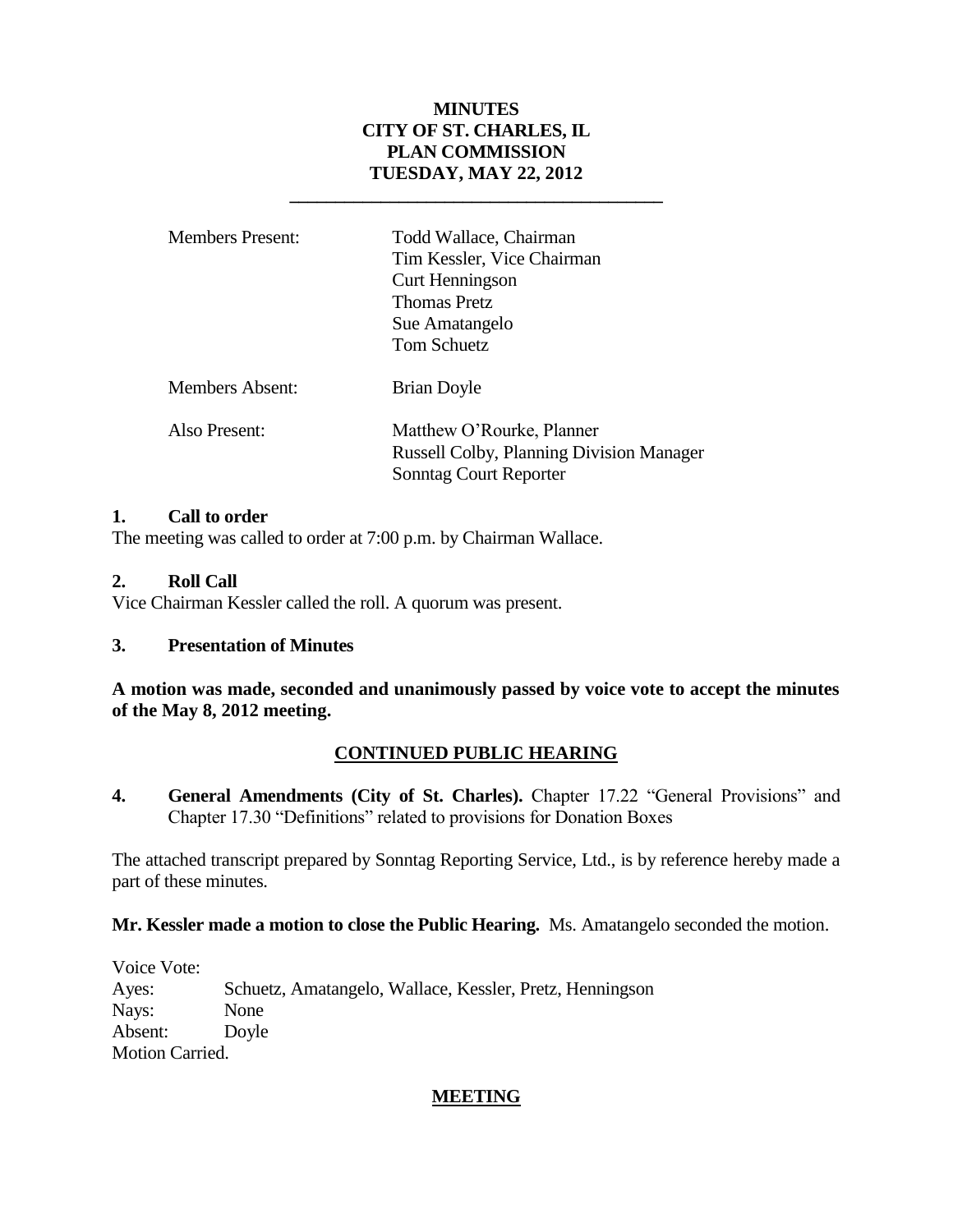### **Minutes – St. Charles Plan Commission Tuesday, May 22, 2012 Page 2**

The attached transcript prepared by Sonntag Reporting Service, Ltd., is by reference hereby made a part of these minutes.

# **5. Comprehensive update to Title 16, "Subdivisions and Land Improvement"**

**Mr. Kessler made a motion to recommend approval of the Comprehensive Update to Title 16, "Subdivisions and Land Improvement", subject to minor text revisions prior to City Council approval.** Mr. Schuetz seconded the motion.

Voice Vote:

Ayes: Schuetz, Amatangelo, Kessler, Pretz, Henningson, Wallace Nays: None Absent: Doyle Motion carried.

## **6. Revisions to Plan Commission Rules of Procedure**

**Mr. Kessler made a motion to adopt the revised Plan Commission Rules of Procedure.** Mr. Pretz seconded the motion.

Voice Vote: Ayes: Schuetz, Amatangelo, Kessler, Pretz, Henningson, Wallace Nays: None Absent: Doyle Motion carried.

## **7. Update on the Comprehensive Plan Project**

## **8. Meeting Announcements**

Tuesday, June 5, 2012 at 7:00pm in the Council Chambers Tuesday, June 19, 2012 at 7:00pm in the Council Chambers Tuesday, July 3, 2012 at 7:00pm in the Council Chambers

Meeting on July 3, 2012 to be cancelled.

## **9. Additional Business from Plan Commission Members, Staff, or Citizens.**

## **10. Adjournment at 7:48PM**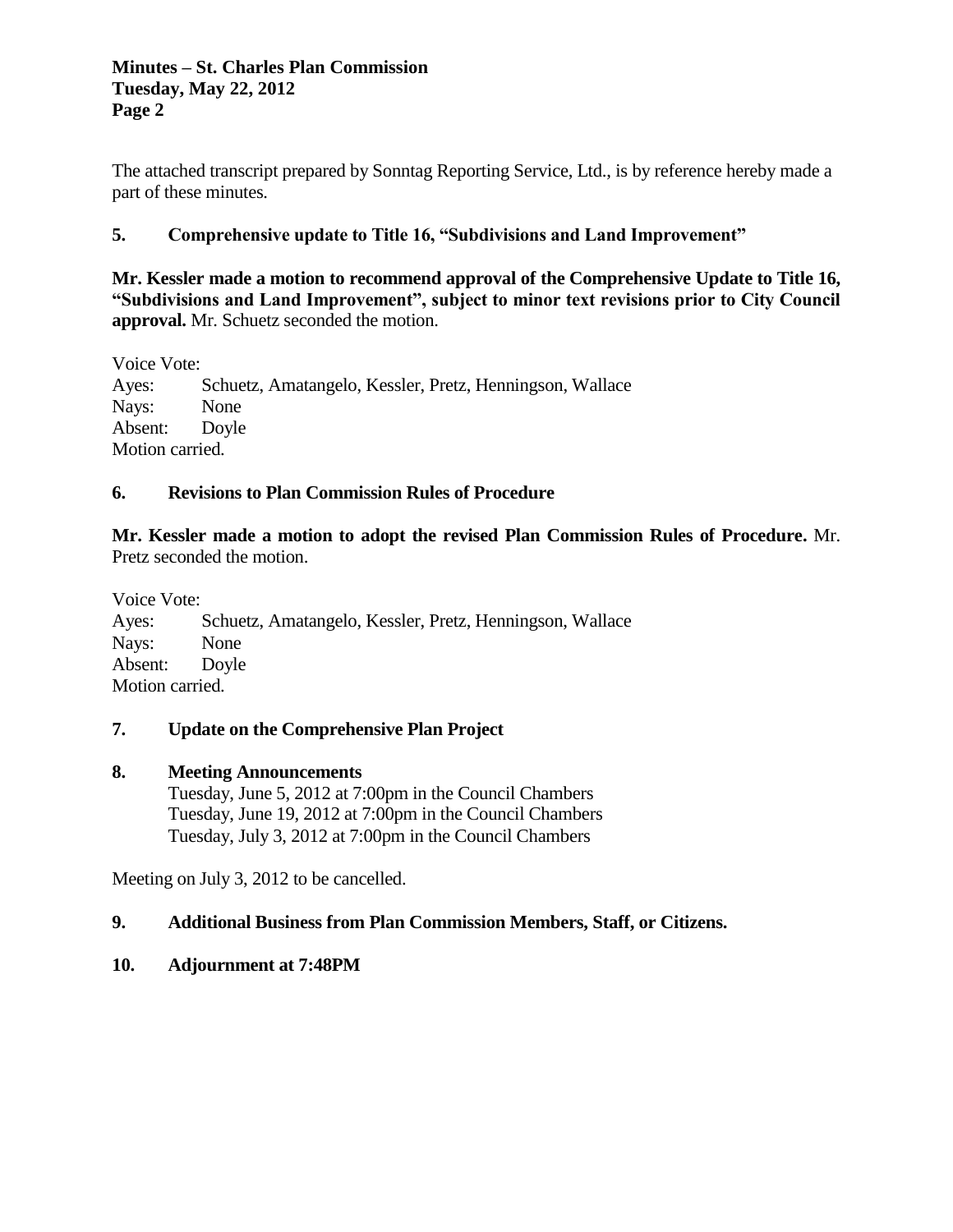**1 S61356A 2 STATE OF ILLINOIS ) 3 ) SS. COUNTY OF K A N E ) 4 5 BEFORE THE PLAN COMMISSION 6 OF THE CITY OF ST. CHARLES 7 In the Matter of: ) 8 ) ) 9 General Amendments, ) General Provisions ) 10 and Definitions ) Related to Provisions ) 11 for Donation Boxes. ) 12 13 CONTINUED REPORT OF PROCEEDINGS had at the 14 hearing of the above-entitled matter before the 15 Plan Commission of the City of St. Charles in the 16 Council Chambers, 2 East Main Street, St. Charles, 17 Illinois, on May 22nd, 2012, at the hour of 18 7:00 p.m. 19 20 21 22 23 24**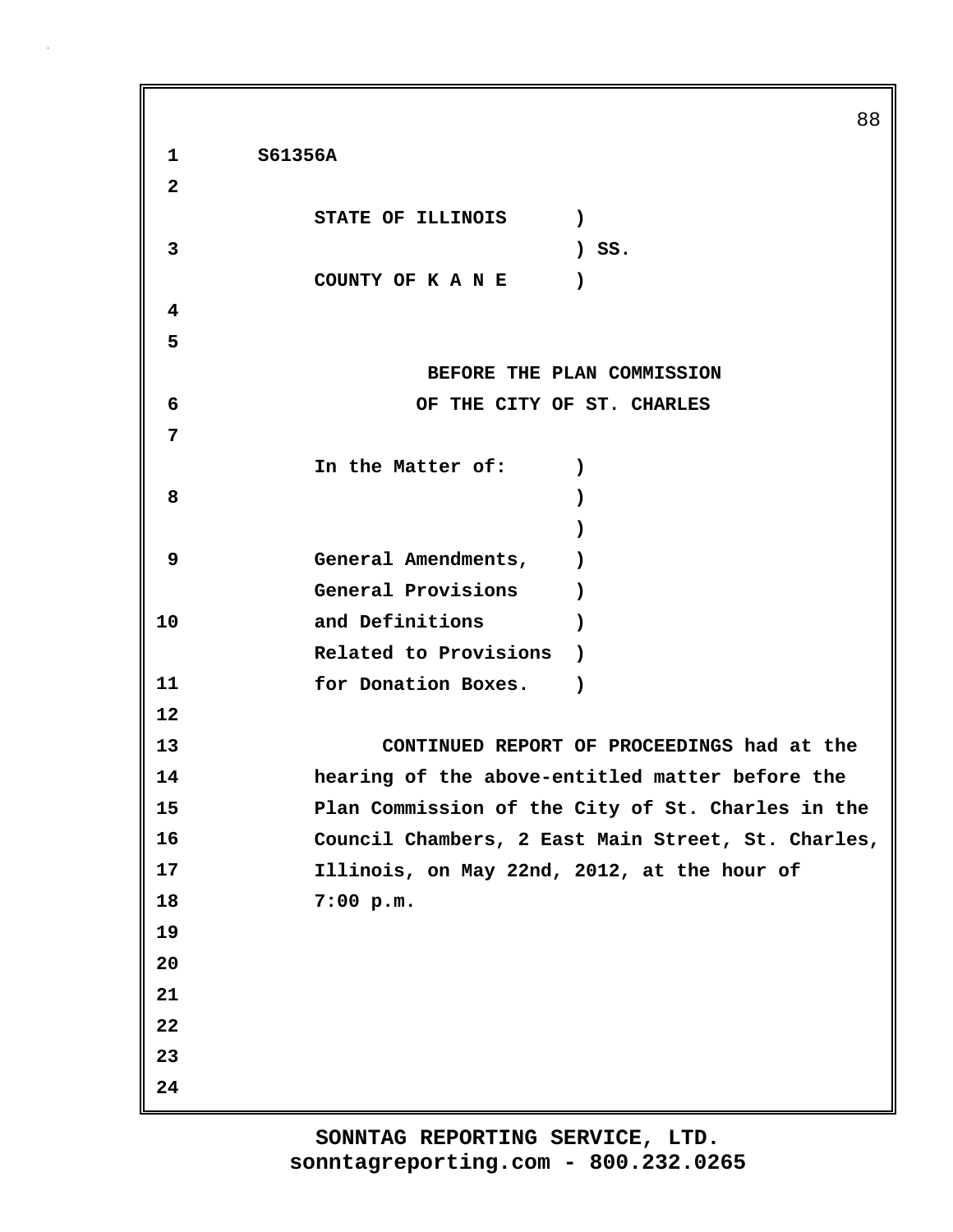**1 PRESENT:**

| $\overline{2}$          | MR. TODD WALLACE, Chairman;                    |
|-------------------------|------------------------------------------------|
| 3                       | MR. TIM KESSLER, Vice Chairman;                |
| $\overline{\mathbf{4}}$ | MR. CURT HENNINGSON, Member;                   |
| 5                       | MS. SUE AMATANGELO, Member;                    |
| 6                       | MR. THOMAS PRETZ, Member; and                  |
| $\overline{7}$          | MR. TOM SCHUETZ, Member.                       |
| 8                       |                                                |
| 9                       | ALSO PRESENT:                                  |
| 10                      | MR. RUSSELL COLBY, Planning Division Manager;  |
| 11                      | MR. MATTHEW O'ROURKE, Planner; and             |
| 12                      | MR. CHRISTOPHER TIEDT, Development Engineering |
|                         | Division Manager.                              |
| 13                      |                                                |
| 14                      |                                                |
| 15                      |                                                |
| 16                      |                                                |
| 17                      |                                                |
| 18                      |                                                |
| 19                      |                                                |
| 20                      |                                                |
| 21                      |                                                |
| 22                      |                                                |
| 23                      |                                                |
| 24                      |                                                |

89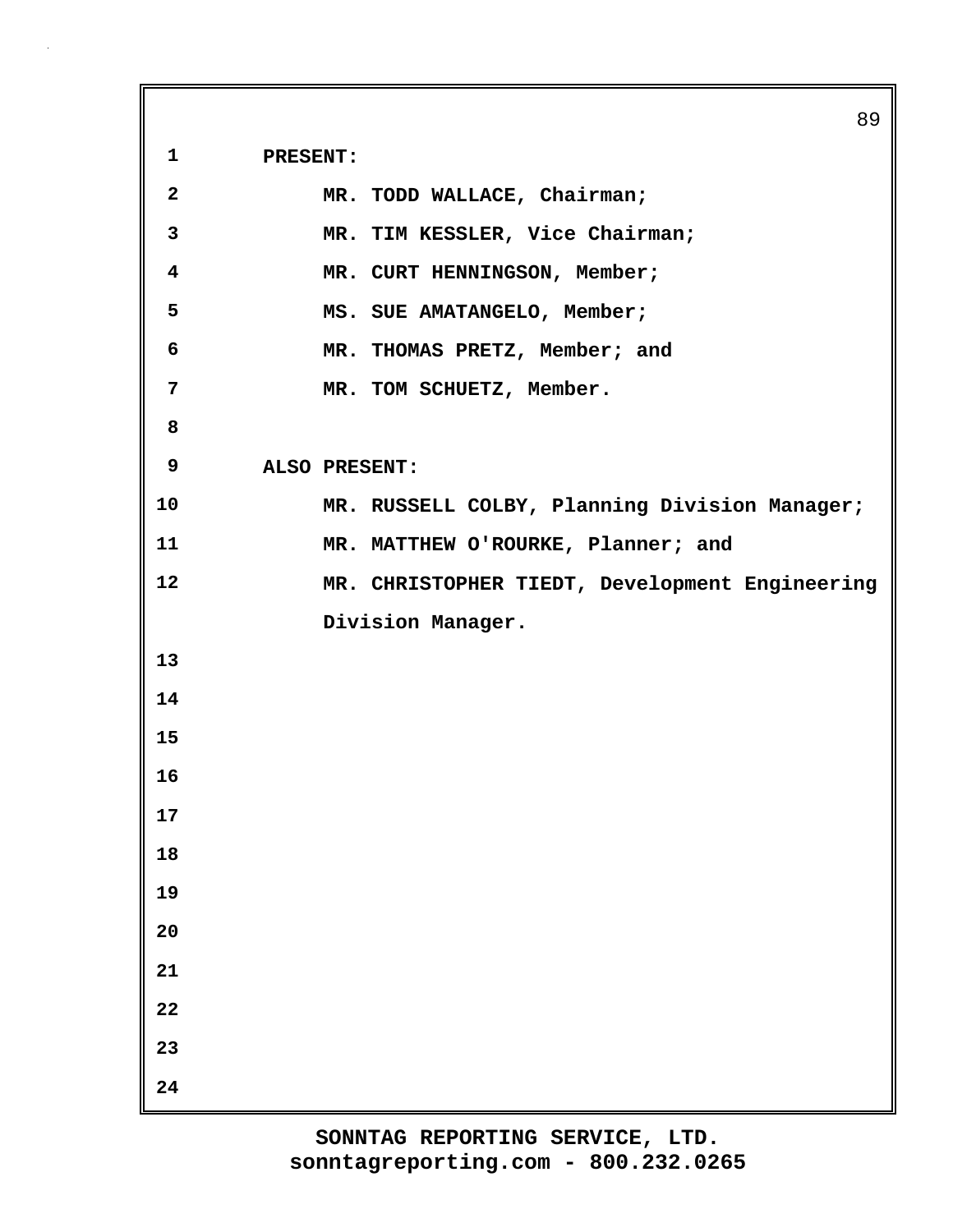90 **1 CHAIRMAN WALLACE: Will the 2 St. Charles Plan Commission come to order. 3 Tim. 4 MEMBER KESSLER: Amatangelo. 5 MEMBER AMATANGELO: Here. 6 MEMBER KESSLER: Schuetz. 7 MEMBER SCHUETZ: Here. 8 MEMBER KESSLER: Pretz. 9 MEMBER PRETZ: Here. 10 MEMBER KESSLER: Henningson. 11 MEMBER HENNINGSON: Here. 12 MEMBER KESSLER: Wallace. 13 CHAIRMAN WALLACE: Here. 14 MEMBER KESSLER: Kessler, here. 15 CHAIRMAN WALLACE: All right. Item 3 16 on the agenda, presentation of minutes of the 17 May 8, 2012, meeting. 18 Is there a motion to approve? 19 MEMBER AMATANGELO: So moved. 20 MEMBER PRETZ: I'll second. 21 CHAIRMAN WALLACE: It's been moved 22 and seconded. 23 All in favor? 24 (The ayes were thereupon heard.)**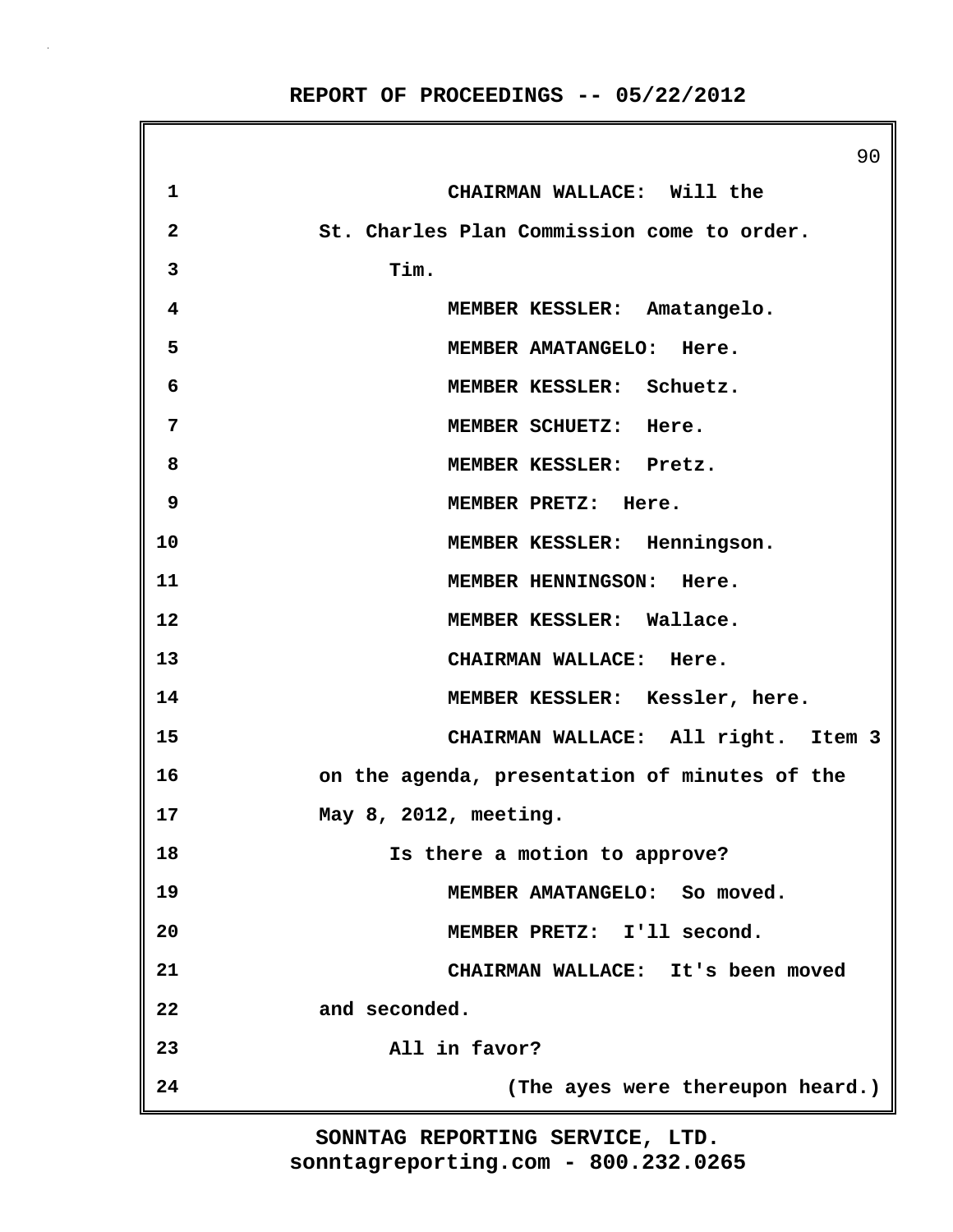|              | 91                                               |
|--------------|--------------------------------------------------|
| $\mathbf 1$  | CHAIRMAN WALLACE: Opposed.                       |
| $\mathbf{2}$ | (No response.)                                   |
| 3            | CHAIRMAN WALLACE: Motion passes                  |
| 4            | unanimously.                                     |
| 5            | Item 4 on your agenda is continued public        |
| 6            | hearing. This is General Amendments, City of     |
| 7            | St. Charles, Chapter 17.22, General Provisions,  |
| 8            | and Chapter 17.30, Definitions, related to       |
| 9            | provisions for donation boxes.                   |
| 10           | As you know, this is a continued public          |
| 11           | hearing from our last meeting of May 8th, and I  |
| 12           | believe that it's the intention, if we obtain    |
| 13           | enough information, to close the public hearing  |
| 14           | today and vote on this item at our next meeting. |
| 15           | MR. O'ROURKE: Yes. That is correct.              |
| 16           | CHAIRMAN WALLACE: Okay. At this                  |
| 17           | time, I would ask anyone who will give testimony |
| 18           | or ask any questions to raise your hands.        |
| 19           | (The witnesses were thereupon                    |
| 20           | duly sworn.)                                     |
| 21           | CHAIRMAN WALLACE: All right. Thank               |
| 22           | you. We will skip everything else since it's a   |
| 23           | continued hearing.                               |
| 24           | If you want to go ahead, Matt.                   |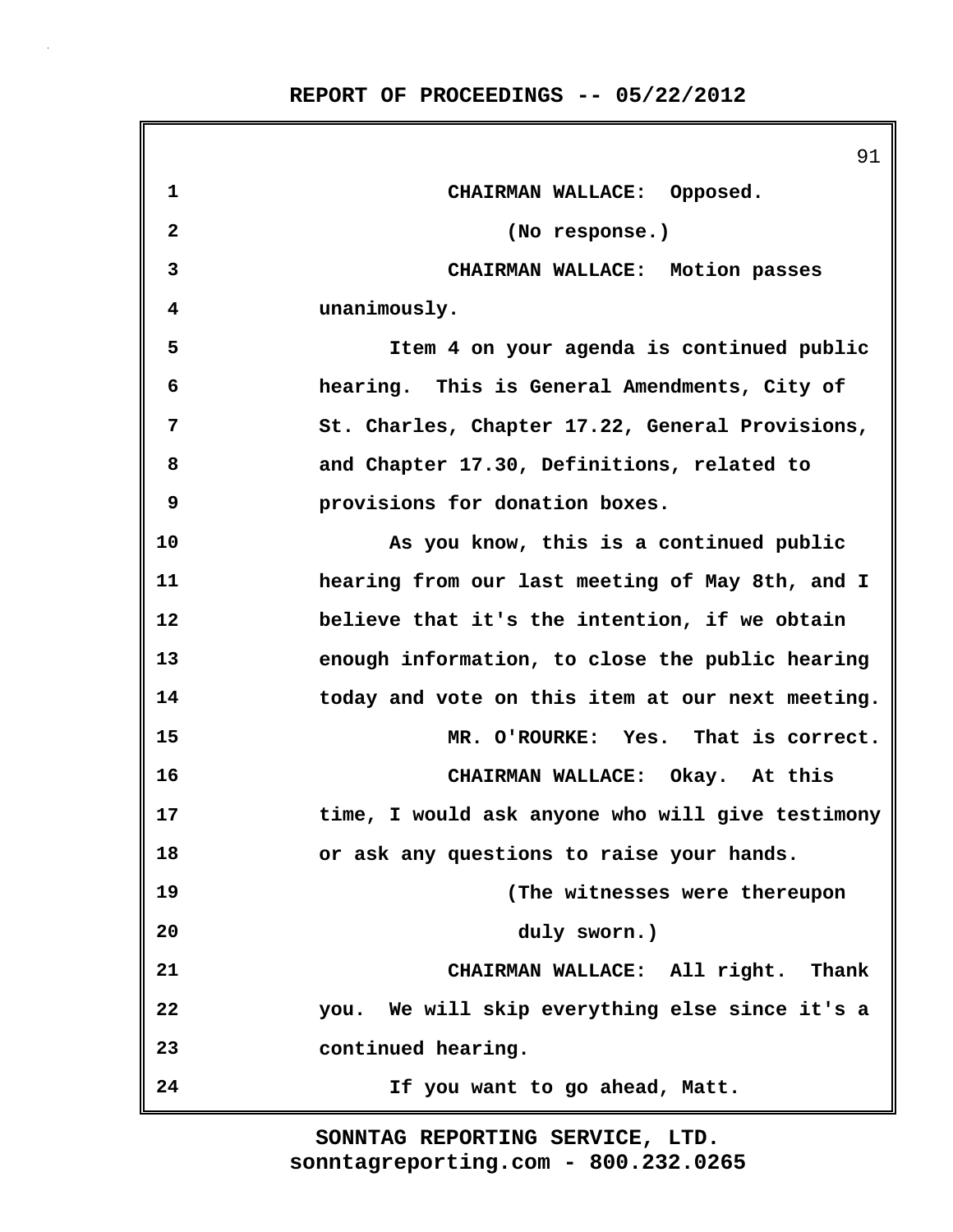**1 MR. O'ROURKE: Sure. At the May 8th 2 Plan Commission meeting, staff presented a draft 3 amendment with relation to donation boxes in the 4 zoning ordinance. 5 At that meeting there were some comments 6 given to staff by the Plan Commission, and what 7 we've done tonight is kind of outline a couple of 8 options based on those comments that we feel is 9 an appropriate sort of addendum to that amendment 10 that we had presented at the last meeting. 11 Just to go through this briefly, what we've 12 outlined is what we call Option 1 and 1 A. 13 Option 1 is simply limiting the zoning districts 14 that these would be allowed in a little further. 15 Before it was going to be allowed in a total of 16 four zoning districts -- or excuse me -- five, 17 and now we've limited it to just the BC, 18 Community Business, and BR, Regional Business 19 District. This is the majority of the larger 20 properties in town where you would normally see 21 these types of boxes located. 22 So what we've done is taken out the OR, the 23 PL, and the BL zoning districts, so that should 24 sort of limit the location where these could be a**

> **sonntagreporting.com - 800.232.0265 SONNTAG REPORTING SERVICE, LTD.**

92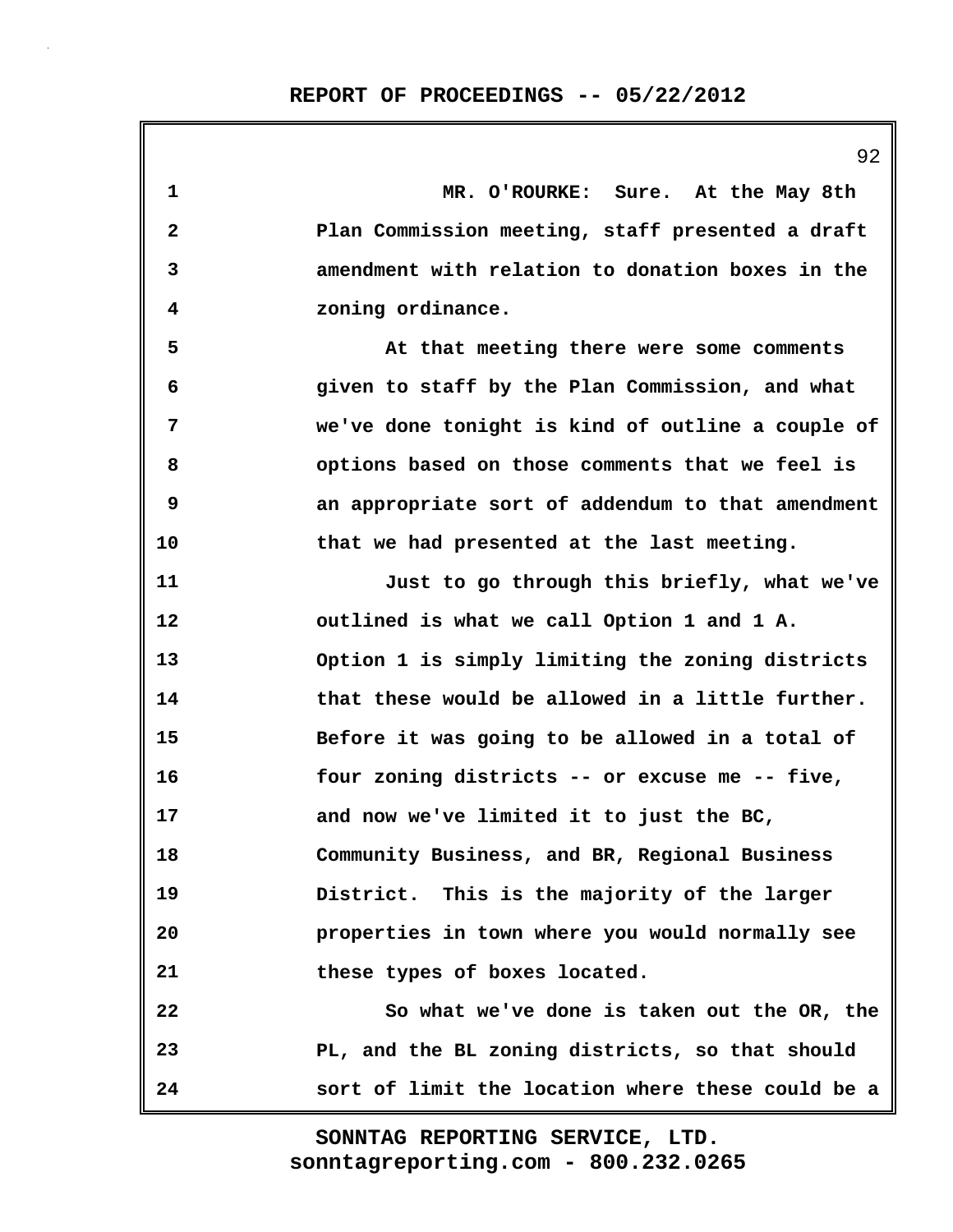|    | 93                                               |
|----|--------------------------------------------------|
| 1  | little more. Really when you think about it,     |
| 2  | this is where the larger commercial properties   |
| 3  | are. In the BL Zoning District in particular are |
| 4  | specifically the smaller ones than an acre       |
| 5  | property. So it made some sense to make that     |
| 6  | dividing line.                                   |
| 7  | CHAIRMAN WALLACE: Let me interrupt               |
| 8  | you for a second.                                |
| 9  | MR. O'ROURKE: Sure.                              |
| 10 | CHAIRMAN WALLACE: I noticed that you             |
| 11 | took out the PL District. Aren't most of the     |
| 12 | churches in town PL -- zoned PL?                 |
| 13 | MR. O'ROURKE: There is a combination             |
| 14 | of OR, some BL, I've noticed I think even -- we  |
| 15 | have some in the manufacturing zoning districts  |
| 16 | as special uses.                                 |
| 17 | CHAIRMAN WALLACE: Okay.                          |
| 18 | MR. O'ROURKE: So it's kind of a                  |
| 19 | hodgepodge of where those are located.           |
| 20 | MR. COLBY: A lot of them are in the              |
| 21 | financial district as well.                      |
| 22 | MR. O'ROURKE: That's correct.                    |
| 23 | MR. COLBY: They're really in a lot               |
| 24 | of different zoning districts.                   |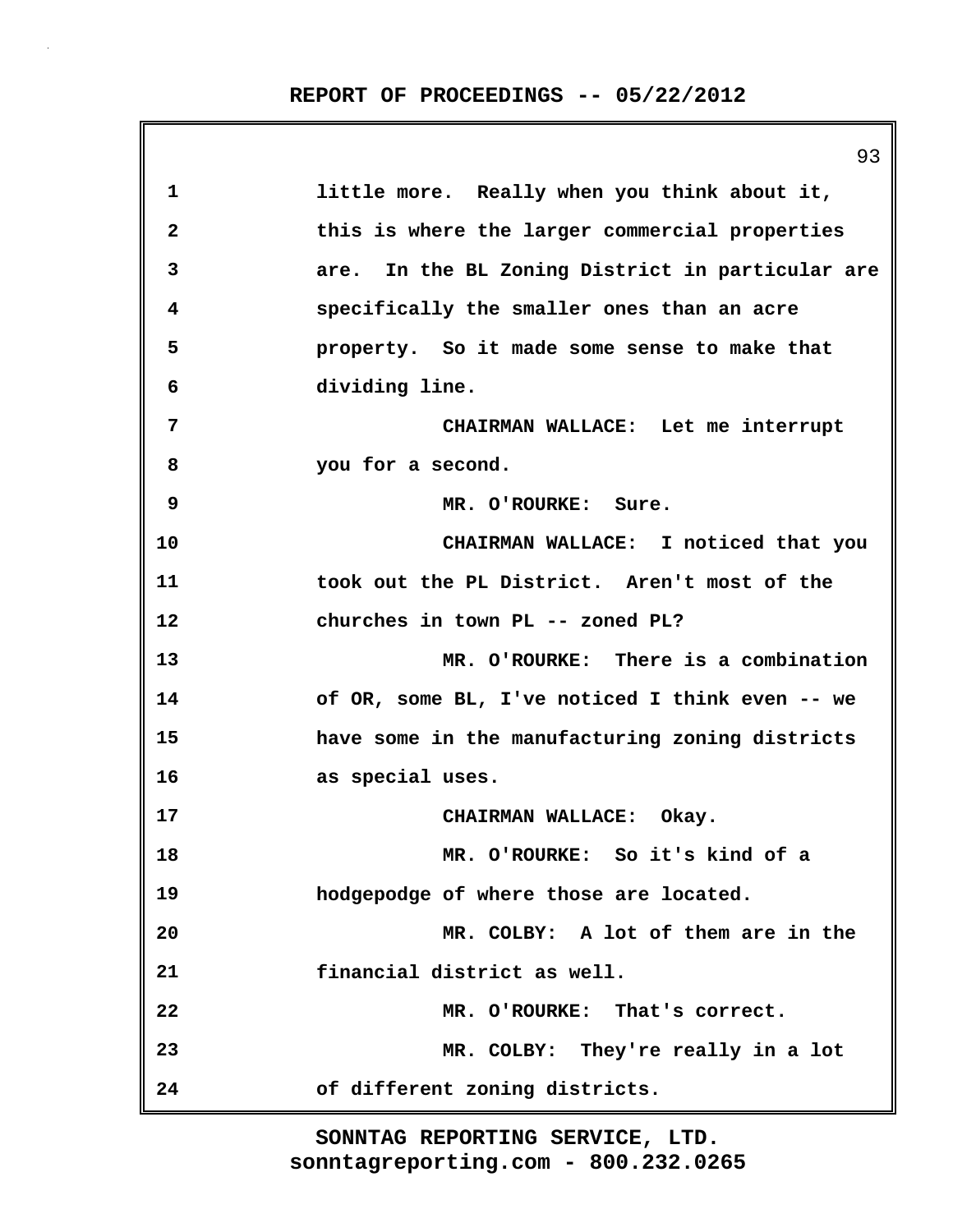|              | 94                                                |
|--------------|---------------------------------------------------|
| 1            | CHAIRMAN WALLACE: That actually                   |
| $\mathbf{2}$ | triggers another question.                        |
| 3            | In your drive around, your windshield             |
| 4            | tour --                                           |
| 5            | MR. O'ROURKE: Right.                              |
| 6            | CHAIRMAN WALLACE: -- how many did                 |
| 7            | you notice that were in, we'll say, nonprofit     |
| 8            | properties?                                       |
| 9            | MR. O'ROURKE: I did not personally                |
| 10           | notice any on my drive through, my windshield     |
| 11           | survey.                                           |
| 12           | I think the original thinking was that this       |
| 13           | could be something that nonprofits like a church  |
| 14           | organization would want to do; but after some of  |
| 15           | the feedback and kind of checking into it, it     |
| 16           | seems like churches have different methods of     |
| 17           | gathering donations for clothes and things like   |
| 18           | that based on the feedback we heard from the Plan |
| 19           | Commission. So we thought it was logical to not   |
| 20           | include that in.                                  |
| 21           | CHAIRMAN WALLACE: Okay. Sorry.<br>Go              |
| 22           | ahead.                                            |
| 23           | MR. O'ROURKE: That's all right.                   |
| 24           | So that's Option 1. We have also added            |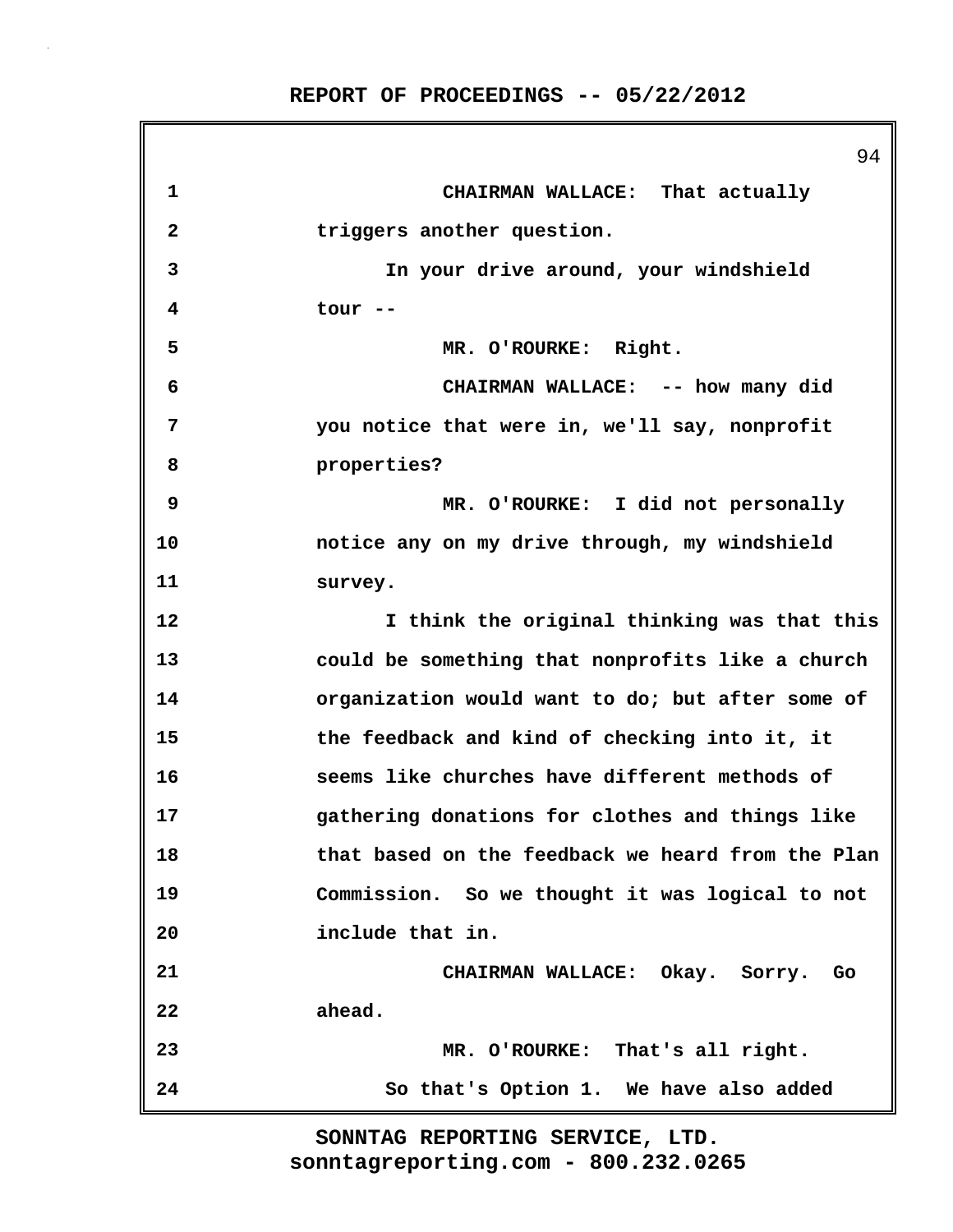95

| 1            | some size requirements. Based on the discussion   |
|--------------|---------------------------------------------------|
| $\mathbf{2}$ | at the last meeting, we felt that it would be     |
| 3            | appropriate to go ahead and include those when we |
| 4            | didn't have them in the original proposal.        |
| 5            | Option 1 A is -- since the concern was            |
| 6            | making sure that these were limited in scope of   |
| 7            | where they could be located in town, we do have a |
| 8            | definition of shopping center in our zoning       |
| 9            | ordinance. What that is is two or more retail     |
| 10           | stores and/or service establishments located on a |
| 11           | parcel of 4 acres or more sharing parking and     |
| 12           | other such facilities.                            |
| 13           | If the Plan Commission feels it's                 |
| 14           | appropriate, they can choose to recommend that it |
| 15           | be further limited to the BC and BR zoning        |
| 16           | districts and only shopping centers within the    |
| 17           | district. So it wouldn't be on all commercial     |
| 18           | properties in those districts, just what we would |
| 19           | define as a shopping center.                      |
| 20           | Then there's one last item. There was a           |
| 21           | pretty good deal of discussion concerning         |
| 22           | permitting and whether these boxes should be      |
| 23           | permitted or not. The original proposal did not   |

**24 include a permit.**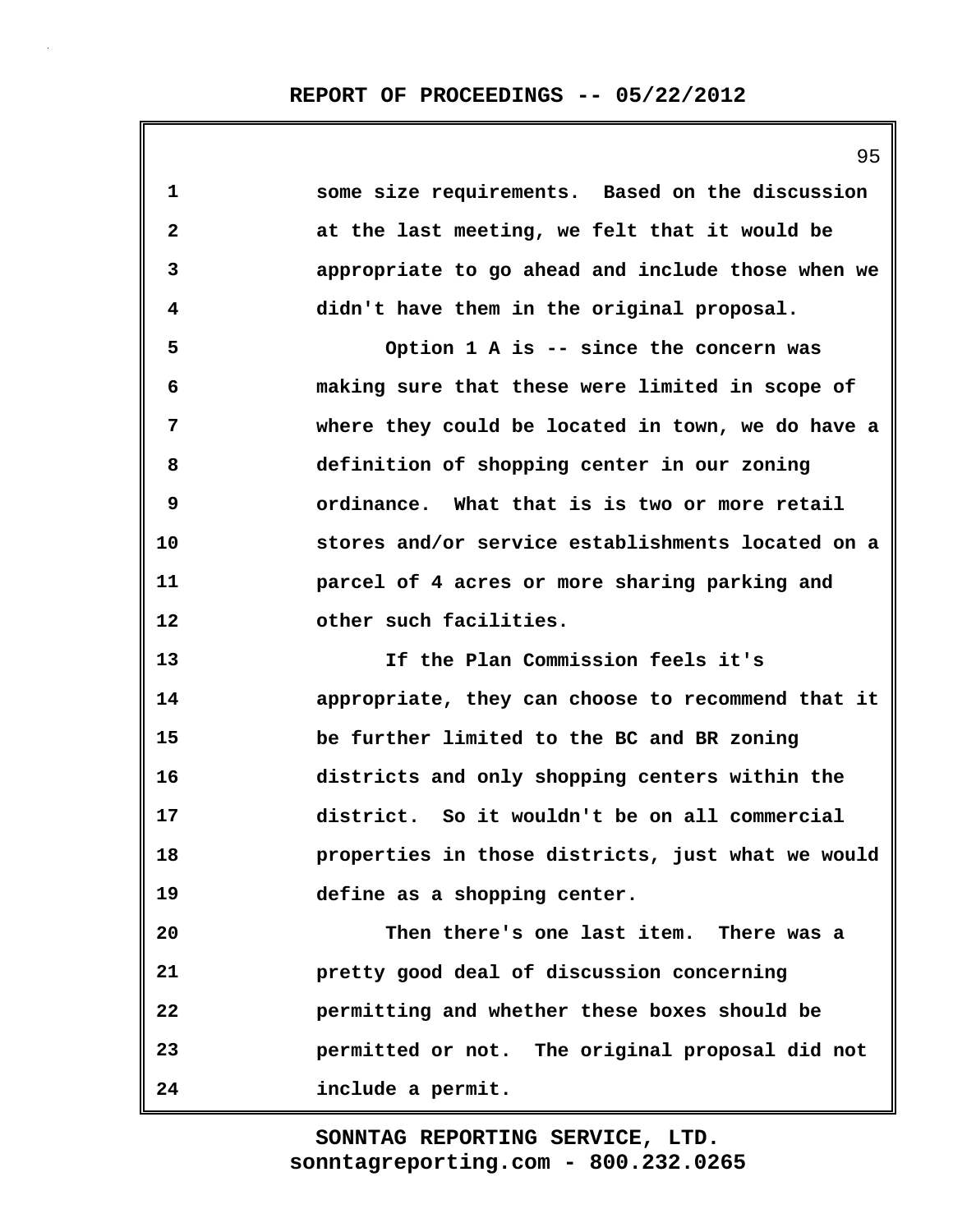| 1            | We sat back down as a staff, and we kind of       |
|--------------|---------------------------------------------------|
| $\mathbf{2}$ | went over the pros and cons of this a little bit, |
| 3            | and it certainly seems that there are a lot of    |
| 4            | benefits to doing so. So what we've done is       |
| 5            | outlined what some of those are.                  |
| 6            | For your information, then, if you feel           |
| 7            | that that is something that you strongly want to  |
| 8            | recommend to Council, we can work that into the   |
| 9            | ordinance amendment and attach that as one of the |
| 10           | recommendations from the Plan Commission. Based   |
| 11           | on what we heard at the last meeting, we thought  |
| 12           | that made some sense.                             |
| 13           | What we've also included is just some fees        |
| 14           | for other communities that do this and their      |
| 15           | locations for comparative reasons, but that's     |
| 16           | really something the City Council would determine |
| 17           | as a policy at a later date. It wouldn't be       |
| 18           | established in the zoning ordinance anyway.       |
| 19           | CHAIRMAN WALLACE: Did Mr. Vann make               |
| 20           | any comment on what the -- I know we had talked   |
| 21           | last time regarding how many -- approximate       |
| 22           | number of hours that it might take of staff time  |
| 23           | to implement this.                                |
| 24           | MR. O'ROURKE: Yeah. We did talk to                |

96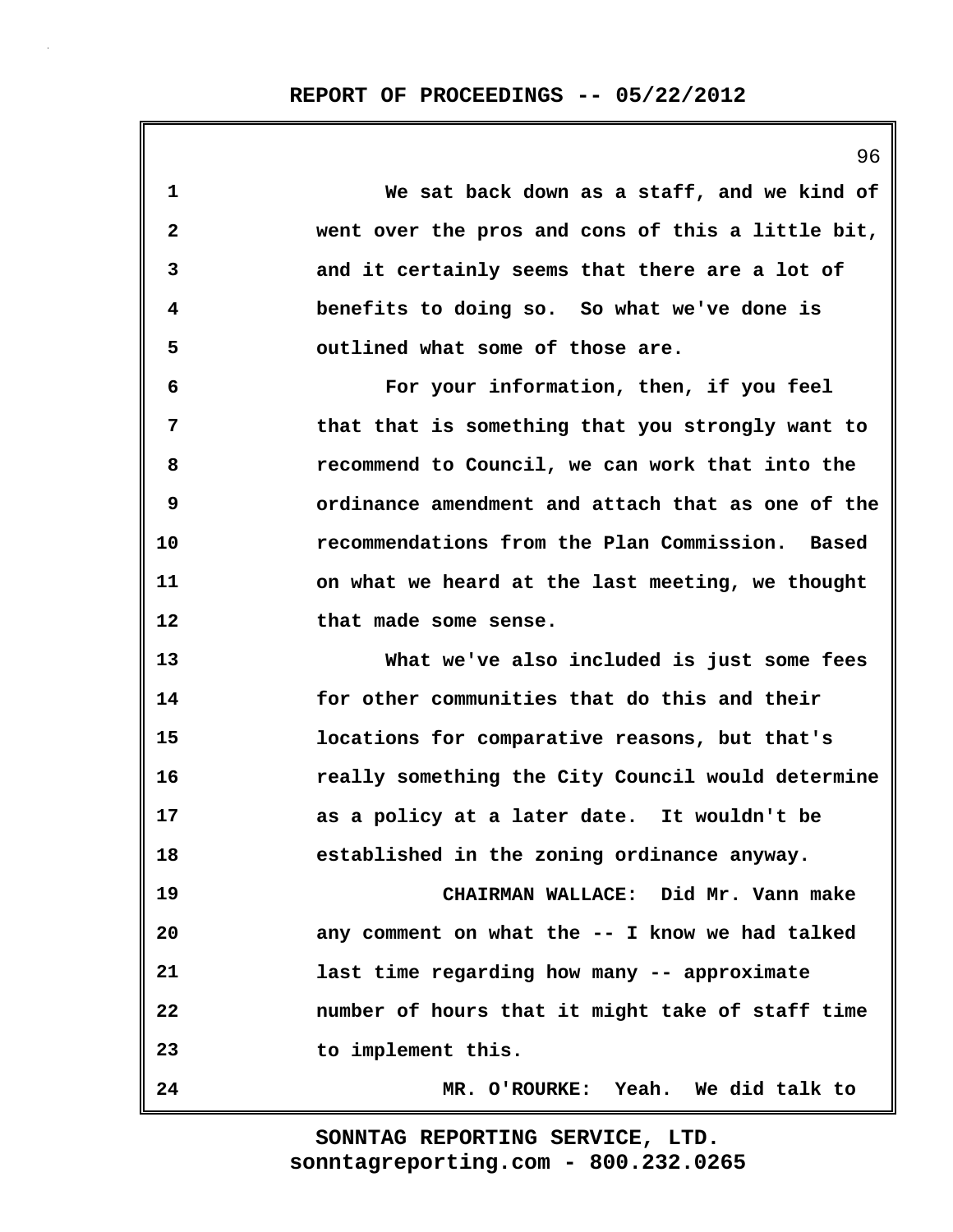|                         | 97                                                |
|-------------------------|---------------------------------------------------|
| 1                       | Bob Vann, myself and Russ, about that. He said,   |
| $\overline{\mathbf{2}}$ | you know, without knowing how many boxes could    |
| 3                       | come in, it would be very hard to determine that. |
| 4                       | He basically said if it's something the           |
| 5                       | City Council feels strongly about, they can make  |
| 6                       | it work, and they'll have to figure that out      |
| 7                       | based on the policy and how they can adapt it at  |
| 8                       | that time.                                        |
| 9                       | CHAIRMAN WALLACE: Did he express any              |
| 10                      | preference one way or another?                    |
| 11                      | MR. O'ROURKE: He really just                      |
| 12                      | outlined in his opinion what some of the pros     |
| 13                      | were to doing it: knowing where they are, being   |
| 14                      | able to directly contact the person responsible   |
| 15                      | for the boxes as opposed to having to do it       |
| 16                      | through the property owner.                       |
| 17                      | He felt that if this did become a                 |
| 18                      | requirement, there would be, you know, some good  |
| 19                      | benefits to that, and that was kind of his        |
| 20                      | opinion on the subject.                           |
| 21                      | CHAIRMAN WALLACE: Okay.                           |
| 22                      | MR. O'ROURKE: He didn't really                    |
| 23                      | express any preference to that end.               |
| 24                      | CHAIRMAN WALLACE: All right.                      |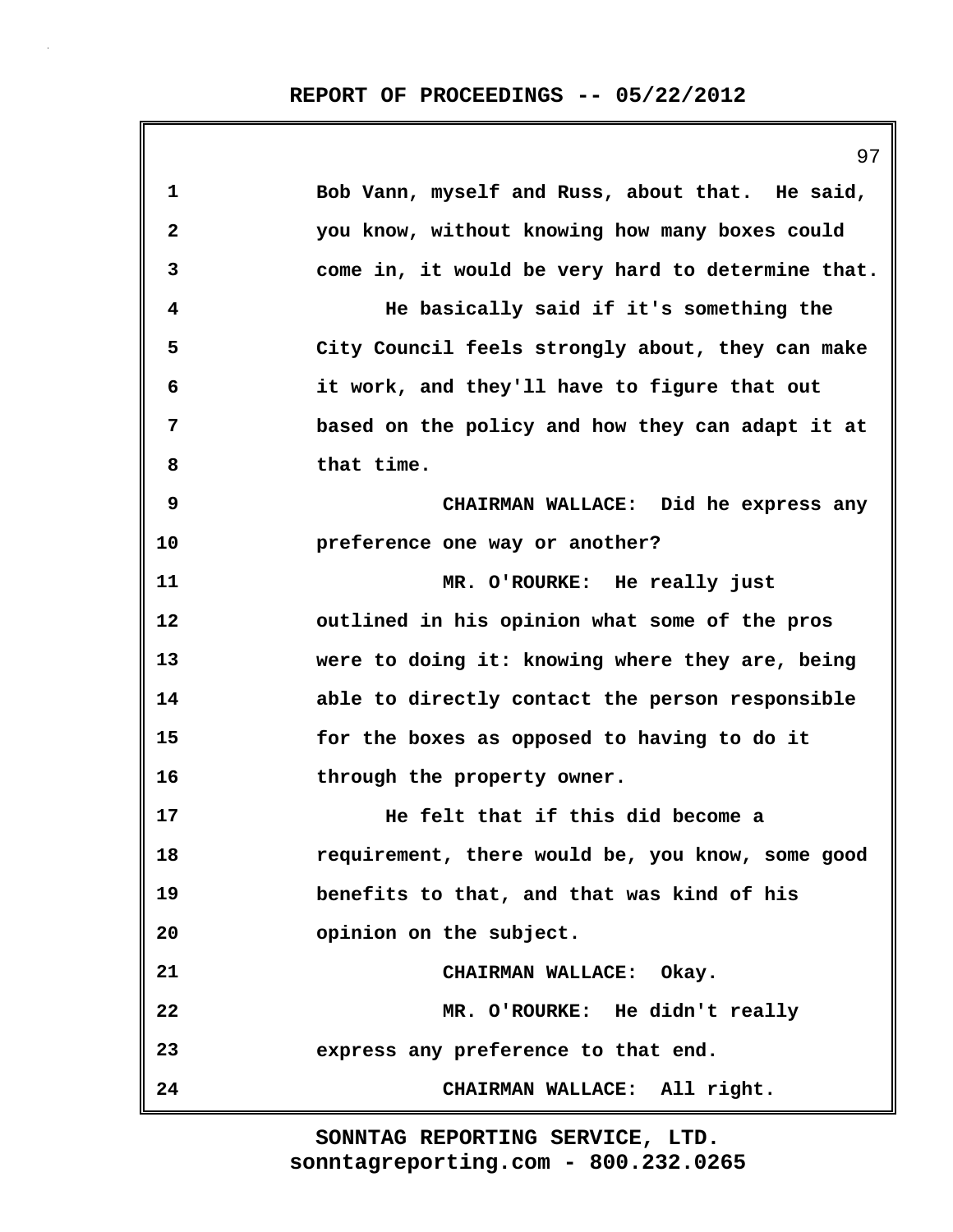|    | 98                                                |
|----|---------------------------------------------------|
| 1  | Yes.                                              |
| 2  | MEMBER SCHUETZ: I have two                        |
| 3  | questions. One is if the City Council approves a  |
| 4  | permit here which shows these various permit      |
| 5  | prices, is that per box?                          |
| 6  | MR. O'ROURKE: That's my                           |
| 7  | understanding. In these other communities,        |
| 8  | that's per box.                                   |
| 9  | MEMBER SCHUETZ: You might want to                 |
| 10 | clarify what that means.                          |
| 11 | MR. O'ROURKE: Sure.                               |
| 12 | MEMBER SCHUETZ: Then I noticed this               |
| 13 | week -- I don't take 64 that much. When I leave   |
| 14 | town every day, I usually go down 31; however, I  |
| 15 | did notice when I went on Saturday down 64, it    |
| 16 | wasn't there, and then I went today on 64 going   |
| 17 | east, and I think it's the Cork and Cleaver, the  |
| 18 | old building that closed down, the old restaurant |
| 19 | there, There's a new box out there.               |
| 20 | Did anybody notice that?                          |
| 21 | MR. O'ROURKE: Rex's Cork and Fork?                |
| 22 | MEMBER SCHUETZ: Yes. That one.                    |
| 23 | MR. O'ROURKE: Okay. No. I didn't                  |
| 24 | notice that.                                      |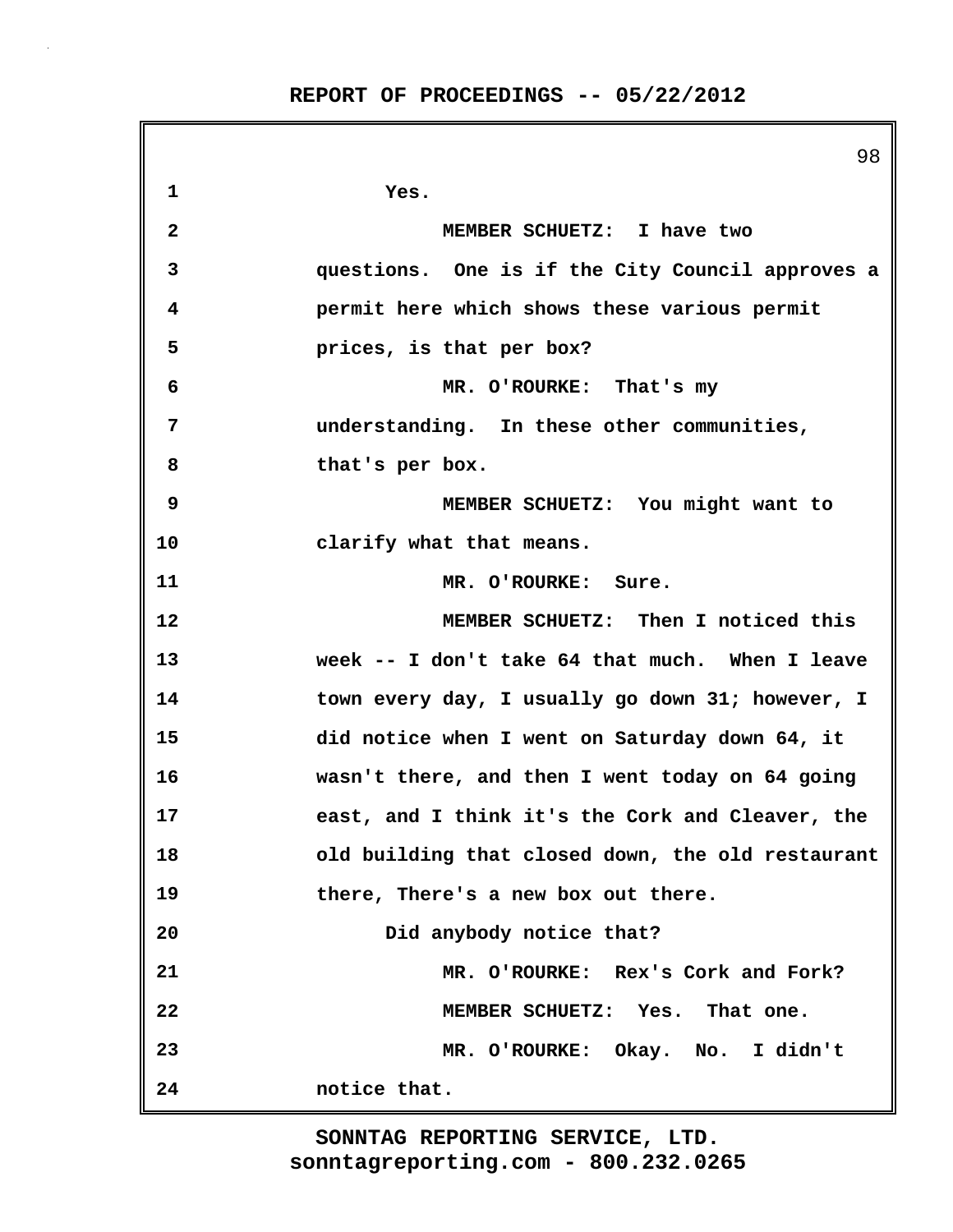99 **1 MEMBER SCHUETZ: So it's only a 2 couple days old. I noticed in your 3 recommendations that -- I think the old 4 recommendation was 5 feet high? 5 MR. O'ROURKE: In terms of the box? 6 MEMBER SCHUETZ: Yes. 7 MR. O'ROURKE: There actually were 8 no -- we did not put a size recommendation in the 9 original proposal. 10 MEMBER SCHUETZ: It is 7 feet. 11 MR. O'ROURKE: 7 feet is what we're 12 recommending this evening. We've added that to 13 the proposed amendment based on the conversations 14 we've had. 15 MEMBER SCHUETZ: Well, if the signage 16 lettering on the box is 5 -- 17 MR. O'ROURKE: 5 inches, yeah. 18 MEMBER SCHUETZ: I'm sorry. I just 19 saw the 5. 20 Okay. So I guess my question is: The box 21 that was put there, if all this passes the City 22 Council, what are they going to do with the boxes 23 that don't comply? 24 MR. O'ROURKE: It becomes an**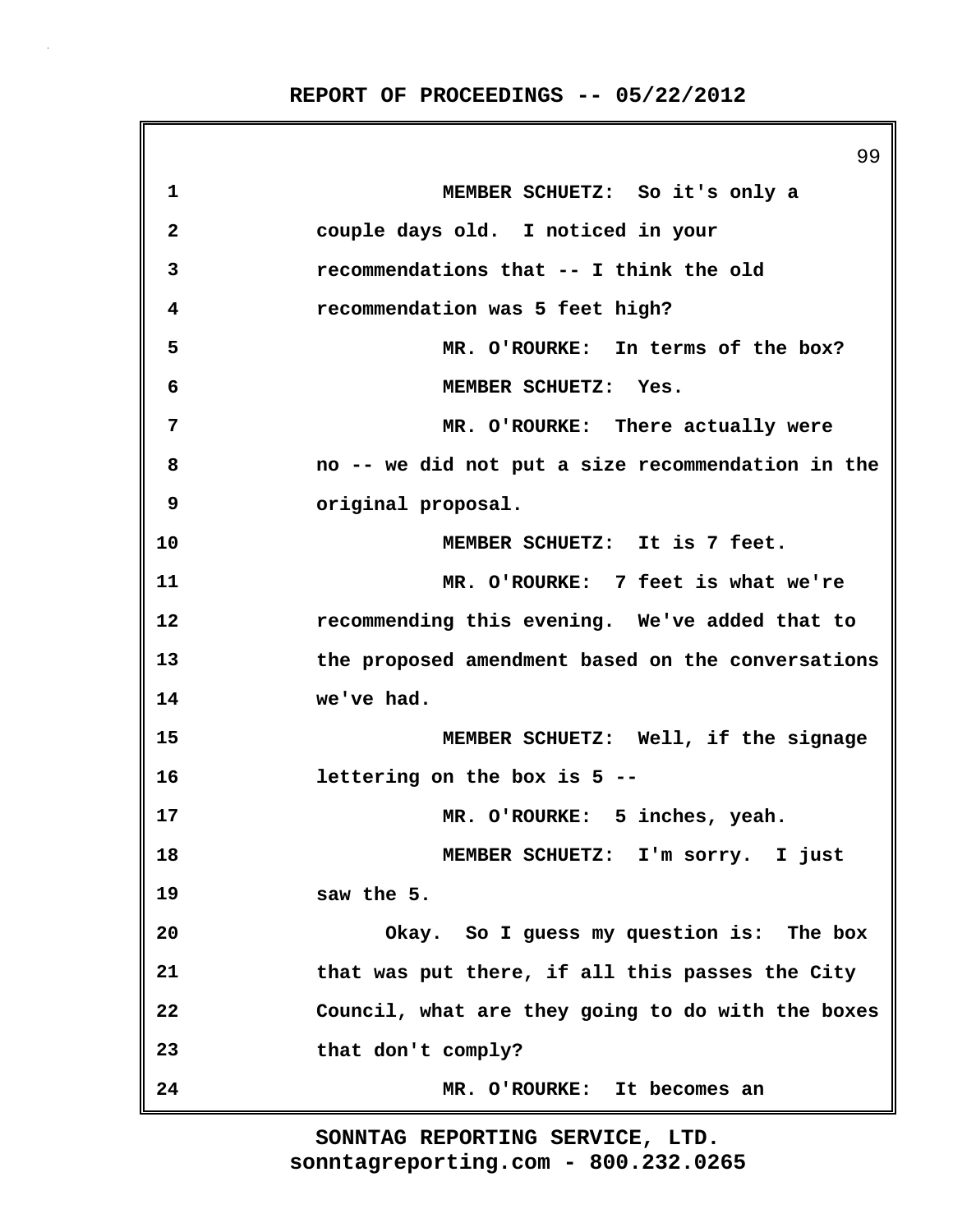|    | 100                                             |
|----|-------------------------------------------------|
| 1  | enforcement issue at that point. It would be    |
| 2  | something the code enforcement division would   |
| 3  | look at.                                        |
| 4  | MEMBER SCHUETZ: They would have to              |
| 5  | go around and look at all --                    |
| 6  | MR. O'ROURKE: Right.                            |
| 7  | MEMBER SCHUETZ: They're not                     |
| 8  | grandfathered in.                               |
| 9  | MR. O'ROURKE: I believe they have a             |
| 10 | procedure for when new ordinances come online   |
| 11 | that affect property owners, and they send them |
| 12 | letters and so forth. I don't know 100 percent  |
| 13 | what they do.                                   |
| 14 | MEMBER SCHUETZ: Yeah.                           |
| 15 | MR. O'ROURKE: They have to be                   |
| 16 | notified that it's no longer permitted.         |
| 17 | MEMBER SCHUETZ: They wouldn't be                |
| 18 | grandfathered in. I hope not.                   |
| 19 | MR. O'ROURKE: I don't know. It                  |
| 20 | wouldn't be forever. It might be for a certain  |
| 21 | period of time, but I'm not for sure on that.   |
| 22 | CHAIRMAN WALLACE: Any other                     |
| 23 | questions? All right.                           |
| 24 | Oh, I'm sorry. Sue.                             |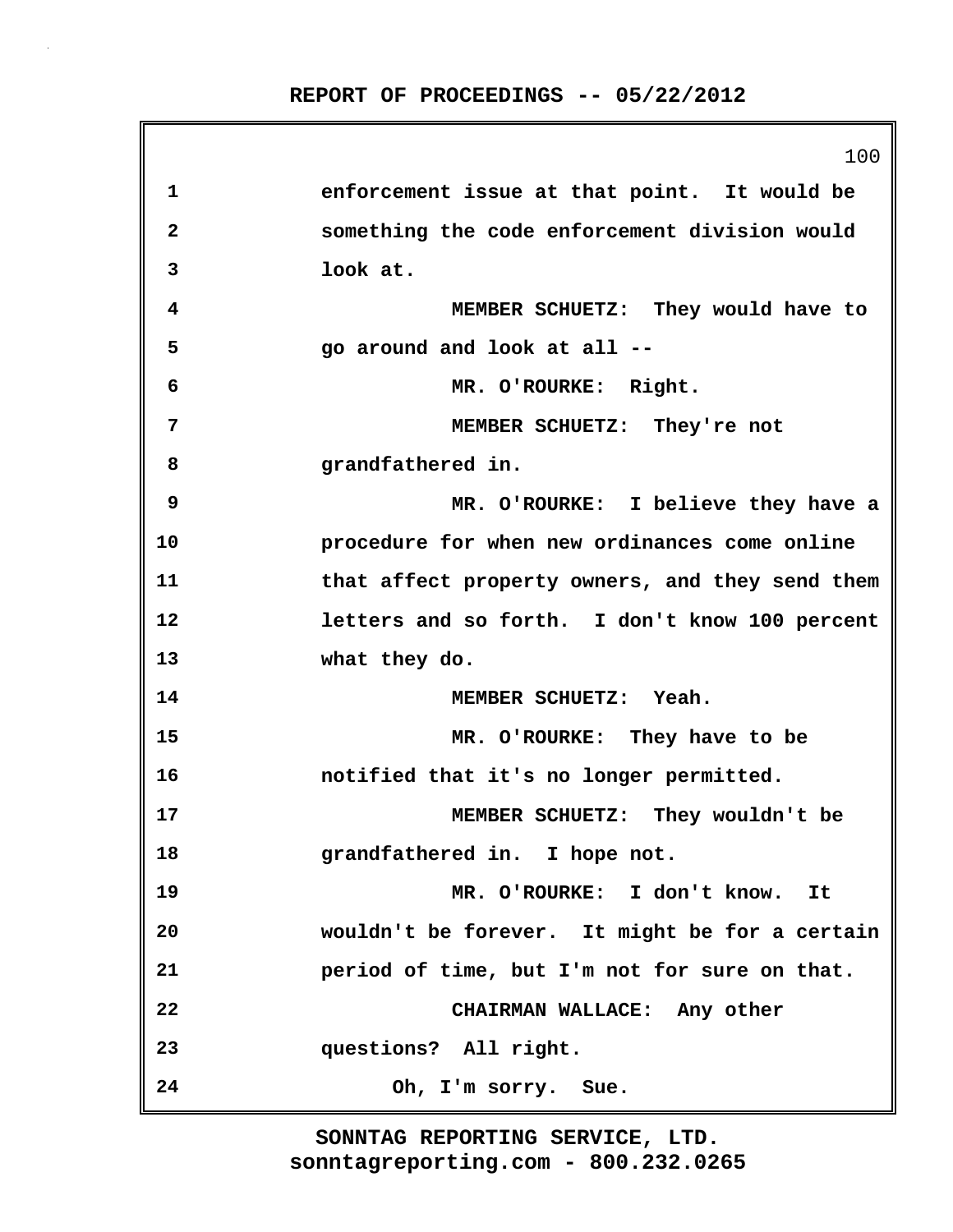|              | 101                                               |
|--------------|---------------------------------------------------|
| 1            | MEMBER AMATANGELO: Mr. Chairman, is               |
| $\mathbf{2}$ | there an option still for not having this go      |
| 3            | through? Is that correct?                         |
| 4            | CHAIRMAN WALLACE: Yes. I guess,                   |
| 5            | Matt, you can talk to that.                       |
| 6            | I mean, the application is a general              |
| 7            | amendment to the zoning ordinance to allow --     |
| 8            | basically to allow for this use. I mean, the      |
| 9            | application is not to -- I guess it's up to the   |
| 10           | Plan Commission whether they want to recommend    |
| 11           | modification of the application to not allow it   |
| 12           | altogether.                                       |
| 13           | MR. O'ROURKE: Yeah. Staff's                       |
| 14           | thinking was that this is, you know, something    |
| 15           | that we don't regulate at all now. We saw the     |
| 16           | need to put some regulations in the zoning        |
| 17           | ordinance, and, I guess, staff's approach would   |
| 18           | be, you know, let's see if this works and, you    |
| 19           | know, if these regulations are effective, then    |
| 20           | maybe -- you know, kind of baby steps.            |
| 21           | But if the Commission wants to recommend          |
| 22           | that these just not be permitted to the City      |
| 23           | Council as their recommendation, it's well within |
| 24           | your recommending ability to do that.             |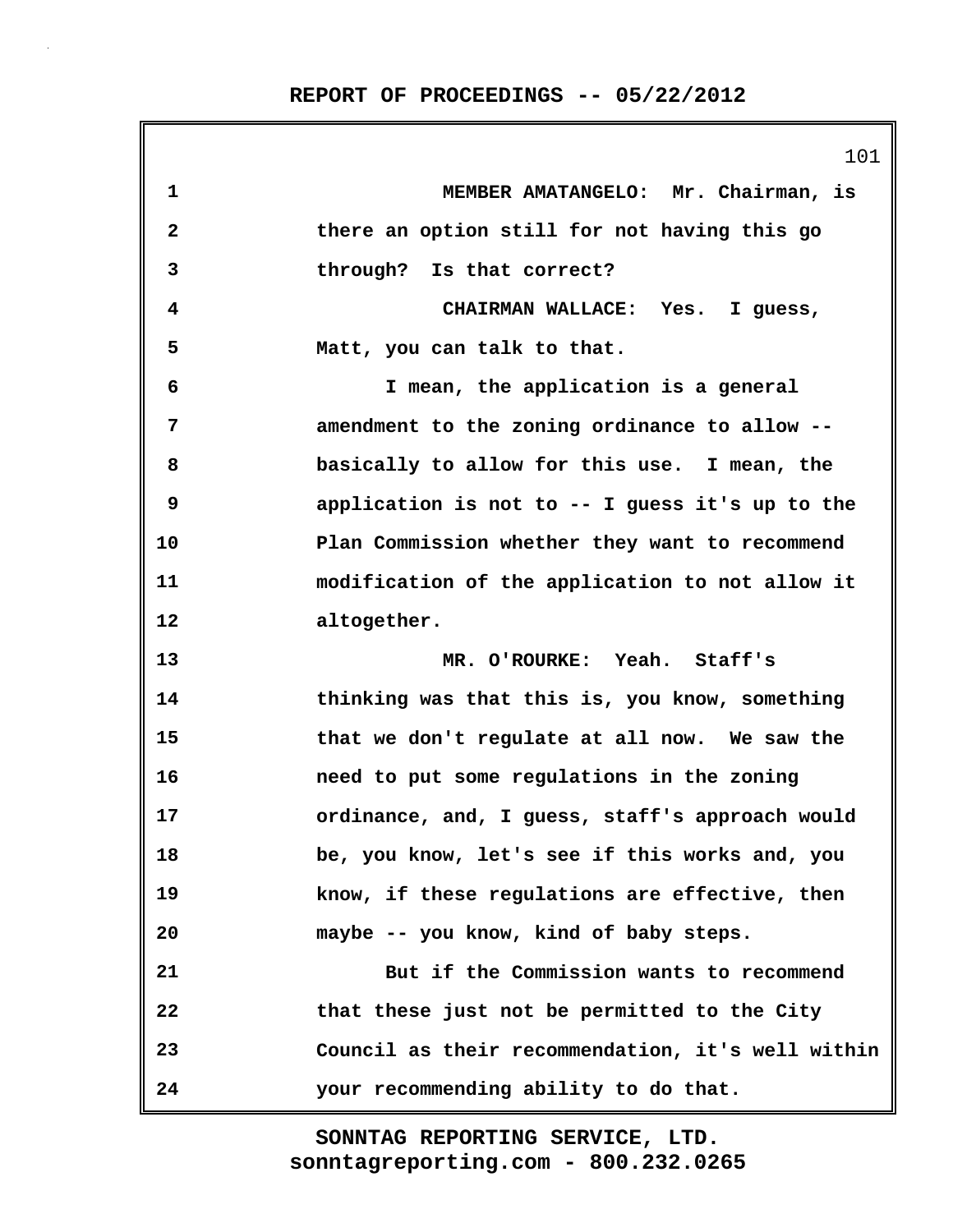102 **1 CHAIRMAN WALLACE: You know, when you 2 talked last time about what the various other 3 municipalities are doing on this, it seems 4 that -- I don't want to put words in your mouth, 5 but it seems that the cities that have looked at 6 this have primarily regulated it as opposed to 7 restricted it. Does that seem like a fair -- 8 MR. O'ROURKE: Yeah. I think that -- 9 CHAIRMAN WALLACE: -- generalization? 10 MR. O'ROURKE: -- there are a few 11 examples that jump to mind where they have 12 considered outright bans and/or approved those. 13 CHAIRMAN WALLACE: Yes. 14 MEMBER AMATANGELO: I find it 15 curious, though, that the community where this 16 business sits does not allow boxes in West 17 Chicago, so. 18 CHAIRMAN WALLACE: And I don't know 19 if that's because of this particular company 20 or -- 21 MEMBER AMATANGELO: I'm not saying 22 anything either way. I'm just saying that I find 23 it curious. So, I mean, that -- 24 CHAIRMAN WALLACE: Yeah.**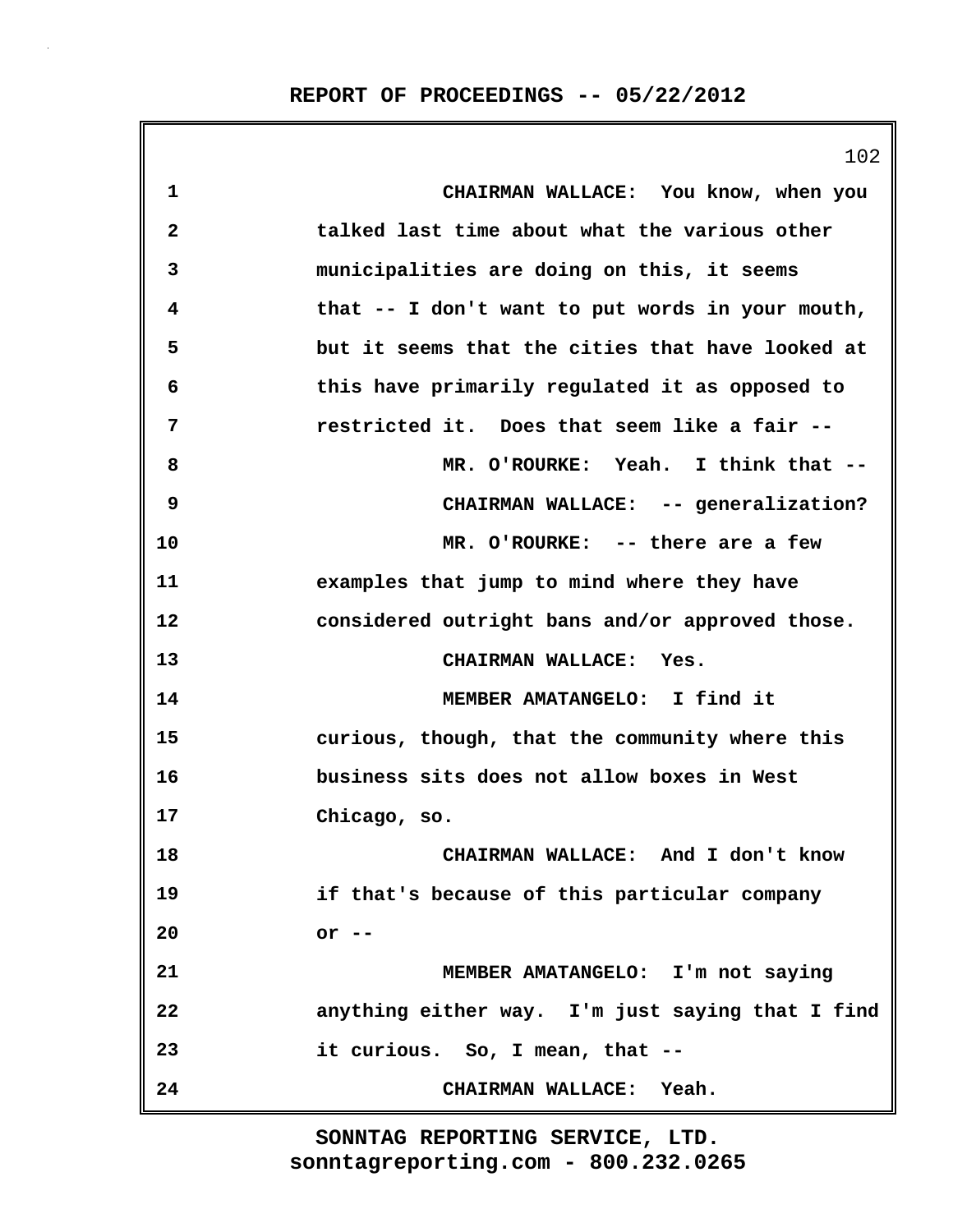**1 MEMBER AMATANGELO: I wouldn't say 2 necessarily that we should base it on what some 3 of the other communities are doing. I'm just 4 trying to determine why or why not they have 5 chosen to go this route. 6 MR. O'ROURKE: Yeah. I think, to 7 answer your question, it would seem from my 8 research somewhat of a mixed bag. There are 9 communities that want to ban them, there are 10 communities that have put regulations in place, 11 and then a lot of what I call the normal 12 communities that I typically look at that 13 surround St. Charles, it didn't seem like they 14 had any regulations and were in pretty much the 15 same position we are now, where they just don't 16 speak to them in their zoning ordinance. 17 CHAIRMAN WALLACE: I guess the 18 only -- I mean, I guess you either have to be -- 19 you have to identify it as an issue. I think 20 that's where we're at. That's what's before us, 21 and the communities that have done something 22 about it, I'm just interested in knowing what 23 those communities -- you know, looking back at 24 the communities that have done it three or four**

> **sonntagreporting.com - 800.232.0265 SONNTAG REPORTING SERVICE, LTD.**

103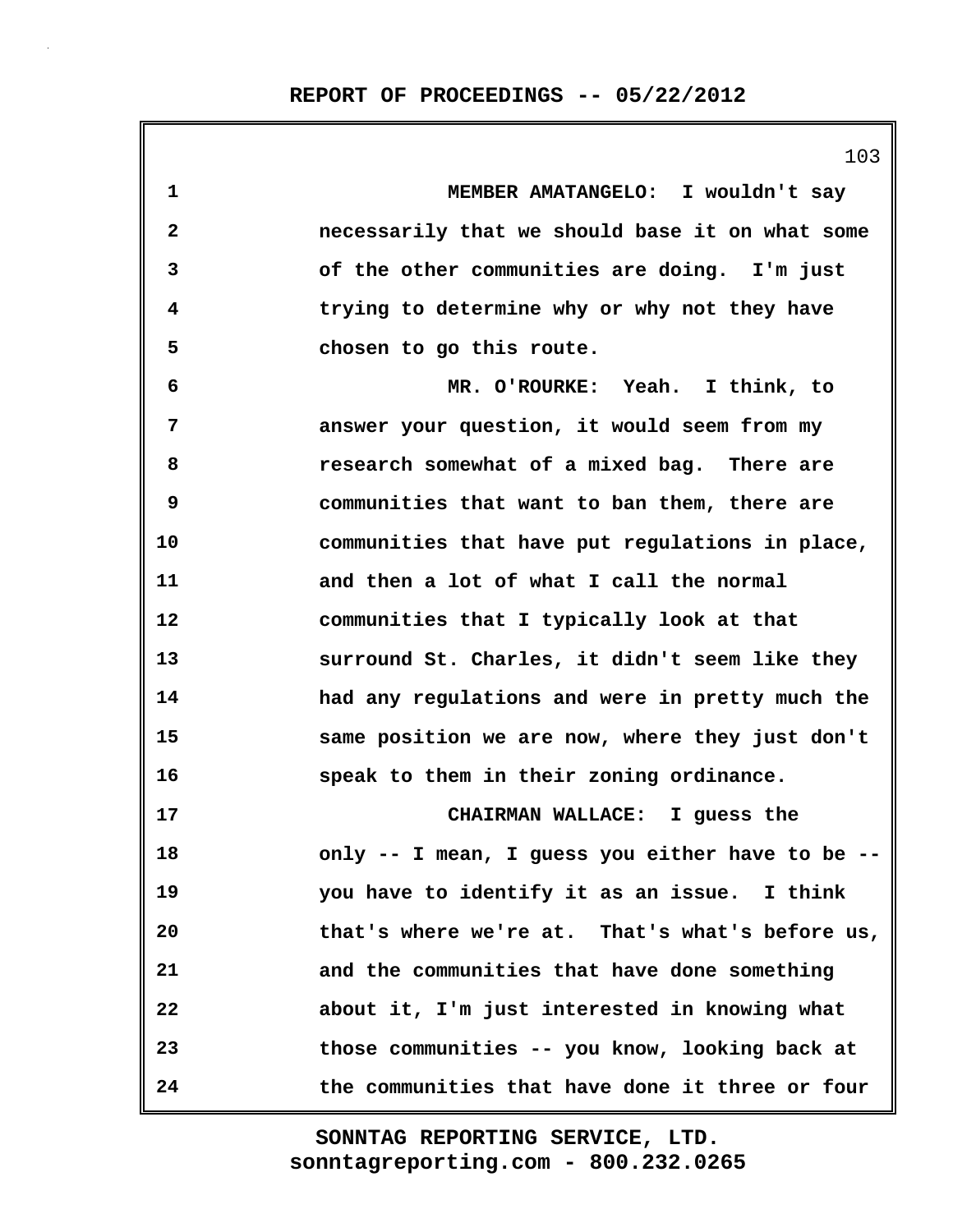|              | 104                                               |
|--------------|---------------------------------------------------|
| $\mathbf{1}$ | years ago, what have they seen as, you know,      |
| $\mathbf{2}$ | issues with whatever ordinance they have passed.  |
| 3            | I don't think any of them are far enough          |
| 4            | along to really know. I mean, we heard about      |
| 5            | Naperville, and it seems to be -- you know, based |
| 6            | on the limited testimony, it seems to be working  |
| 7            | in Naperville unless we got someone from the      |
| 8            | Naperville, you know, planning office up here to  |
| 9            | actually speak to it.                             |
| 10           | MEMBER AMATANGELO: What I find                    |
| 11           | interesting is that -- I became acutely aware of  |
| 12           | these boxes since our last meeting and not just   |
| 13           | in our community but in others, you know, as I go |
| 14           | to the airport or whatever. And one of the        |
| 15           | things, one of the trends that I did see is that  |
| 16           | it would always be on a lot -- more often than    |
| 17           | not on a lot that a business is gone, is boxed up |
| 18           | and closed up or gone away.                       |
| 19           | It kind of brings an added, I'm not sure          |
| 20           | how to describe it, but it almost calls out that  |
| 21           | this place is out of business, and it just has    |
| 22           | that aura. I don't know how to explain it, but    |
| 23           | it really -- I became, as I said, very aware of   |
| 24           | these boxes all of a sudden.                      |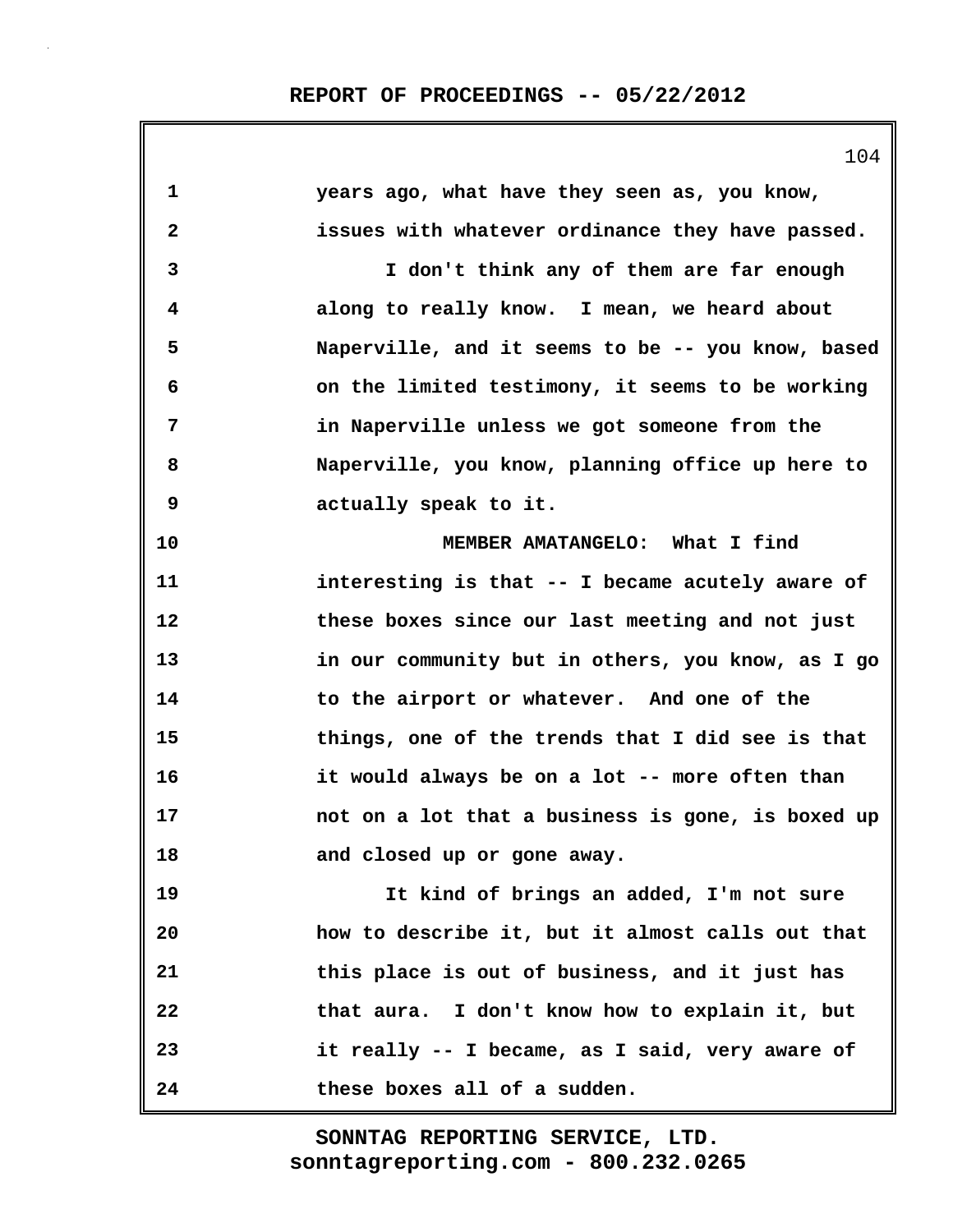105 **1 CHAIRMAN WALLACE: You know, it's 2 interesting you say that. The first time I 3 noticed one was in front of what used to be Buds 4 and then was Real Time Sports. 5 MEMBER SCHUETZ: Right. 6 CHAIRMAN WALLACE: But I wonder if 7 there's anything in any other community -- well, 8 regardless if there is or not, I don't think 9 there's a way in our community to -- I don't know 10 if we could make this part of the ordinance, but, 11 you know, put something in where there has to be 12 an active business operating on the property 13 where the box would be located. 14 I mean, I don't even know if that would 15 achieve any type of permanence other than to, you 16 know, combat the perception that the only use for 17 this property is a donation point as opposed to 18 an ongoing business. 19 MEMBER AMATANGELO: This could be a 20 deal breaker, but does it have to be visible from 21 the street? 22 CHAIRMAN WALLACE: Matt, part of what 23 you proposed was for it to be not visible from a 24 main thoroughfare; is that correct?**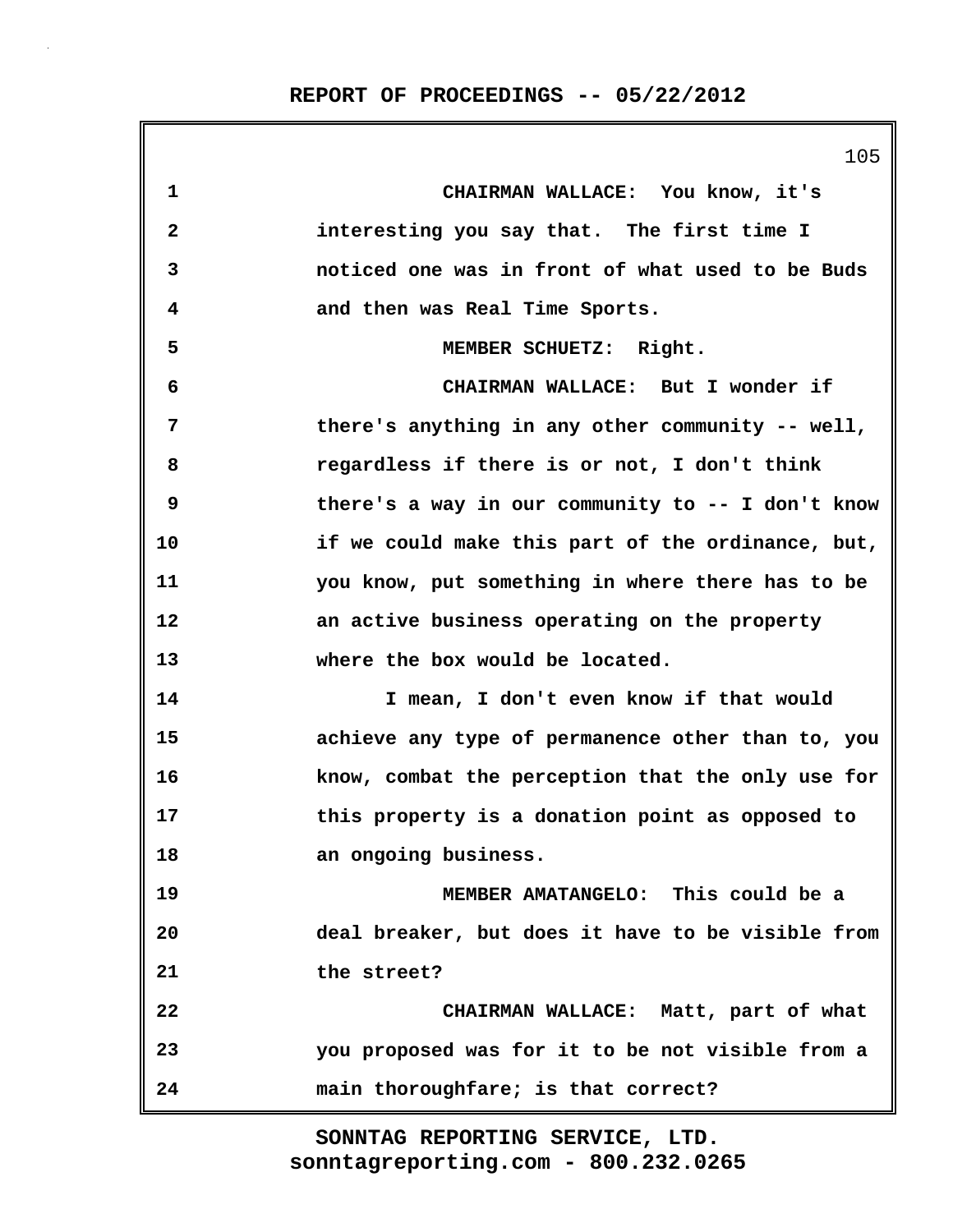106

| $\mathbf{1}$            | MR. O'ROURKE: Yeah. The wording was               |
|-------------------------|---------------------------------------------------|
| $\overline{\mathbf{2}}$ | a little, I think, more generous than that, when  |
| 3                       | it said it had to be inconspicuous from the       |
| 4                       | public right-of-way. You can't account for all    |
| 5                       | situations where you might see them from the      |
| 6                       | right-of-way if they're placed on a hard surface  |
| 7                       | and not on a parking space. You know, there       |
| 8                       | might be a little sliver of the box you'd see as  |
| 9                       | you're driving by. I don't know if we want to be  |
| 10                      | that restrictive on it. We just wanted there to   |
| 11                      | be some sort of conscious, you know, requirement  |
| 12                      | that they -- it can't be right there on the       |
| 13                      | right-of-way.                                     |
| 14                      | CHAIRMAN WALLACE: I wonder if other               |
| 15                      | communities have done something where there's     |
| 16                      | some type of a sign along with the business sign  |
| 17                      | or something donation box, you know, around back  |
| 18                      | or something like that. Whereas the box is in     |
| 19                      | the back, but it's not necessarily there for all  |
| 20                      | to see as you're driving down the street.         |
| 21                      | The wording was -- and this is proposed           |
| 22                      | 17.22.020.I 9. "Boxes shall be located so that    |
| 23                      | they are inconspicuous from the public            |
| 24                      | right-of-way," and also 6 is, "Boxes shall not be |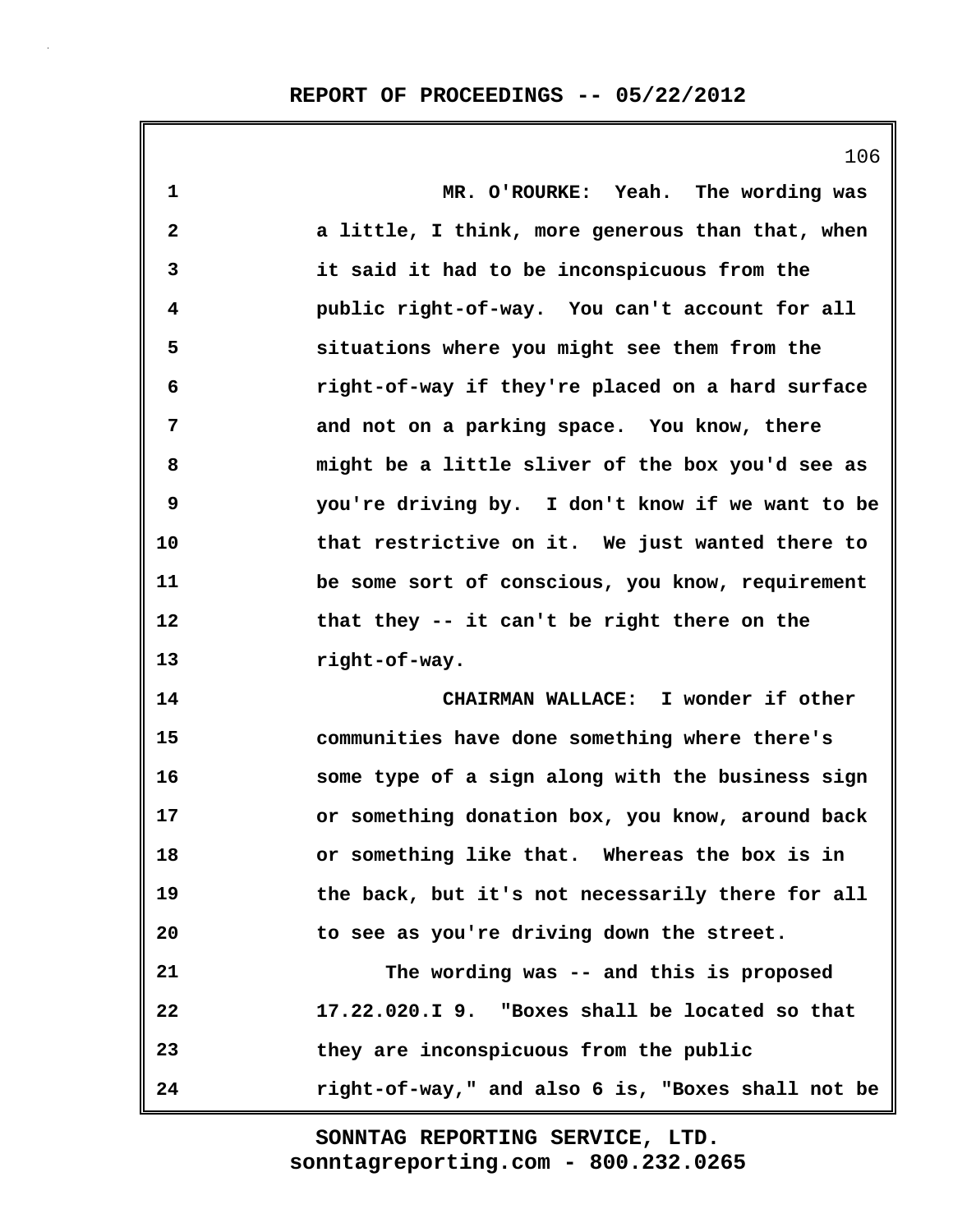|              | 107                                              |
|--------------|--------------------------------------------------|
| $\mathbf 1$  | located within any off-street parking stall,     |
| $\mathbf{2}$ | shall be located within the required sight       |
| 3            | triangle." I know that's an issue in a few       |
| 4            | places.                                          |
| 5            | MEMBER SCHUETZ: Tom, you had                     |
| 6            | mentioned you didn't know if it would make sense |
| 7            | or do any good about having a box in a viable    |
| 8            | business.                                        |
| 9            | There is a line here, I remember reading         |
| 10           | it, where you do say they have to get approval   |
| 11           | from the property owner.                         |
| 12           | MR. O'ROURKE: Written permission                 |
| 13           | from the property owner.                         |
| 14           | MEMBER SCHUETZ: Correct. So that                 |
| 15           | might address somewhat of your concern, I think. |
| 16           | MEMBER KESSLER: Well, if I had an                |
| 17           | empty store and somebody wanted to pay me to put |
| 18           | a box there.                                     |
| 19           | MEMBER SCHUETZ: I know.                          |
| 20           | MEMBER KESSLER: I'd do it.                       |
| 21           | MEMBER SCHUETZ: Yeah. Well, you                  |
| 22           | know, driving down 64, you all go up and down,   |
| 23           | but if you look on the right-hand, you know,     |
| 24           | south side, there's one of these boxes, and then |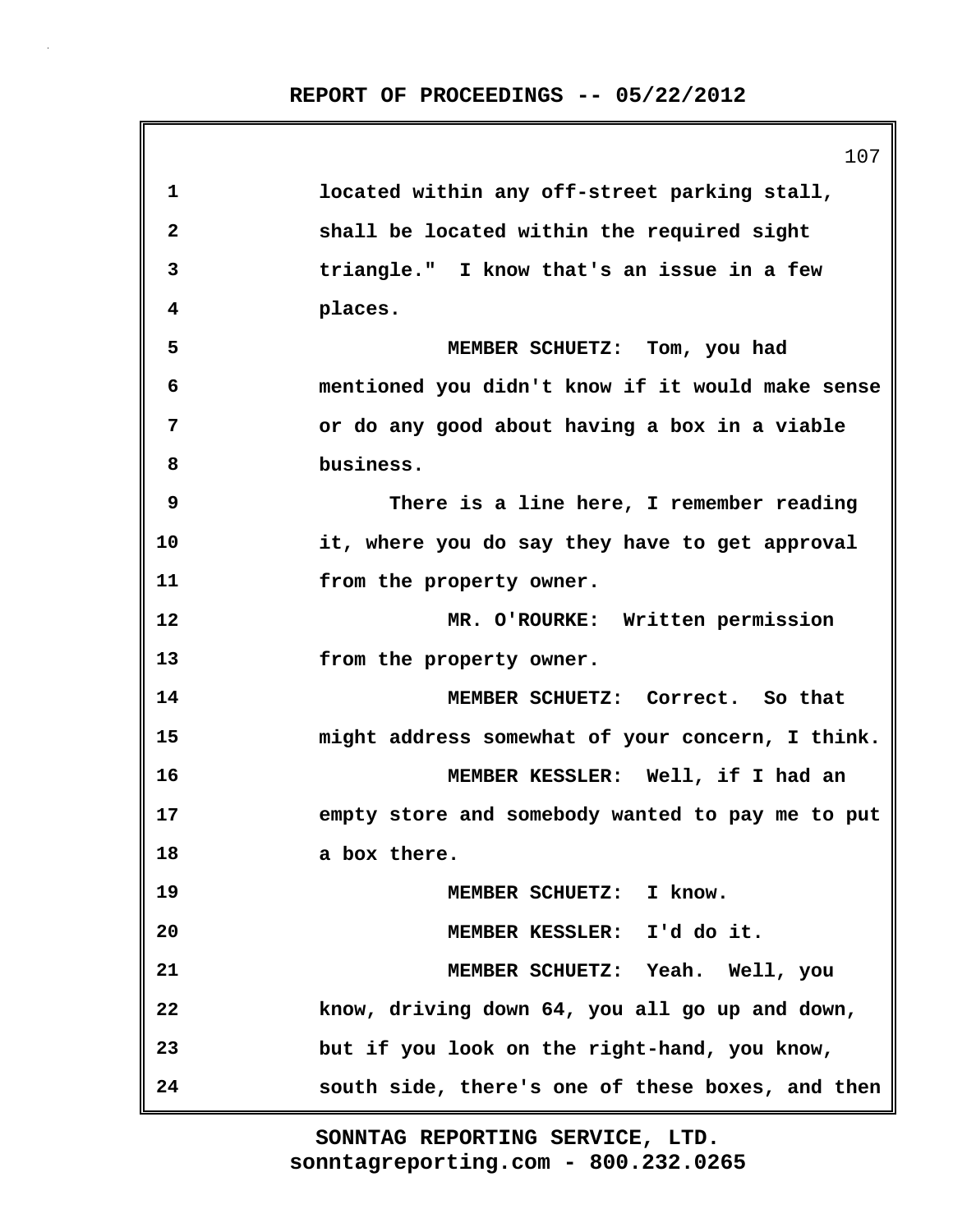108 **1 on the left side is a new porta-potty that -- I 2 know they're working on the road, but put it 3 behind a tree or something. It's right out in 4 the middle of the road. 5 MEMBER KESSLER: That's state 6 property. 7 MEMBER SCHUETZ: I know. I know. 8 MEMBER KESSLER: You can't say put it 9 behind a tree. That's the state property line. 10 MEMBER SCHUETZ: I was thinking the 11 same thing. 12 CHAIRMAN WALLACE: All right. Yes. 13 MEMBER AMATANGELO: I think going 14 back to some of our comments that were made at 15 our last meeting, clearly, we now have charitable 16 groups that are right here in St. Charles, 17 including the Goodwill and your churches and the 18 Red Shield or -- 19 MEMBER KESSLER: Salvation Army. 20 MEMBER AMATANGELO. -- Salvation 21 Army, thank you, and there are a number of others 22 that you can call for pickup right at your door. 23 I really don't see a need for additional boxes, 24 you know, where this could be an opportunity for**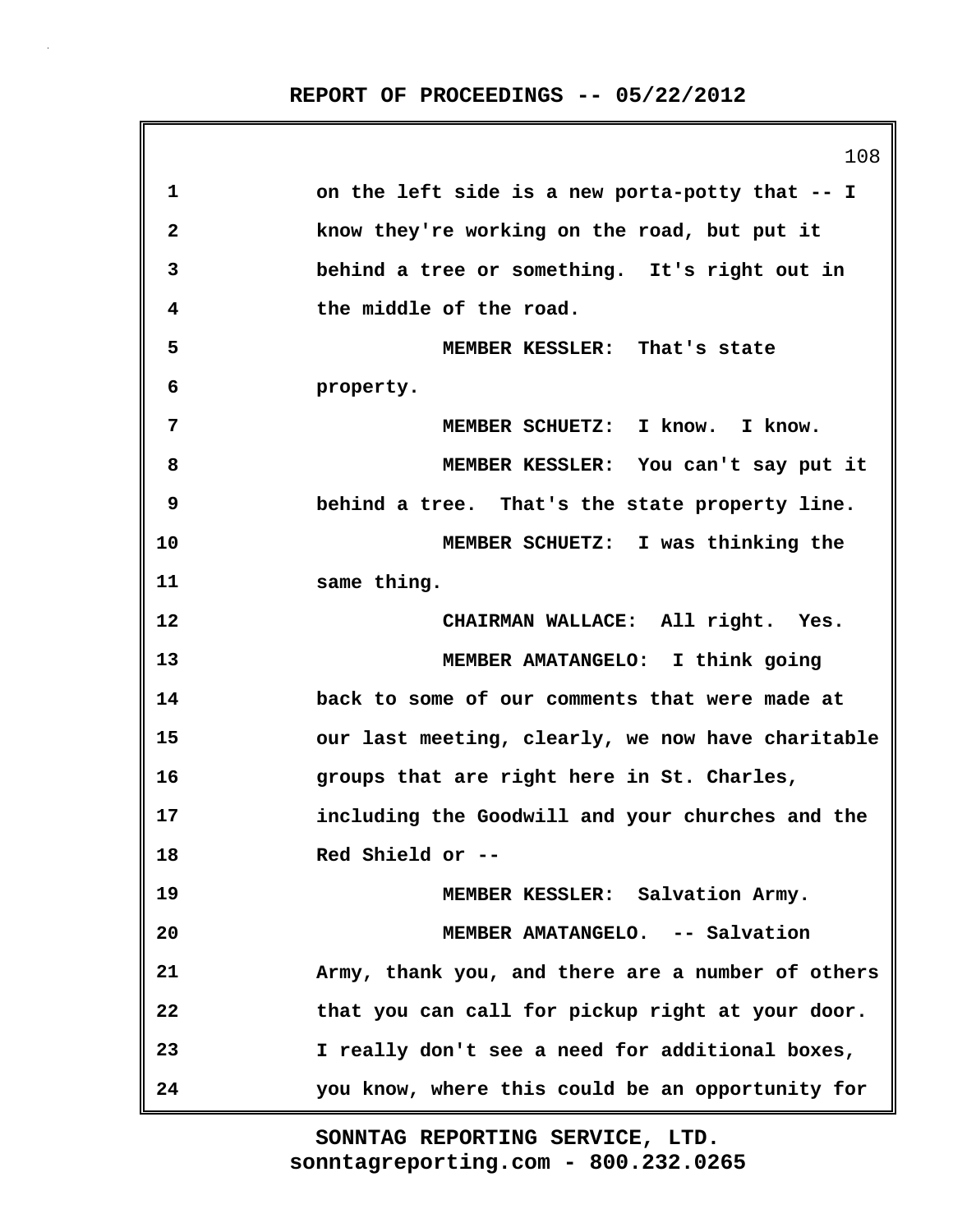**1 things to pile up or, you know, obstruct the view 2 of a driver as they're going down here on 64, or 3 for any number of reasons to draw, you know, 4 attention where maybe attention isn't wanted to 5 be drawn. 6 MEMBER KESSLER: You know, I'm 7 torn -- torn because of what your comments are. 8 I don't disagree with many of your comments, that 9 it does give in many cases an aura of neglect, 10 you know, nonsuccessful business things. 11 I have been swayed to a certain degree by 12 an issue that I think we have lost sight of in 13 the last 20 years, and that's recycling, and this 14 is a huge recycling issue, a huge recycling issue 15 when you think of the tons of material that just 16 gets disposed of at this point. 17 I mean, you've got barges going off the 18 coast. They're shipping garbage to other states, 19 and if there's an opportunity here for, you know, 20 some sort of recycling business, I mean, it's all 21 part of our renewable energy and reusing, you 22 know, products that we have. If this is an 23 opportunity to do that, I agree. 24 I think that those boxes out in front of**

> **sonntagreporting.com - 800.232.0265 SONNTAG REPORTING SERVICE, LTD.**

109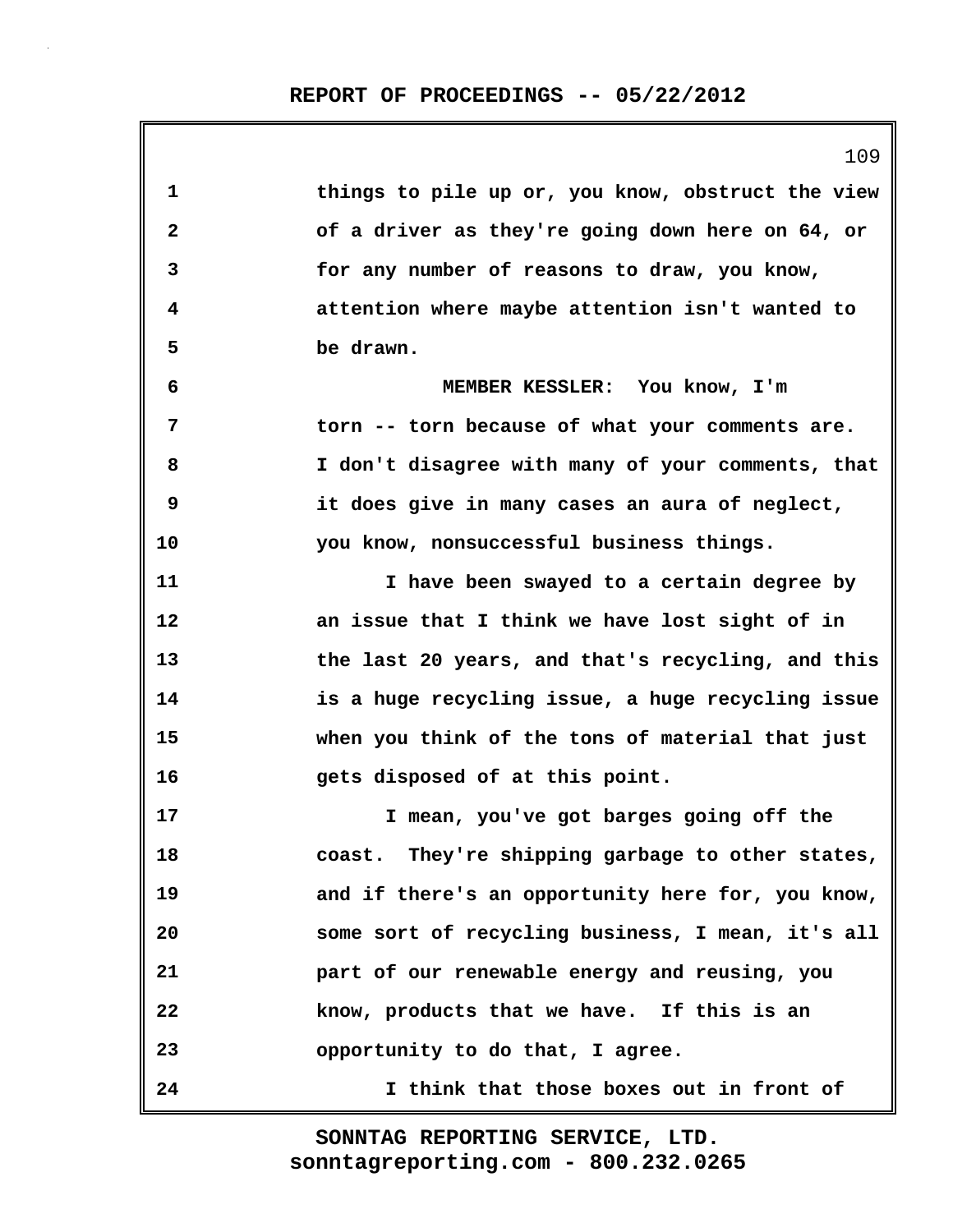|              | 110                                               |
|--------------|---------------------------------------------------|
| 1            | La Huerta is an awful location. They're sitting   |
| $\mathbf{2}$ | out 200 feet from any building out in the middle  |
| 3            | of nowhere. It's just a crummy location.          |
| 4            | I don't know how restrictive we can get or        |
| 5            | how difficult we want to make this, but I think   |
| 6            | that this has come to us out of a place that      |
| 7            | there is no regulation whatsoever. So if we       |
| 8            | recommend against this thing, we have no -- we    |
| 9            | have no control over it. So I think we're         |
| 10           | somewhere in the middle here.                     |
| 11           | MEMBER SCHUETZ: Well, I think -- I'm              |
| 12           | sorry, Matt.                                      |
| 13           | MR. O'ROURKE: I was just going to                 |
| 14           | say I think the La Huerta location -- I think the |
| 15           | ordinance that we've drafted would address a lot  |
| 16           | of that because they're in a parking space,       |
| 17           | they're probably in the setbacks. So they have    |
| 18           | to be moved away from there at some point.        |
| 19           | It was those kind of situations we were           |
| 20           | thinking of when we crafted some of these         |
| 21           | regulations.                                      |
| 22           | MEMBER AMATANGELO: If this is a                   |
| 23           | business, you know, we're talking about           |
| 24           | recycling, then find a spot, get a location, put  |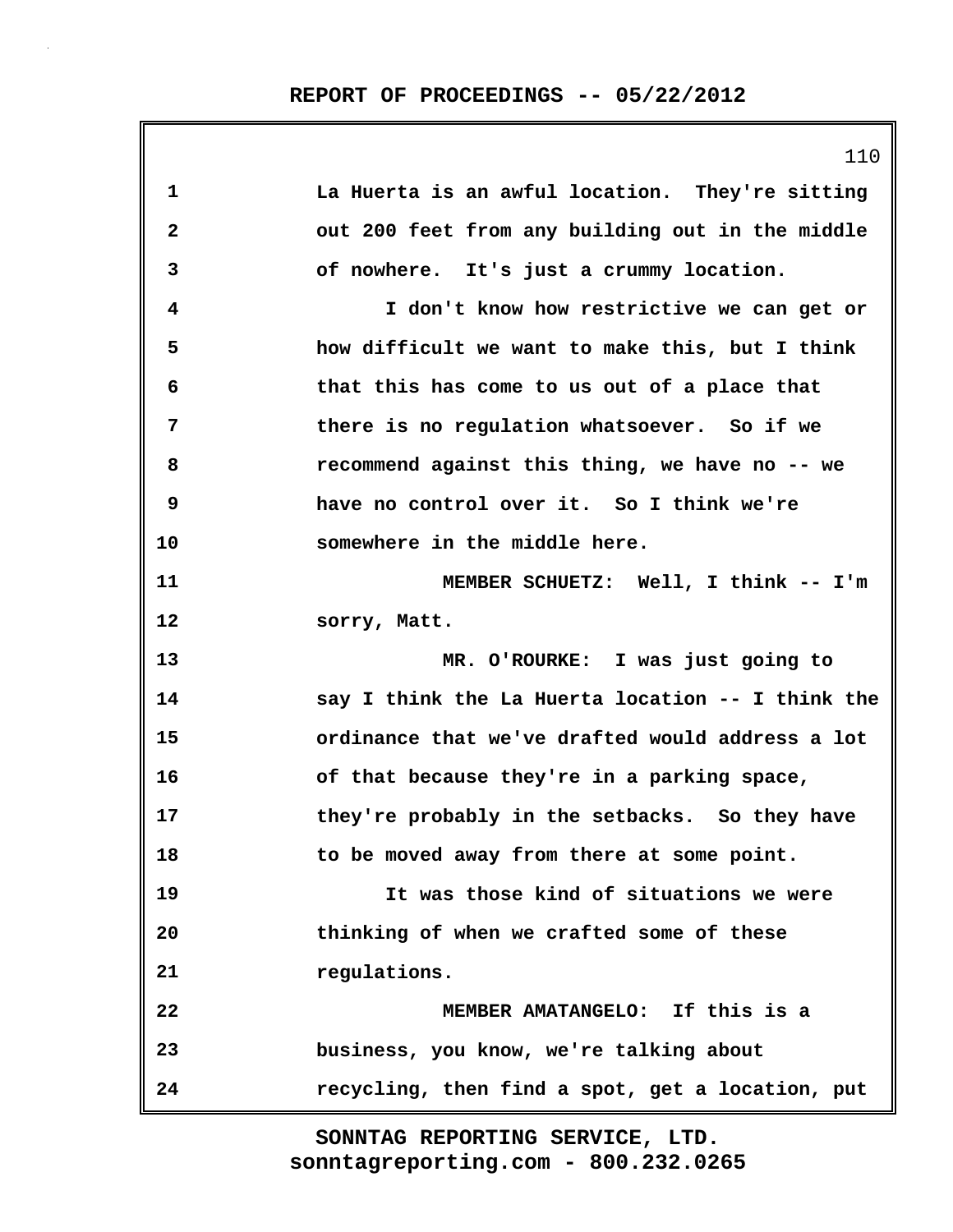|    | 111                                              |
|----|--------------------------------------------------|
| 1  | your boxes there and -- or as I said the last    |
| 2  | time we met, perhaps there's a location where    |
| 3  | because it's considered recycling, that we have  |
| 4  | cars take their recycling to the recycling       |
| 5  | location.                                        |
| 6  | CHAIRMAN WALLACE: But then you're                |
| 7  | shifting the burden from private enterprise to   |
| 8  | the government to handle this.                   |
| 9  | MEMBER AMATANGELO: Well, that's why              |
| 10 | private enterprise should purchase some location |
| 11 | and $--$                                         |
| 12 | CHAIRMAN WALLACE: But that's what                |
| 13 | they're doing, and they're paying the property   |
| 14 | owner.                                           |
| 15 | MEMBER KESSLER: Sue, I agree with                |
| 16 | you.                                             |
| 17 | MEMBER AMATANGELO: Are they paying               |
| 18 | taxes?                                           |
| 19 | CHAIRMAN WALLACE: What was that?                 |
| 20 | MEMBER AMATANGELO: Are they paying               |
| 21 | taxes?                                           |
| 22 | CHAIRMAN WALLACE: Oh, yeah, they're              |
| 23 | paying a portion of the property tax through     |
| 24 | their rent.                                      |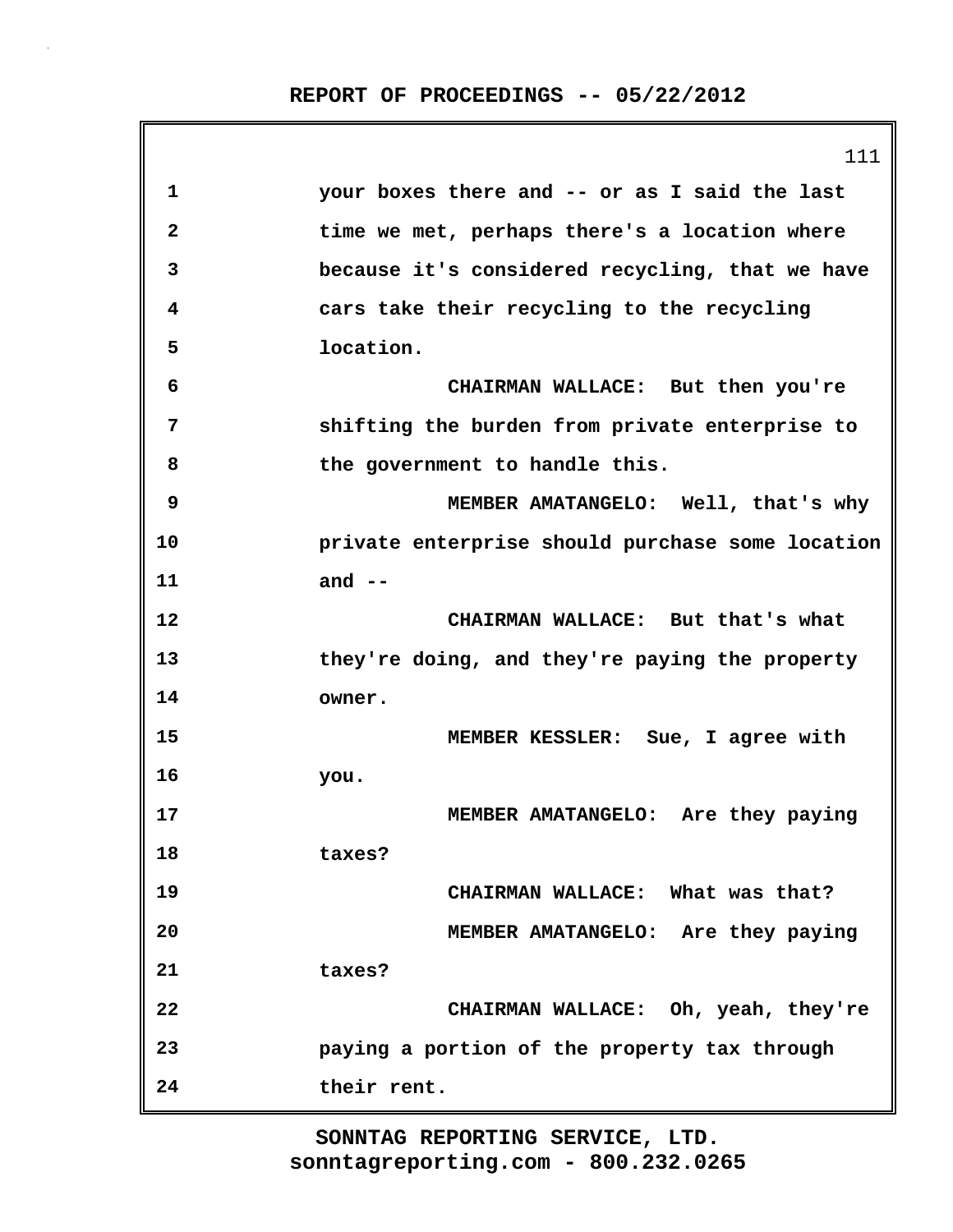112

| 1  | MEMBER KESSLER: Through their rent.              |
|----|--------------------------------------------------|
| 2  | Here's where I go off track with that, and       |
| 3  | that is that -- and this is something that we    |
| 4  | talked about when we talked about the windows.   |
| 5  | We have to encourage people to recycle. We don't |
| 6  | encourage them by making them do something that  |
| 7  | they aren't normally going to do. If people are  |
| 8  | normally going to recycle through this sort of   |
| 9  | box, and they do, we have proof that they do,    |
| 10 | that's why they overflow, then we should allow   |
| 11 | them to use this method, but we need to get a    |
| 12 | handle on restricting it. We need to control it. |
| 13 | MEMBER AMATANGELO: Then the                      |
| 14 | recycling perhaps could take place by working    |
| 15 | with companies like Goodwill where you give      |
| 16 | them -- or they give to you what they're not     |
| 17 | using, and you turn it into something they can   |
| 18 | use.                                             |
| 19 | MEMBER KESSLER: But are people in                |
| 20 | their homes going to do this? What is this --    |
| 21 | MEMBER AMATANGELO: They do it now.               |
| 22 | MEMBER KESSLER: Whatever is the path             |
| 23 | of least resistance.                             |
| 24 | Well, some people do, but other people           |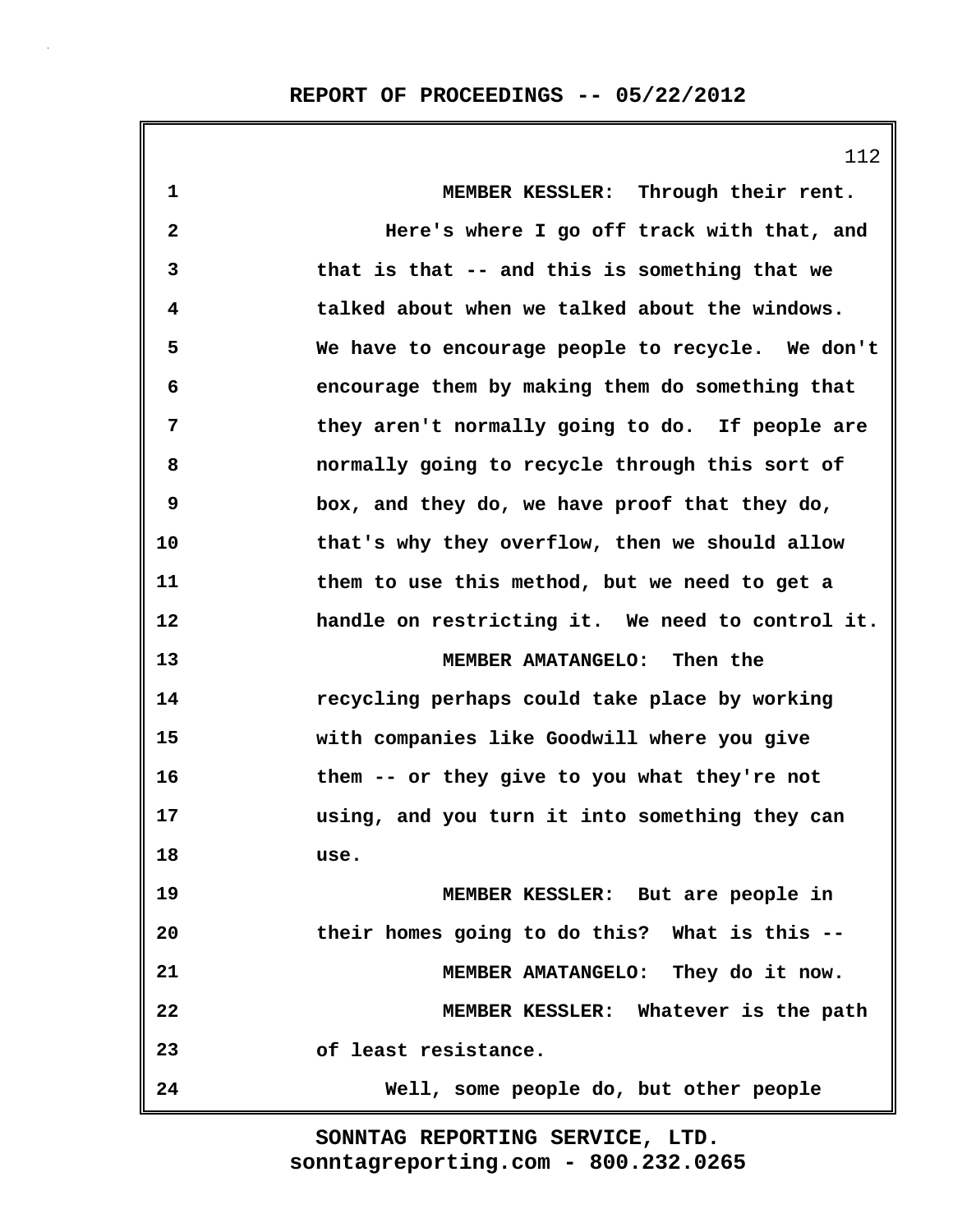113 **1 don't. Not everybody does. 2 MEMBER AMATANGELO: And the people 3 that don't probably will never do it. 4 MEMBER KESSLER: Right. So they use 5 the boxes. 6 MEMBER AMATANGELO: Do they? 7 MEMBER KESSLER: Well, they're full. 8 They're overflowing. 9 MEMBER AMATANGELO: But that's what 10 I'm saying. Instead of the boxes, have them take 11 it to a location like, you know, the Salvation 12 Army or the Goodwill. Let this company work hand 13 in hand with those companies and determine -- it 14 just seems like an additional step where it's 15 just -- 16 CHAIRMAN WALLACE: With due respect, 17 I mean, I think that it's an overreach of 18 government to tell somebody how they have to run 19 their business. 20 MEMBER AMATANGELO: It's just a pure 21 suggestion. That's all. I mean, just an 22 opportunity. 23 CHAIRMAN WALLACE: I mean, really 24 we're just looking at it from a zoning**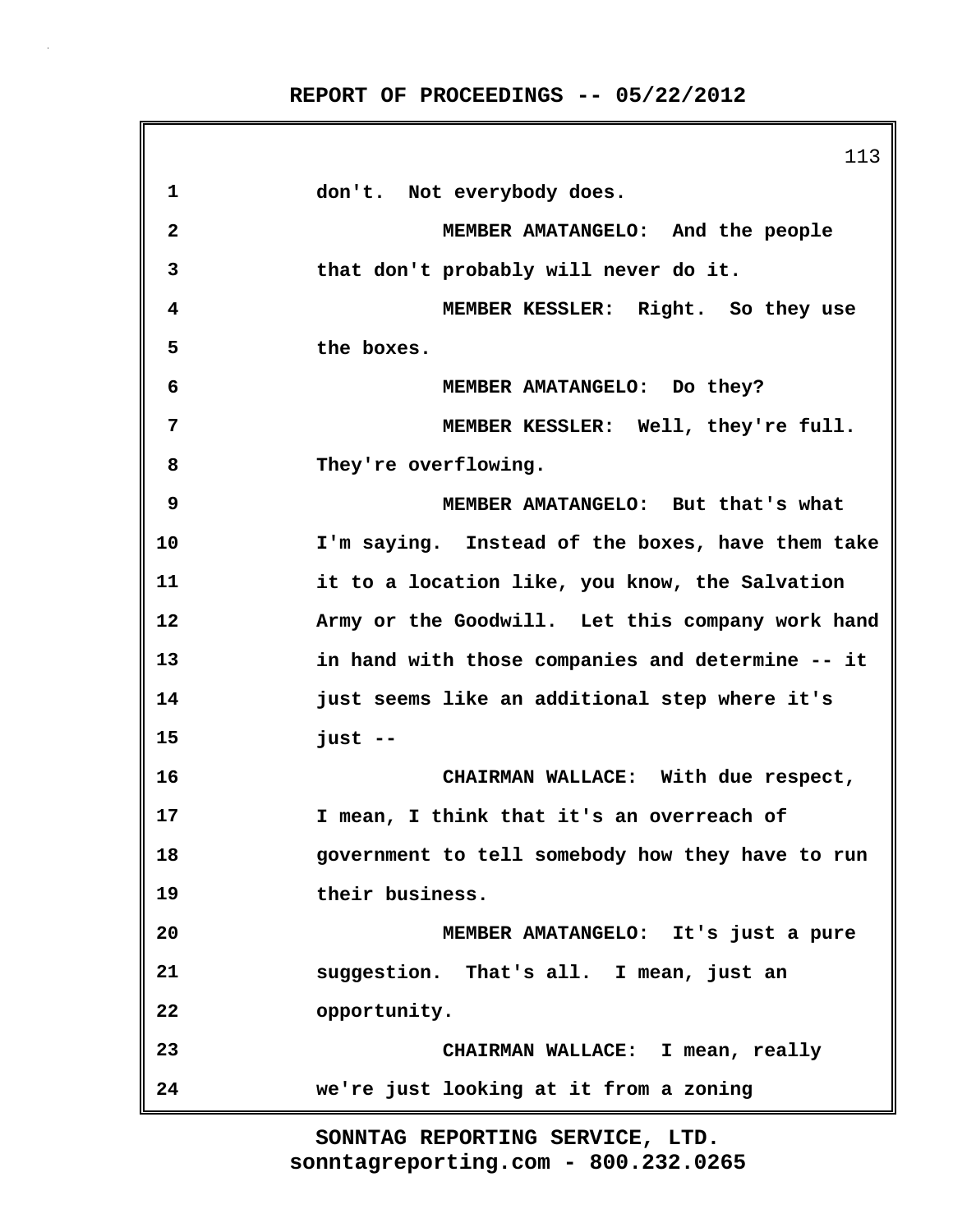|                         | 114                                               |
|-------------------------|---------------------------------------------------|
| 1                       | standpoint, you know.                             |
| $\overline{\mathbf{2}}$ | MEMBER AMATANGELO: I'm looking at it              |
| 3                       | from my sight. I think that there isn't a place   |
| 4                       | right now because we have alternate opportunities |
| 5                       | for this type of -- you know, it may not be to    |
| 6                       | the extent of the recycling that this company     |
| 7                       | does, but this is not the only company that's out |
| 8                       | there with their boxes.                           |
| 9                       | MEMBER KESSLER: Well, I'm not                     |
| 10                      | referring to this company. I'm referring to all   |
| 11                      | of them. Because if they are -- if this is a      |
| 12                      | for-profit enterprise, the only way they're going |
| 13                      | to make money is if they're going to recycle      |
| 14                      | this. You can't possibly use it all. So if        |
| 15                      | somebody has a box, it's a for-profit enterprise, |
| 16                      | and that's recycling.                             |
| 17                      | MEMBER AMATANGELO: Okay. So are you               |
| 18                      | saying that Purple Heart and the Cancer           |
| 19                      | Foundation and these other --                     |
| 20                      | MEMBER KESSLER: I would say                       |
| 21                      | absolutely, even more so than you think.          |
| 22                      | MEMBER AMATANGELO: Absolutely what?               |
| 23                      | MEMBER KESSLER: Absolutely, this is               |
| 24                      | not total -- this is for profit.                  |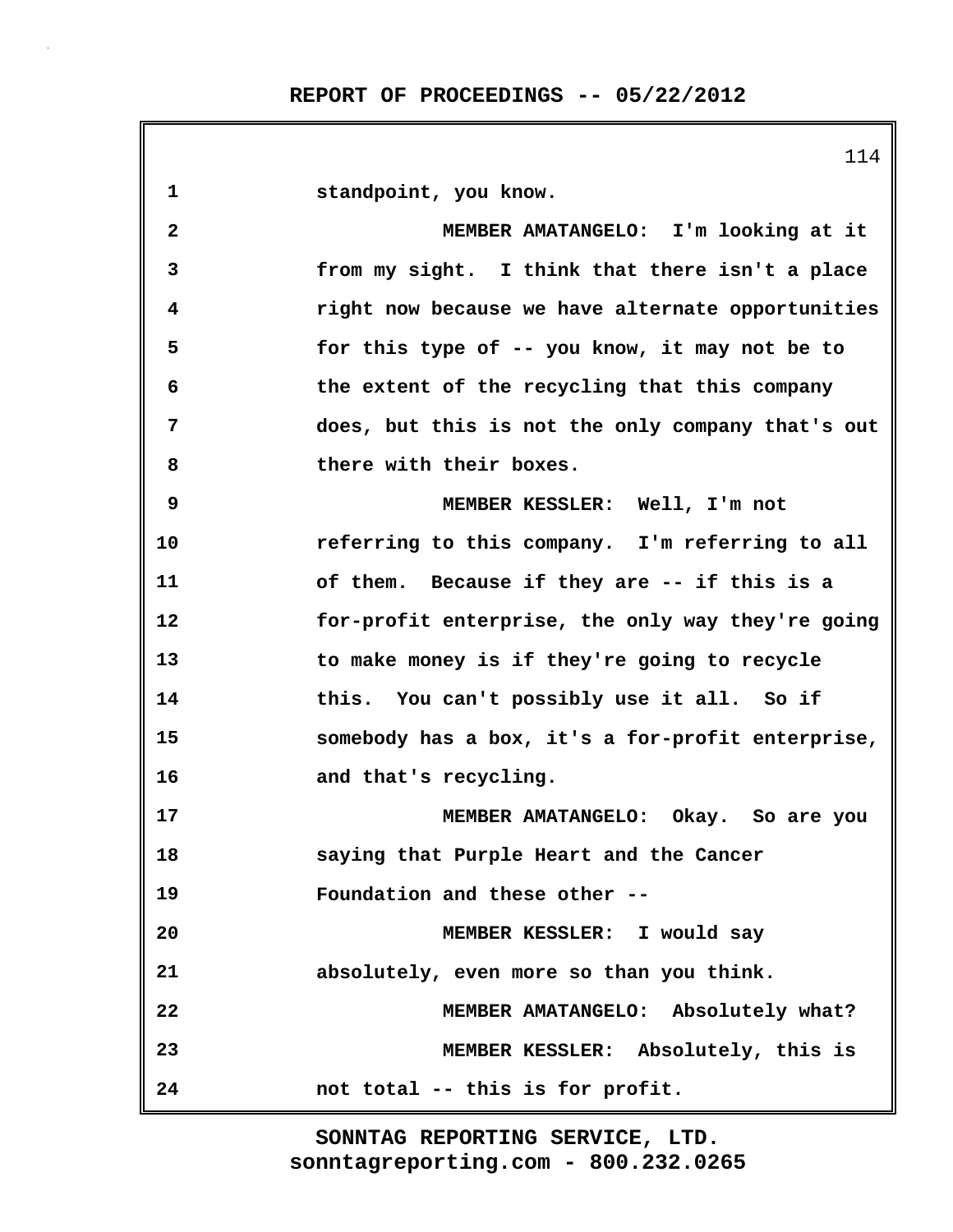|              | 115                                               |
|--------------|---------------------------------------------------|
| 1            | MEMBER AMATANGELO: No, no. What I'm               |
| $\mathbf{2}$ | trying to say is are you saying that they would   |
| 3            | not recycle, they would not reuse the donations   |
| 4            | that they receive?                                |
| 5            | MEMBER KESSLER: Yes, but they're for              |
| 6            | profit. Those are for profit. If you look at      |
| 7            | Purple Heart and the amount of money that's spent |
| 8            | on administration compared to what they           |
| 9            | actually donate, it's a for-profit organization.  |
| 10           | MEMBER AMATANGELO: But the point is               |
| 11           | the donations are recycled.                       |
| 12           | MEMBER KESSLER: They do recycle.                  |
| 13           | Oh, yes.                                          |
| 14           | MEMBER AMATANGELO: I know, and                    |
| 15           | that's what I'm --                                |
| 16           | MEMBER KESSLER: But should we not                 |
| 17           | allow Purple Heart -- I mean, Purple Heart has    |
| 18           | boxes some places.                                |
| 19           | MEMBER AMATANGELO: Well, I think                  |
| 20           | they would fall under the same category. If       |
| 21           | we're not allowing boxes, we'll not allowing      |
| 22           | boxes.                                            |
| 23           | MEMBER KESSLER: Okay.                             |
| 24           | MEMBER AMATANGELO: And, you know,                 |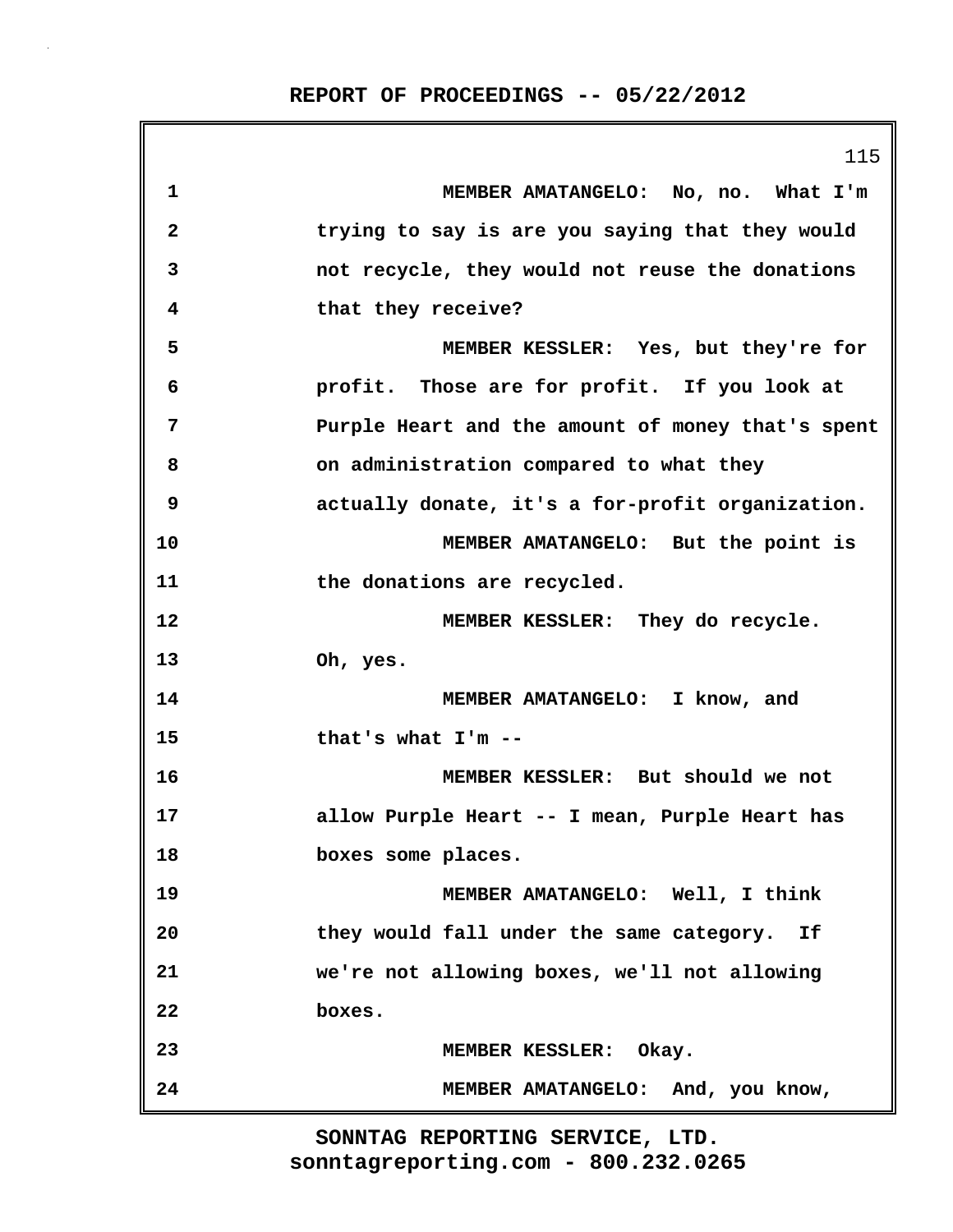|              | 116                                               |
|--------------|---------------------------------------------------|
| 1            | they do provide a service, and they'll pick it up |
| $\mathbf{2}$ | at your door.                                     |
| 3            | CHAIRMAN WALLACE: I just think that               |
| 4            | we're treading a dangerous plan here --           |
| 5            | MEMBER AMATANGELO: Okay.                          |
| 6            | CHAIRMAN WALLACE: -- because we're                |
| 7            | talking about -- we're going beyond what our      |
| 8            | zoning ordinance is about into what the used      |
| 9            | boxes are -- you know, the ethics behind          |
| 10           | for-profit versus nonprofit, that sort of thing.  |
| 11           | I mean, anyone who puts out a box should be       |
| 12           | treated the same under our zoning ordinance       |
| 13           | regardless of what the use is, what the company   |
| 14           | is, and Within the confines of the zoning         |
| 15           | ordinance.                                        |
| 16           | So I think we have to be careful that we're       |
| 17           | giving -- in this case, the Applicant is the      |
| 18           | City, but any of the interest holders, we have to |
| 19           | make sure we're giving them due process by        |
| 20           | deciding this pursuant so the zoning ordinance    |
| 21           | and information that's specifically relevant to   |
| 22           | that.                                             |
| 23           | MEMBER SCHUETZ: Well, I think we                  |
| 24           | have restricted it quite a bit here considering   |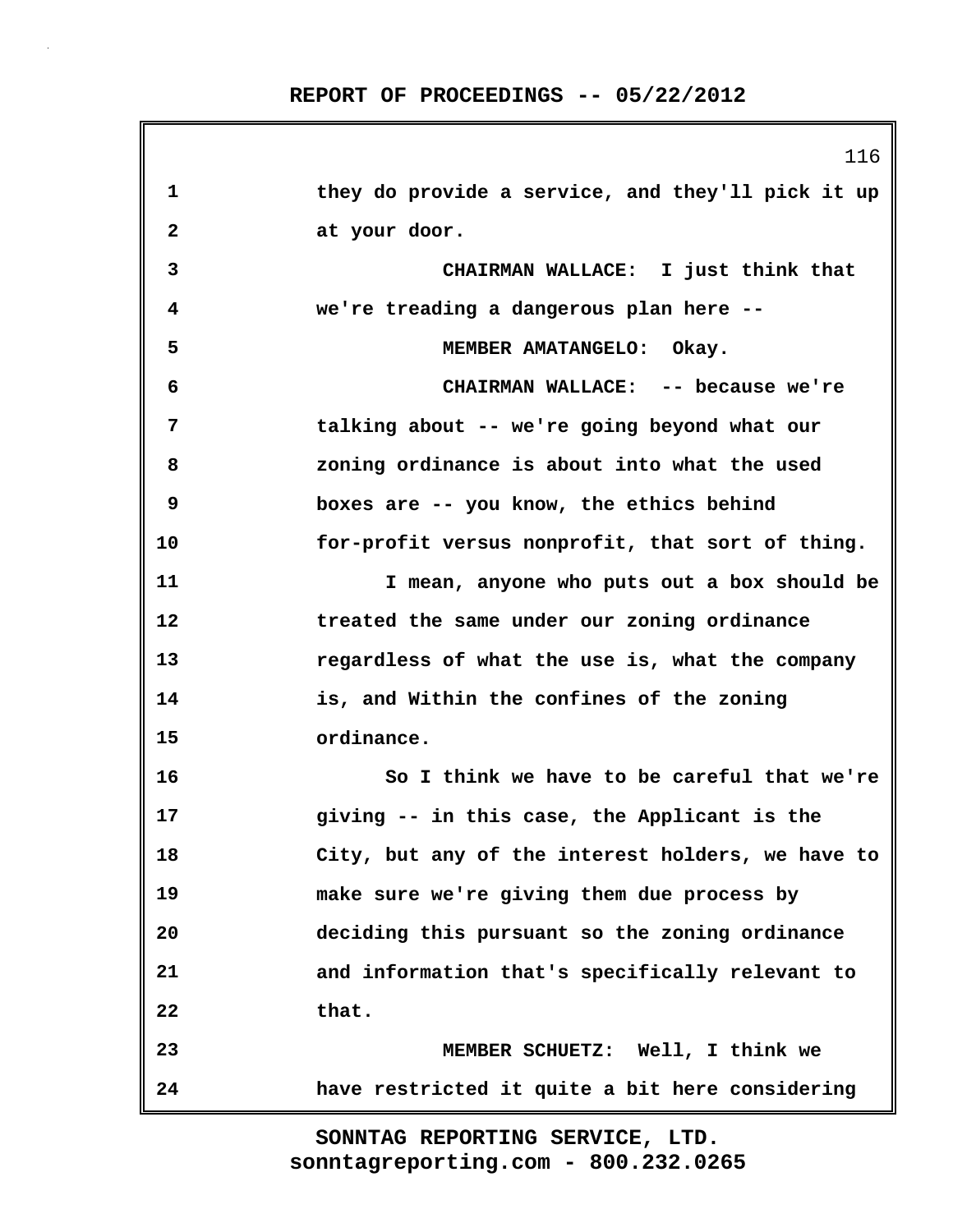117 **1 the last time we looked at it, and maybe we 2 should just make our recommendation to City 3 Council to go with the restricted recommendation 4 and see how it goes. 5 CHAIRMAN WALLACE: Yeah. Well, 6 remember -- 7 MEMBER SCHUETZ: We can always come 8 back and make changes some other -- 9 CHAIRMAN WALLACE: We aren't on the 10 agenda for action tonight -- 11 MEMBER SCHUETZ: Right. I know. 12 CHAIRMAN WALLACE: -- because Brian 13 isn't here. So I think that it would be a good 14 idea to -- unless we need additional information, 15 I think it would be a good idea to go ahead and 16 close the public hearing and then review -- I 17 know I'll review the transcripts. 18 MEMBER PRETZ: Staff, you had 19 mentioned something about getting feedback on 20 some of the other communities. 21 MR. O'ROURKE: Yeah. I was just 22 going to say what we were looking for this 23 evening was feedback. We kind of laid out almost 24 a set of options. We were looking for what your**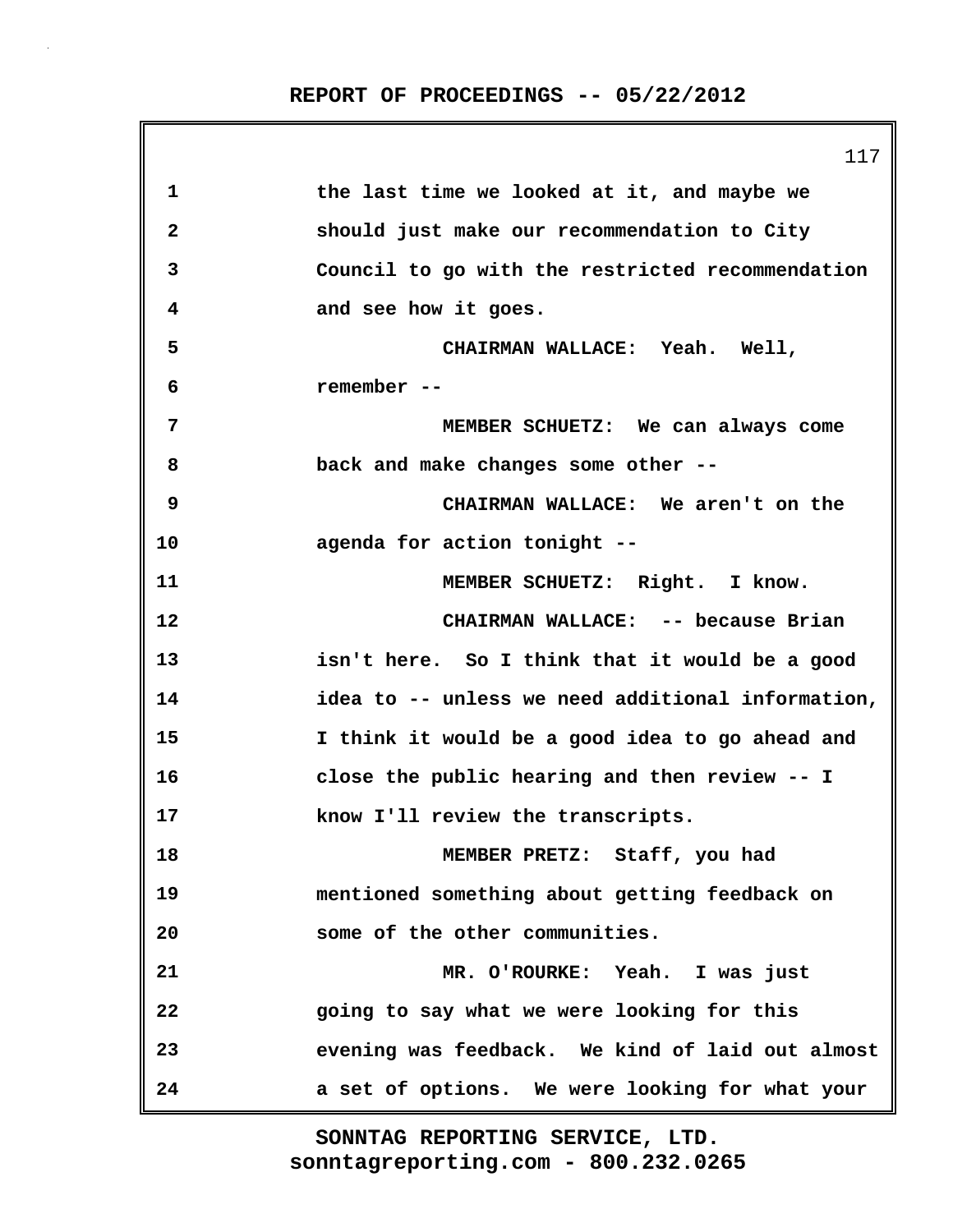|              | 118                                               |
|--------------|---------------------------------------------------|
| 1            | feedback would be on which ones you want to       |
| $\mathbf{2}$ | ultimately see next time for your recommendation. |
| 3            | It can always be, you know, amended a             |
| 4            | little further past that, but we kind of wanted   |
| 5            | to know if this was the right direction or if you |
| 6            | wanted us to take it a different route. So        |
| 7            | that's what we were looking for tonight.          |
| 8            | CHAIRMAN WALLACE: You know, the one               |
| 9            | thing I noticed, you put Option 1 A to restrict   |
| 10           | it just to the BC and BR zoning districts.        |
| 11           | MR. O'ROURKE: Right.                              |
| 12           | CHAIRMAN WALLACE: My personal                     |
| 13           | feelings on it -- with the other restrictions     |
| 14           | that we're talking about doing, permitting, and   |
| 15           | basically all of the other restrictions that      |
| 16           | you've laid out, my feeling is to allow it in the |
| 17           | other zoning areas that you had previously        |
| 18           | excluded, but not in obviously any residential as |
| 19           | well as CBD-1 and 2.                              |
| 20           | MR. O'ROURKE: Okay. Just to                       |
| 21           | clarify, that was part of Option 1 as well --     |
| 22           | CHAIRMAN WALLACE: Okay.                           |
| 23           | MR. O'ROURKE: -- was limiting the                 |
| 24           | zoning districts.                                 |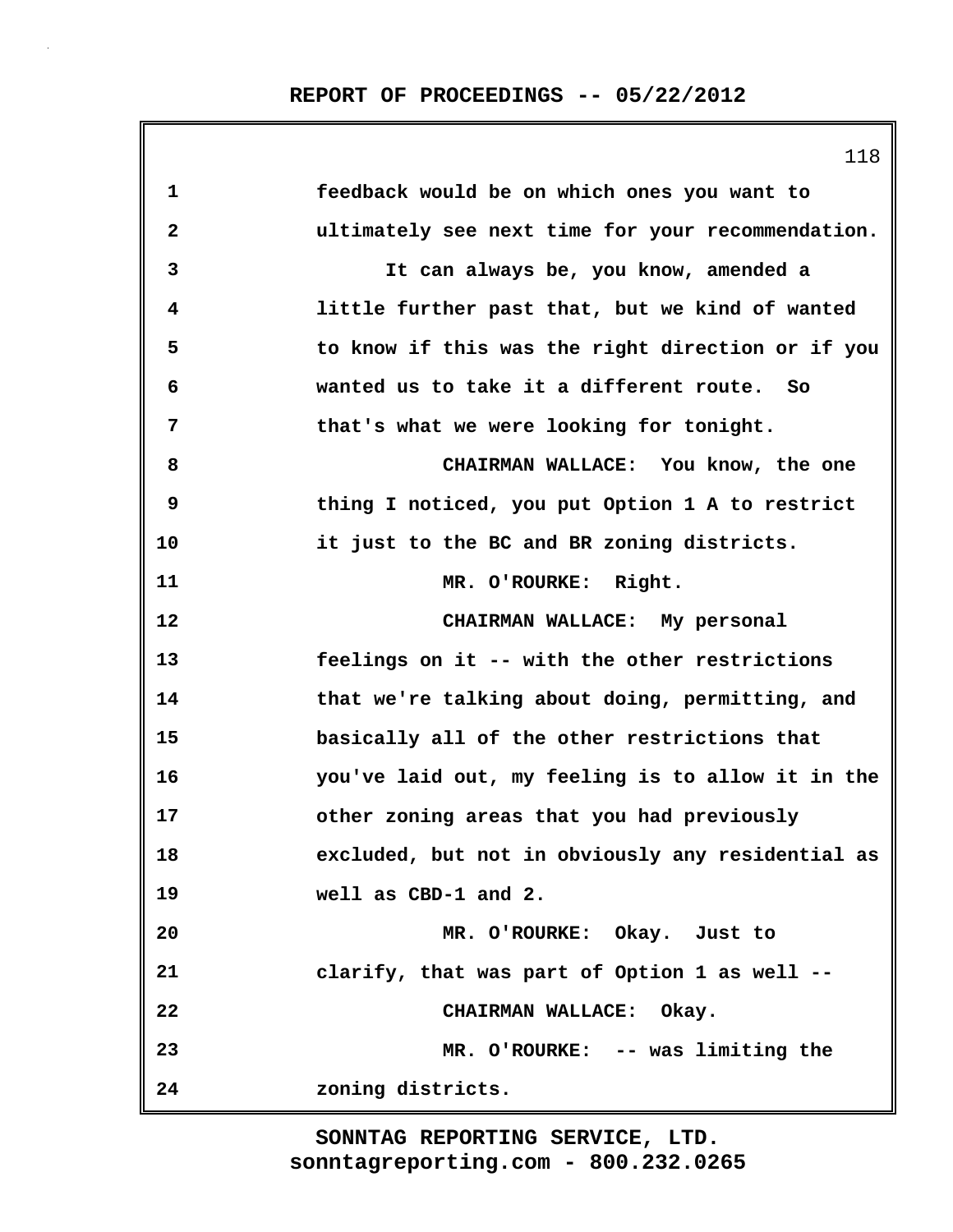|              | 119                                            |
|--------------|------------------------------------------------|
| 1            | 1 A was the addition of limiting it even       |
| $\mathbf{2}$ | further to just shopping centers.              |
| 3            | CHAIRMAN WALLACE: Okay. Yeah.                  |
| 4            | MEMBER KESSLER: But 1 A wasn't --              |
| 5            | MR. O'ROURKE: 1 A was kind of a                |
| 6            | subset of Option 1.                            |
| 7            | CHAIRMAN WALLACE: Option 1, but                |
| 8            | limited just to BC and BR.                     |
| 9            | Option 1 A is further limiting it to only      |
| 10           | shopping centers within BC and BR, so          |
| 11           | basically --                                   |
| 12           | MEMBER KESSLER: Say that again.                |
| 13           | CHAIRMAN WALLACE: Option 1 would               |
| 14           | limit this use to only BC and BR.              |
| 15           | MEMBER KESSLER: Right.                         |
| 16           | CHAIRMAN WALLACE: Option 1 A would             |
| 17           | limit it to BC and BR and further limit it to  |
| 18           | only shopping centers within BC and BR.        |
| 19           | MR. O'ROURKE: That's correct.                  |
| 20           | CHAIRMAN WALLACE: All right.                   |
| 21           | Shopping centers being defined as two or more  |
| 22           | retail stores and/or service establishments    |
| 23           | located on a parcel of 4 acres or more sharing |
| 24           | customer parking areas, regardless said stores |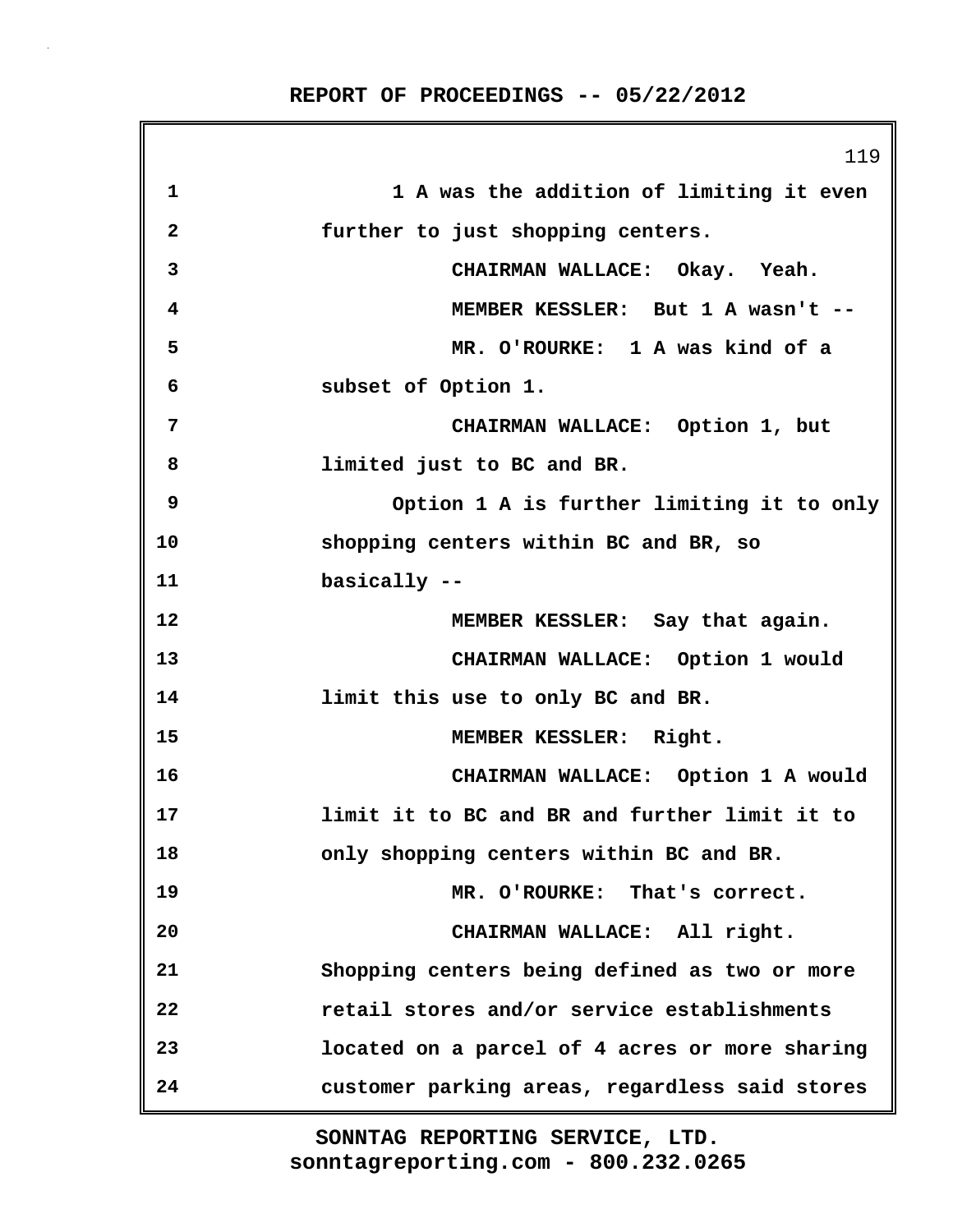|                         | 120                                               |
|-------------------------|---------------------------------------------------|
| 1                       | and/or establishments occupy separate structures  |
| $\overline{\mathbf{2}}$ | or are under separate ownership.                  |
| 3                       | All right. So that wouldn't include like a        |
| 4                       | big box store or something like that if it was    |
| 5                       | on -- even if it was on a 10-acre site, if it was |
| 6                       | one store, that wouldn't fall under shopping      |
| 7                       | center.                                           |
| 8                       | MR. O'ROURKE: Yeah. It would depend               |
| 9                       | on the parcel and if it's part of a shopping      |
| 10                      | center. The one that does come to mind is         |
| 11                      | Target, I think, would be considered a shopping   |
| 12                      | center because it's part of that whole --         |
| 13                      | CHAIRMAN WALLACE: What about                      |
| 14                      | Walmart?                                          |
| 15                      | MR. O'ROURKE: Walmart would be                    |
| 16                      | something we'd have to look at. Technically, the  |
| 17                      | MacDonald's on the corner is part of that -- was  |
| 18                      | part of the original development. I don't want    |
| 19                      | to just say it's not without having a look into   |
| 20                      | it.                                               |
| 21                      | CHAIRMAN WALLACE: Okay.                           |
| 22                      | MR. O'ROURKE: It could, or it could               |
| 23                      | not be. That was part of the original PUD from    |
| 24                      | the '90s, so.                                     |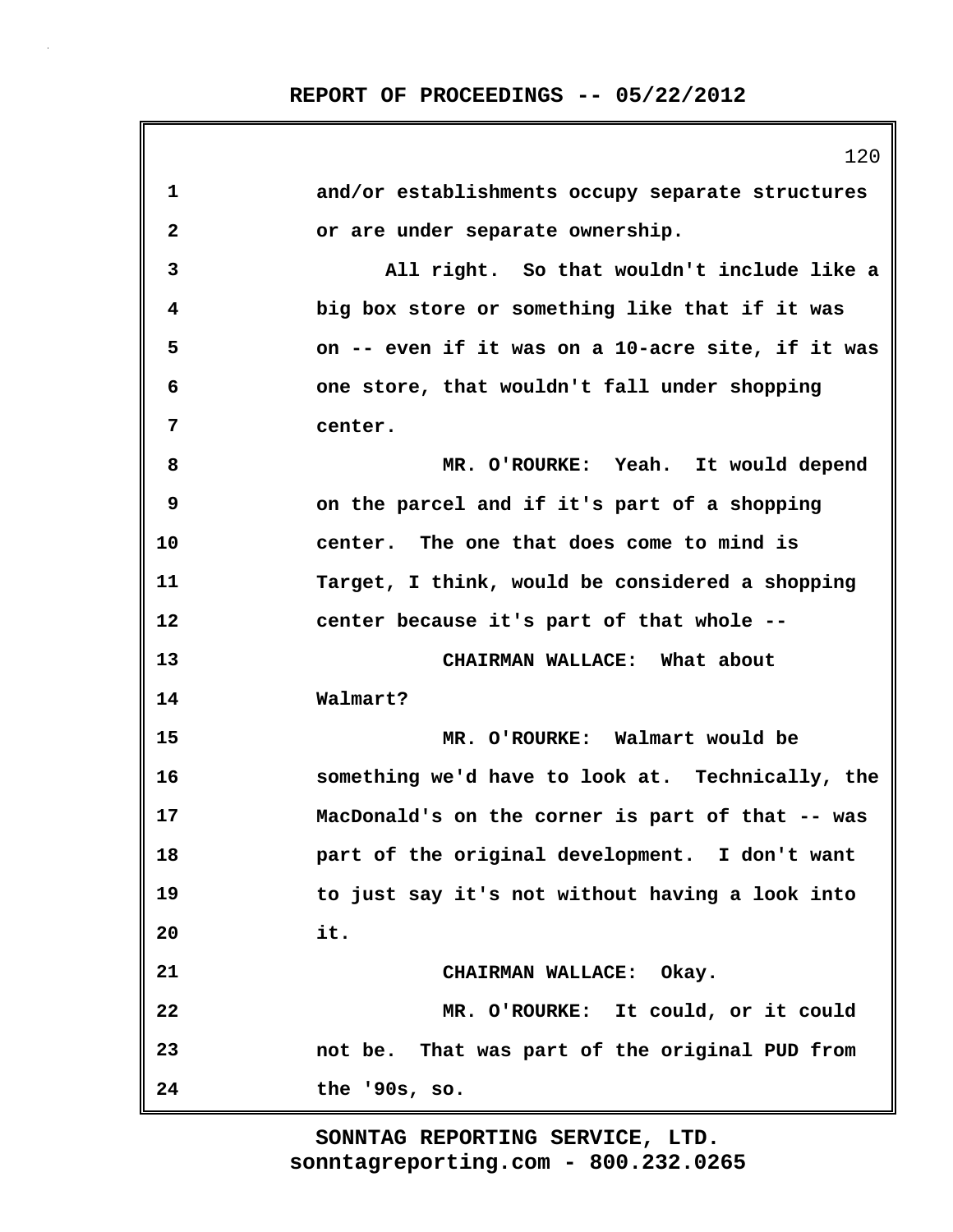|             | 121                                               |
|-------------|---------------------------------------------------|
| $\mathbf 1$ | MEMBER KESSLER: That's an overlay                 |
| 2           | zone as well.                                     |
| 3           | CHAIRMAN WALLACE: Does anyone feel                |
| 4           | that we need to get additional information from   |
| 5           | other municipalities regarding what's happened    |
| 6           | since they've passed their respective ordinances? |
| 7           | I mean, I don't really feel like I need           |
| 8           | that information. I think that staff's time is    |
| 9           | better spent in other pursuits, but, you know --  |
| 10          | MEMBER AMATANGELO: I agree.                       |
| 11          | MEMBER KESSLER: I agree with Sue                  |
| 12          | when she said, okay, we have seen what some other |
| 13          | people do, and it's not us. We have to do right   |
| 14          | by ourselves --                                   |
| 15          | MEMBER AMATANGELO: Yes.                           |
| 16          | MEMBER SCHUETZ: Right.                            |
| 17          | MEMBER KESSLER: -- what we want to                |
| 18          | do at this point.                                 |
| 19          | MEMBER SCHUETZ: I don't really care.              |
| 20          | CHAIRMAN WALLACE: Well, I think,                  |
| 21          | obviously, the other thing is it's not written in |
| 22          | stone. If something needs to be changed down the  |
| 23          | road --                                           |
| 24          | MEMBER AMATANGELO: Right.                         |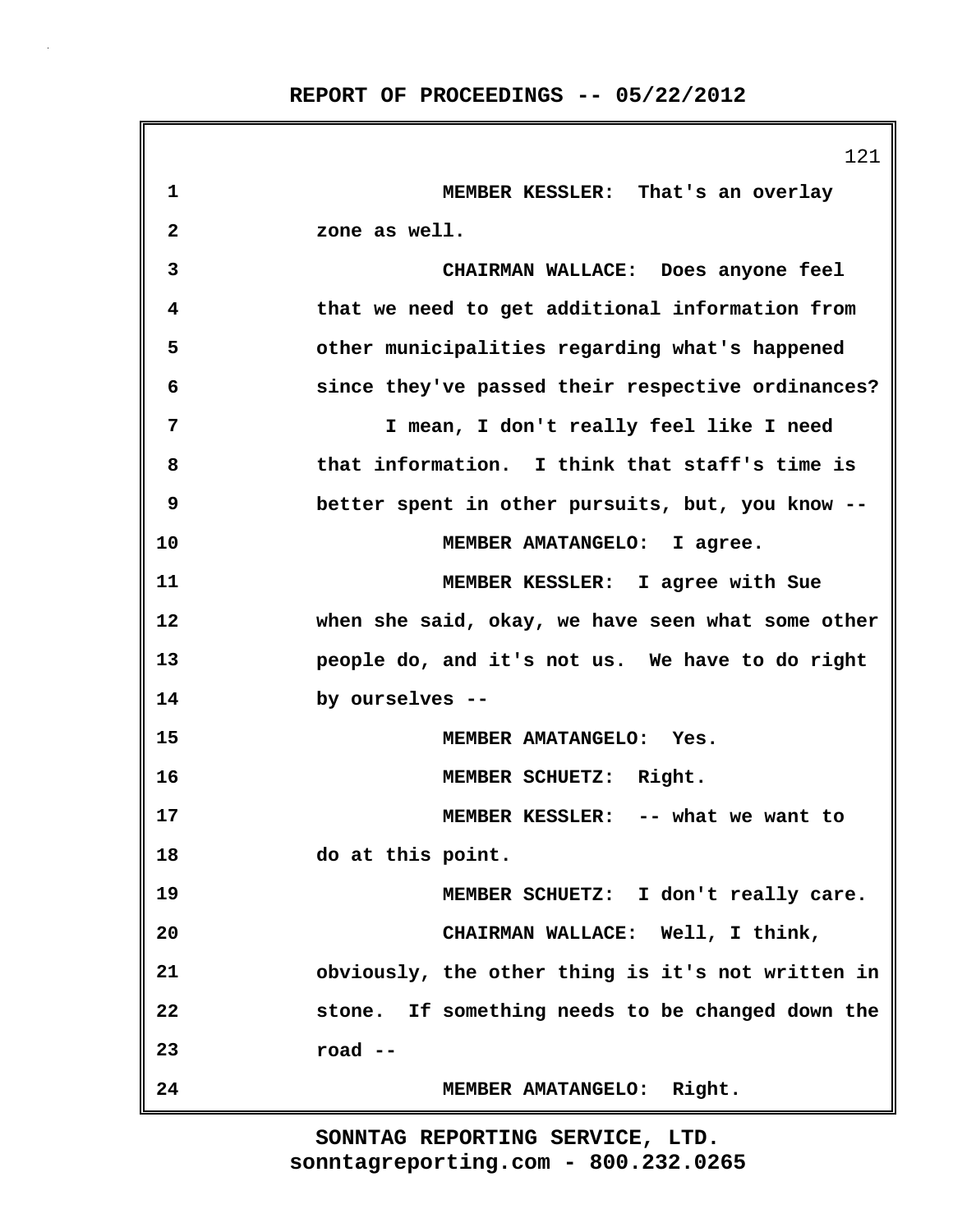122 **1 CHAIRMAN WALLACE: -- it's the City's 2 option to bring up a subsequent amendment. 3 All right. I'm sorry. 4 Yeah. Let's see if there's anything else 5 from the Plan Commission. 6 Any other questions? 7 (No response.) 8 CHAIRMAN WALLACE: All right. Any 9 questions from members of the public? Any other 10 testimony? 11 (No response.) 12 CHAIRMAN WALLACE: All right. Matt, 13 are you done? 14 MR. O'ROURKE: I'm finished. 15 CHAIRMAN WALLACE: Okay. 16 MEMBER KESSLER: I move to close the 17 public hearing. 18 MEMBER AMATANGELO: Second. 19 CHAIRMAN WALLACE: Seconded by Sue. 20 Any discussion? 21 MR. O'ROURKE: Did we ever determine 22 if we wanted Option 1 or if we wanted to go with 23 Option 1 A included in the final presentation of 24 the amendment? I don't know if I really heard a**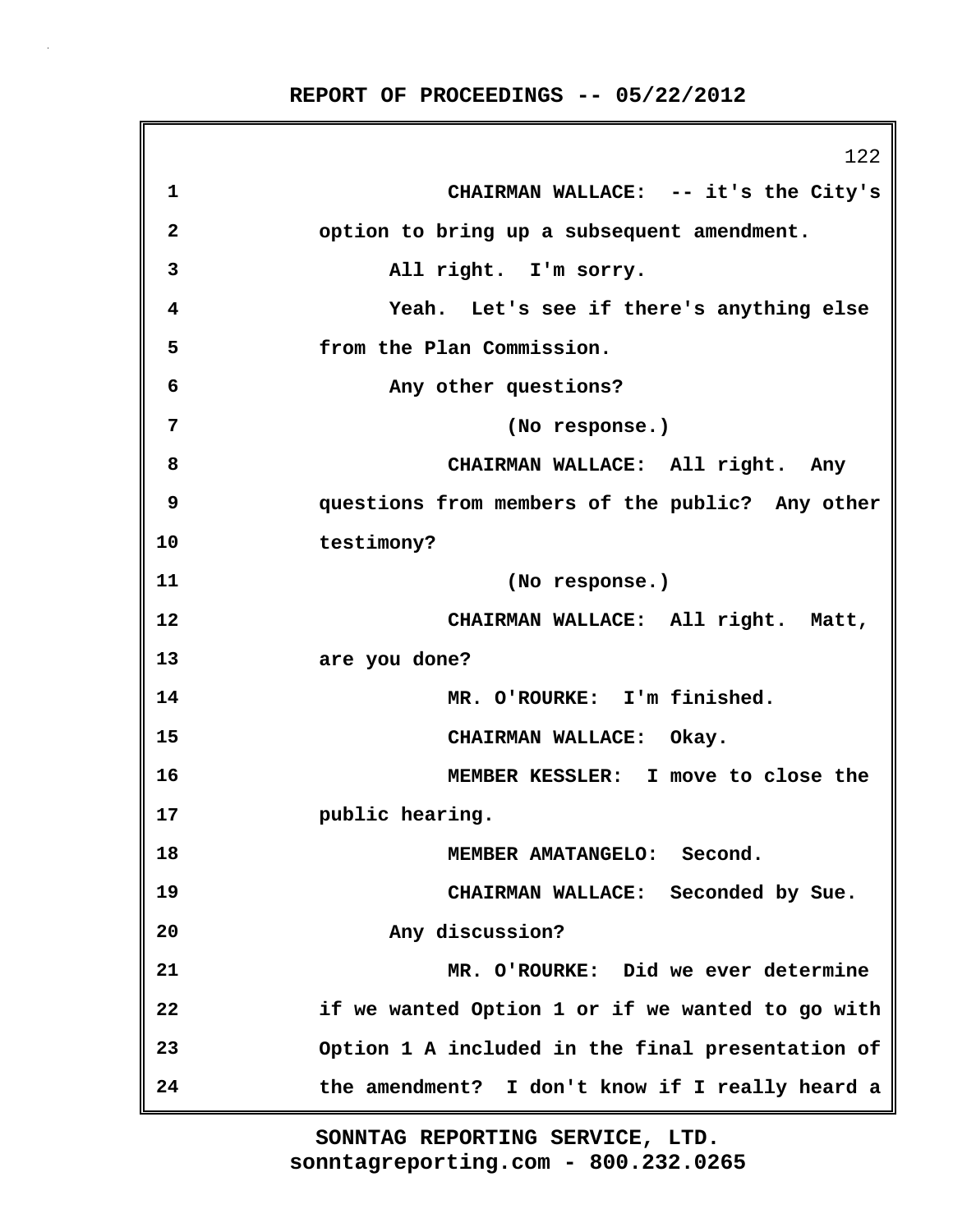123 **1 general consensus on that. 2 MEMBER KESSLER: I don't know that we 3 wanted to -- 4 CHAIRMAN WALLACE: I don't know that 5 we -- 6 MEMBER KESSLER: That would be part 7 of our recommendation when we make our 8 recommendation. 9 CHAIRMAN WALLACE: Yeah. 10 MR. O'ROURKE: Okay. Because we were 11 going to try to incorporate that for the June 5th 12 meeting. 13 CHAIRMAN WALLACE: Okay. Well, prior 14 to dealing with the motion in hand then, I guess, 15 does anyone -- I mean, my feeling would be to go 16 with Option 1, and then I think if anyone wants 17 to further limit it, you know -- I don't even 18 know what the motion is going to be at the next 19 meeting. 20 MEMBER KESSLER: I don't either. 21 MR. O'ROURKE: I'd like to have one 22 cohesive kind of amendment to present that night. 23 MEMBER KESSLER. Okay. Well, then do 24 you want us to give you the recommendation we**

> **sonntagreporting.com - 800.232.0265 SONNTAG REPORTING SERVICE, LTD.**

> **REPORT OF PROCEEDINGS -- 05/22/2012**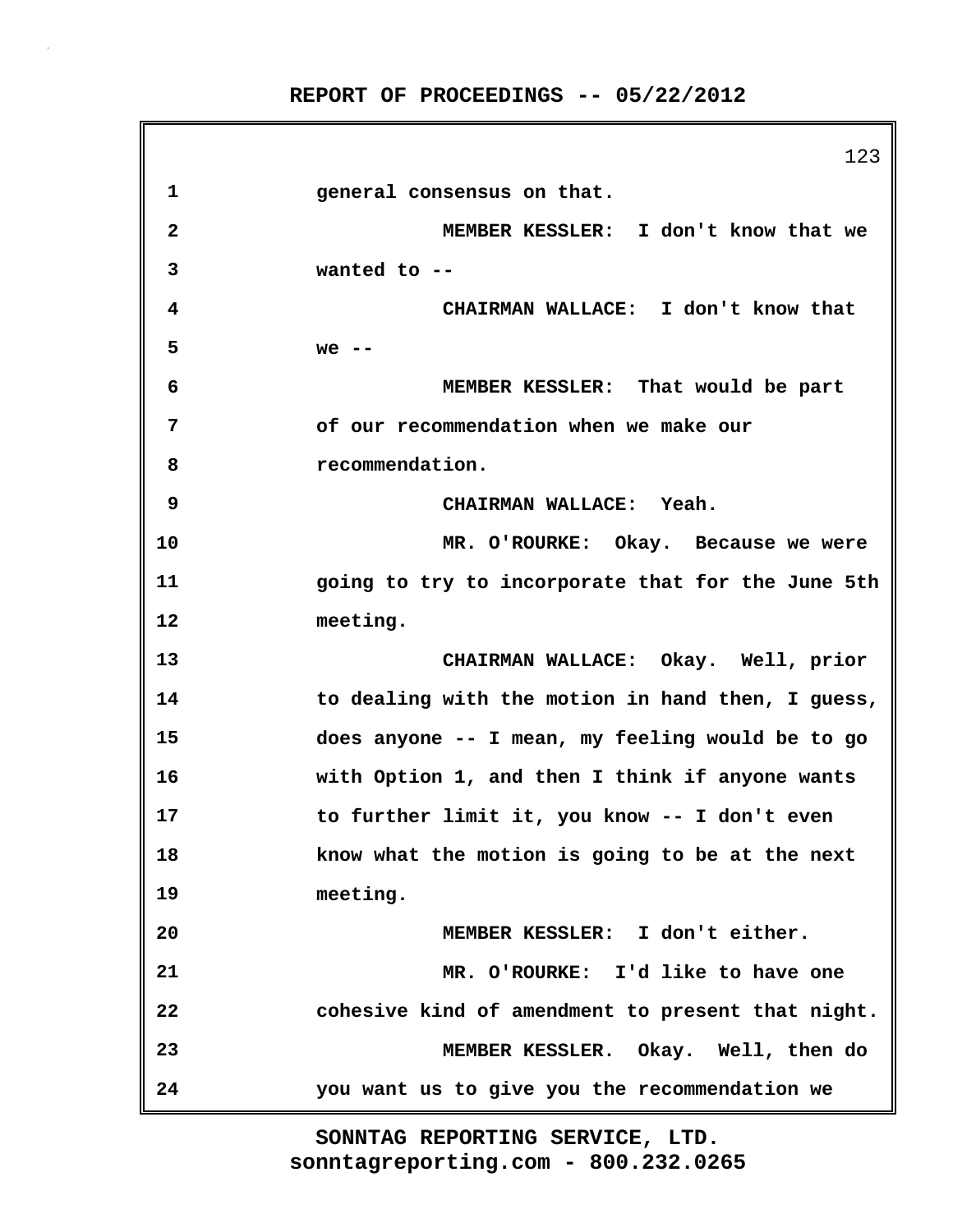|                         | 124                                               |
|-------------------------|---------------------------------------------------|
| 1                       | want to go along with it too?                     |
| $\overline{\mathbf{2}}$ | MR. O'ROURKE: If there was any of                 |
| 3                       | these options that you wanted to incorporate into |
| 4                       | that final presentation at the June 5th meeting.  |
| 5                       | MEMBER PRETZ: You're talking about                |
| 6                       | between 1 and 1 A?                                |
| 7                       | MR. O'ROURKE: Correct.                            |
| 8                       | CHAIRMAN WALLACE: 1 A being the most              |
| 9                       | restrictive.                                      |
| 10                      | MEMBER PRETZ: I would lean towards                |
| 11                      | 1 A.                                              |
| 12                      | MEMBER SCHUETZ: Me to.                            |
| 13                      | MEMBER KESSLER: Yes. I would go                   |
| 14                      | with 1, but I would want other items in there.    |
| 15                      | That's why I don't know.                          |
| 16                      | CHAIRMAN WALLACE: Well, but that                  |
| 17                      | includes all of the above items.                  |
| 18                      | MEMBER KESSLER: Okay. But we didn't               |
| 19                      | talk about including an item for an ongoing       |
| 20                      | business, or we didn't follow, I mean --          |
| 21                      | MR. O'ROURKE: Right.                              |
| 22                      | MEMBER KESSLER: -- where is that                  |
| 23                      | going to be?                                      |
| 24                      | MR. O'ROURKE: If that's the                       |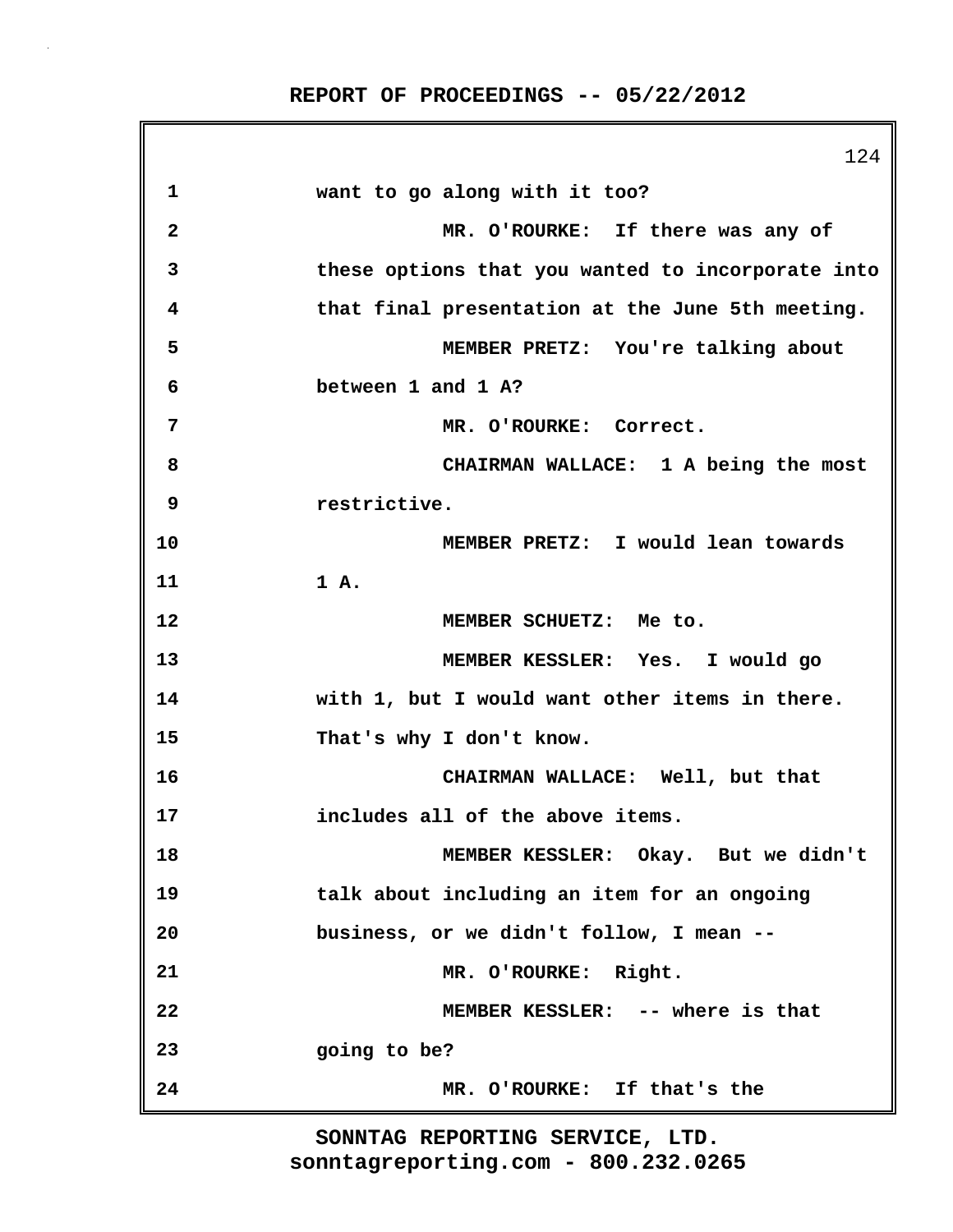|              | 125                                              |
|--------------|--------------------------------------------------|
| 1            | feedback, we can certainly look at that issue.   |
| $\mathbf{2}$ | MEMBER KESSLER: I want that. It's                |
| 3            | got to be an ongoing business. If the business   |
| 4            | closes, then the box has got to go.              |
| 5            | MR. O'ROURKE: Yeah. I have to look               |
| 6            | at that one in particular.                       |
| 7            | MEMBER KESSLER: Okay.                            |
| 8            | MR. O'ROURKE: I just wanted to make              |
| 9            | sure staff had a clear direction on the options  |
| 10           | that were presented in the memo.                 |
| 11           | CHAIRMAN WALLACE: I mean, my                     |
| 12           | opinion, and it seems like there's somewhat of a |
| 13           | consensus at least on this end, is 1 A, and then |
| 14           | I think if that doesn't -- if there's a motion   |
| 15           | that doesn't pass, then we could amend it        |
| 16           | accordingly.                                     |
| 17           | MR. O'ROURKE:<br>Okay.                           |
| 18           | CHAIRMAN WALLACE: 1 A is the most                |
| 19           | restrictive, so it would be easiest to start     |
| 20           | there and strike it.                             |
| 21           | MEMBER KESSLER: Well, the only thing             |
| 22           | that's more restrictive about it is limiting it  |
| 23           | to different locations. It's still allowing it   |
| 24           | to be on the property with a closed business,    |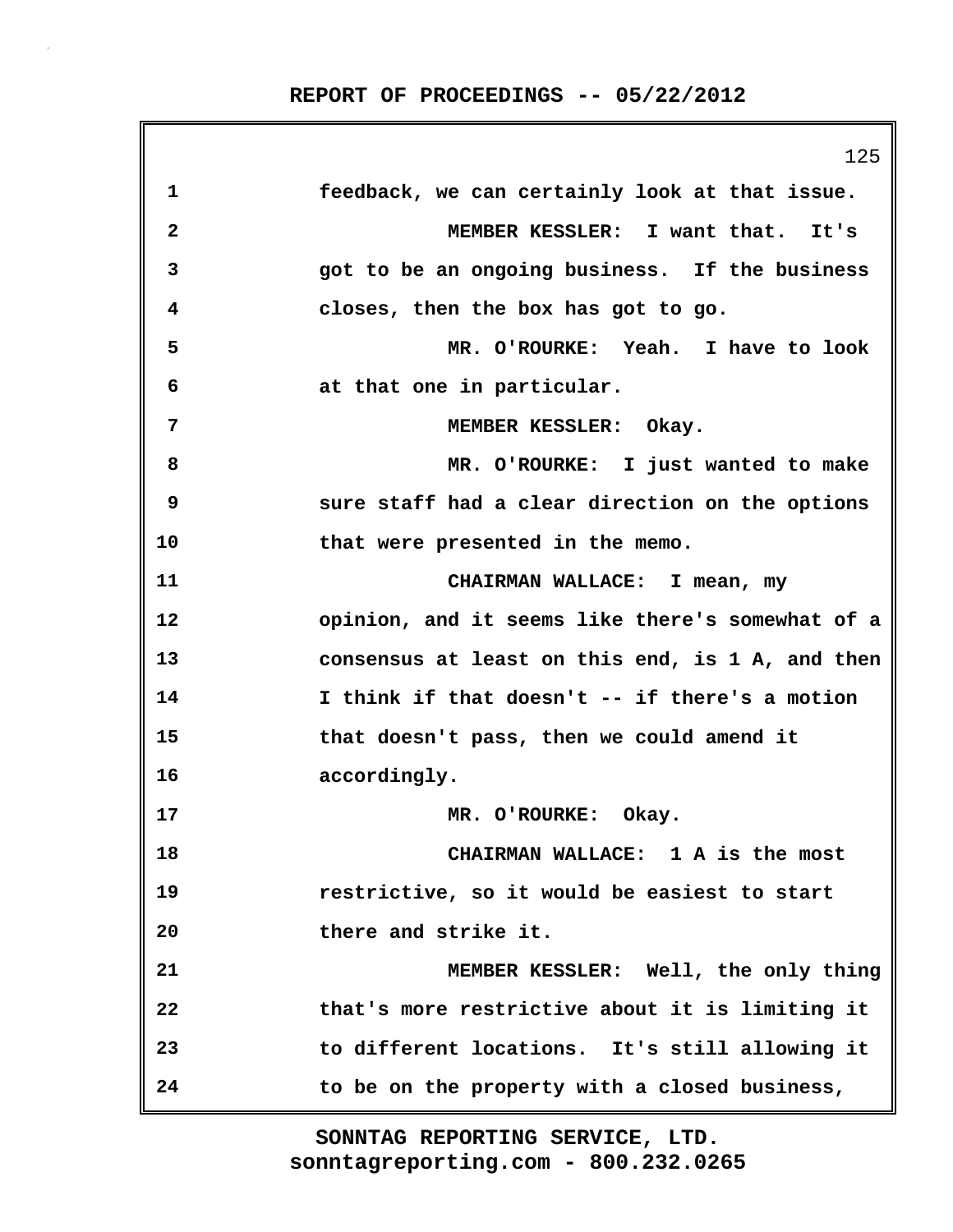|    | 126                                          |
|----|----------------------------------------------|
| 1  | et cetera.                                   |
| 2  | CHAIRMAN WALLACE: No. But                    |
| 3  | incorporating yours as well. 1 A, plus the   |
| 4  | closed business. Sorry, I didn't make myself |
| 5  | clear enough. I meant 1 A, plus the language |
| 6  | about the closed business.                   |
| 7  | MEMBER KESSLER: I'd go 1 with                |
| 8  | further restriction.                         |
| 9  | CHAIRMAN WALLACE: I think that you           |
| 10 | have to deliver options for us.              |
| 11 | MR. O'ROURKE: That's fine too. If            |
| 12 | we can't decide on any one course of action, |
| 13 | we'll just lay it out that way.              |
| 14 | CHAIRMAN WALLACE: All right.                 |
| 15 | Any other questions? Comments?               |
| 16 | Suggestions? Motions? Why don't you make     |
| 17 | that $-$                                     |
| 18 | MEMBER KESSLER: I will remake the            |
| 19 | motion to close the public hearing.          |
| 20 | CHAIRMAN WALLACE: All right.                 |
| 21 | MEMBER KESSLER: Sue, will you                |
| 22 | resecond it?                                 |
| 23 | MEMBER AMATANGELO: Second.                   |
| 24 | CHAIRMAN WALLACE: It's been moved            |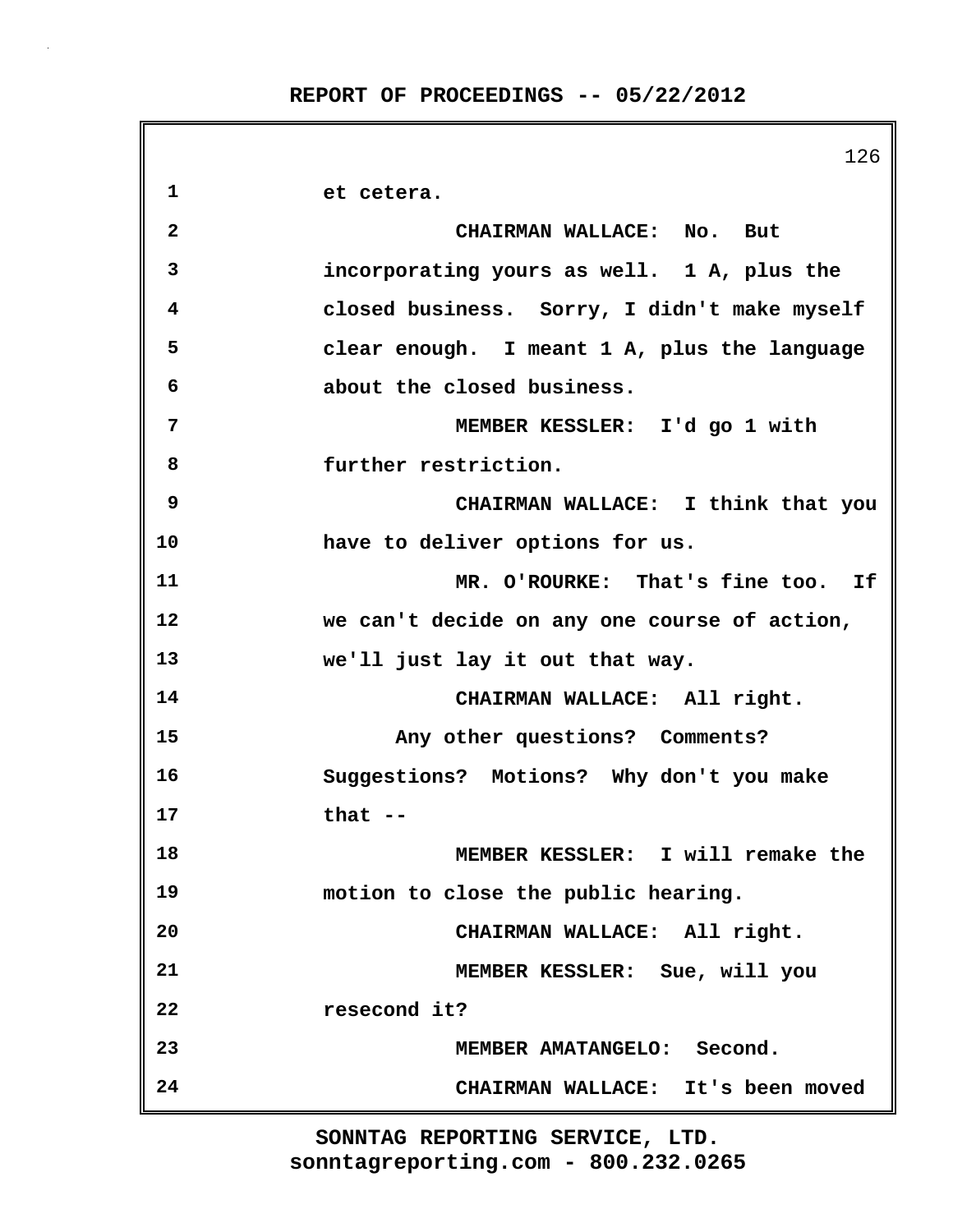127 **1 and seconded. 2 Any discussion on the motion? 3 (No response.) 4 CHAIRMAN WALLACE: All in favor. 5 (The ayes were thereupon heard.) 6 CHAIRMAN WALLACE: Opposed. 7 (No response.) 8 CHAIRMAN WALLACE: That motion passes 9 unanimously. This public hearing is now closed. 10 (Which were all the proceedings 11 had in the above-entitled matter 12 ending at the hour of 7:34 p.m.) 13 14 15 16 17 18 19 20 21 22 23 24**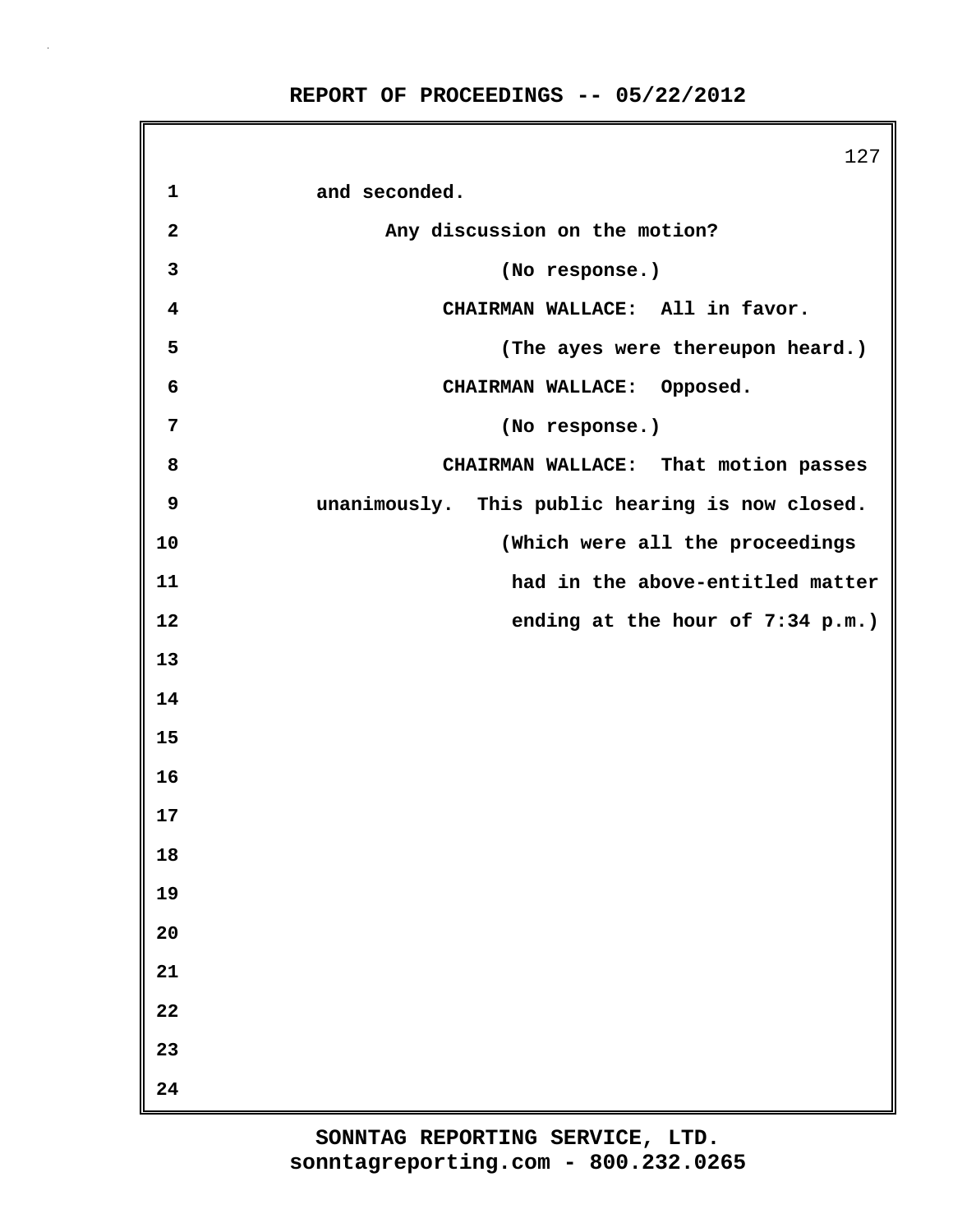|    | 128                                               |
|----|---------------------------------------------------|
| 1  | STATE OF ILLINOIS<br>$\mathcal{L}$                |
|    | SS.                                               |
| 2  | COUNTY OF K A N E<br>-1                           |
| 3  |                                                   |
| 4  | I, JOANNE E. ELY, Certified Shorthand             |
| 5  | Reporter No. 84-4169, CSR, RPR, and a Notary      |
| 6  | Public in and for the County of Kane, State of    |
| 7  | Illinois, do hereby certify that I reported in    |
| 8  | shorthand the proceedings had in the              |
| 9  | above-entitled matter and that the foregoing is a |
| 10 | true, correct, and complete transcript of my      |
| 11 | shorthand notes so taken as aforesaid.            |
| 12 | IN TESTIMONY WHEREOF I have hereunto set my       |
| 13 | hand and affixed my Notarial Seal this 29th day   |
| 14 | of May, 2012.                                     |
| 15 |                                                   |
| 16 |                                                   |
| 17 |                                                   |
| 18 | banne E. Ely                                      |
| 19 | Certified Shorthand Reporter                      |
| 20 |                                                   |
| 21 | My commission expires                             |
|    | May 16, 2016.                                     |
| 22 |                                                   |
| 23 |                                                   |
| 24 |                                                   |

SONNTAG REPORTING SERVICE, LTD. sonntagreporting.com -  $800.232.0265$ 

 $\mathcal{I}=\mathcal{J}$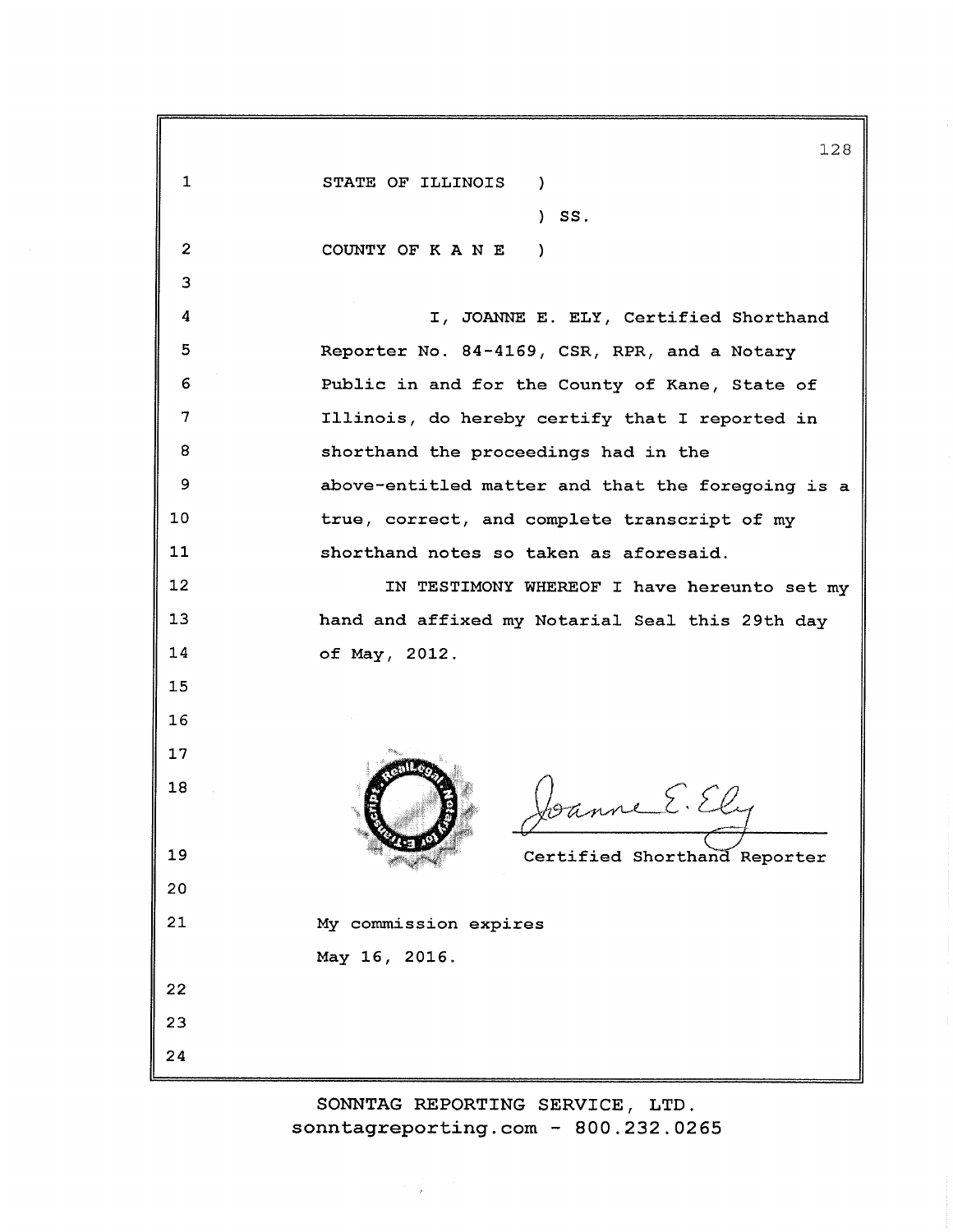1 **1 S61356B 2 STATE OF ILLINOIS ) 3 ) SS. COUNTY OF K A N E ) 4 5 BEFORE THE PLAN COMMISSION 6 OF THE CITY OF ST. CHARLES 7 In the Matter of: ) 8 ) ) 9 Plan Commission )** Meeting of Tuesday,  $)$ **10 May 22, 2012. ) ) 11 ) 12 13 REPORT OF PROCEEDINGS had at the hearing of 14 the above-entitled matter before the Plan 15 Commission of the City of St. Charles in the 16 Council Chambers, 2 East Main Street, St. Charles, 17 Illinois, on May 22nd, 2012, at the hour of 18 7:34 p.m. 19 20 21 22 23 24**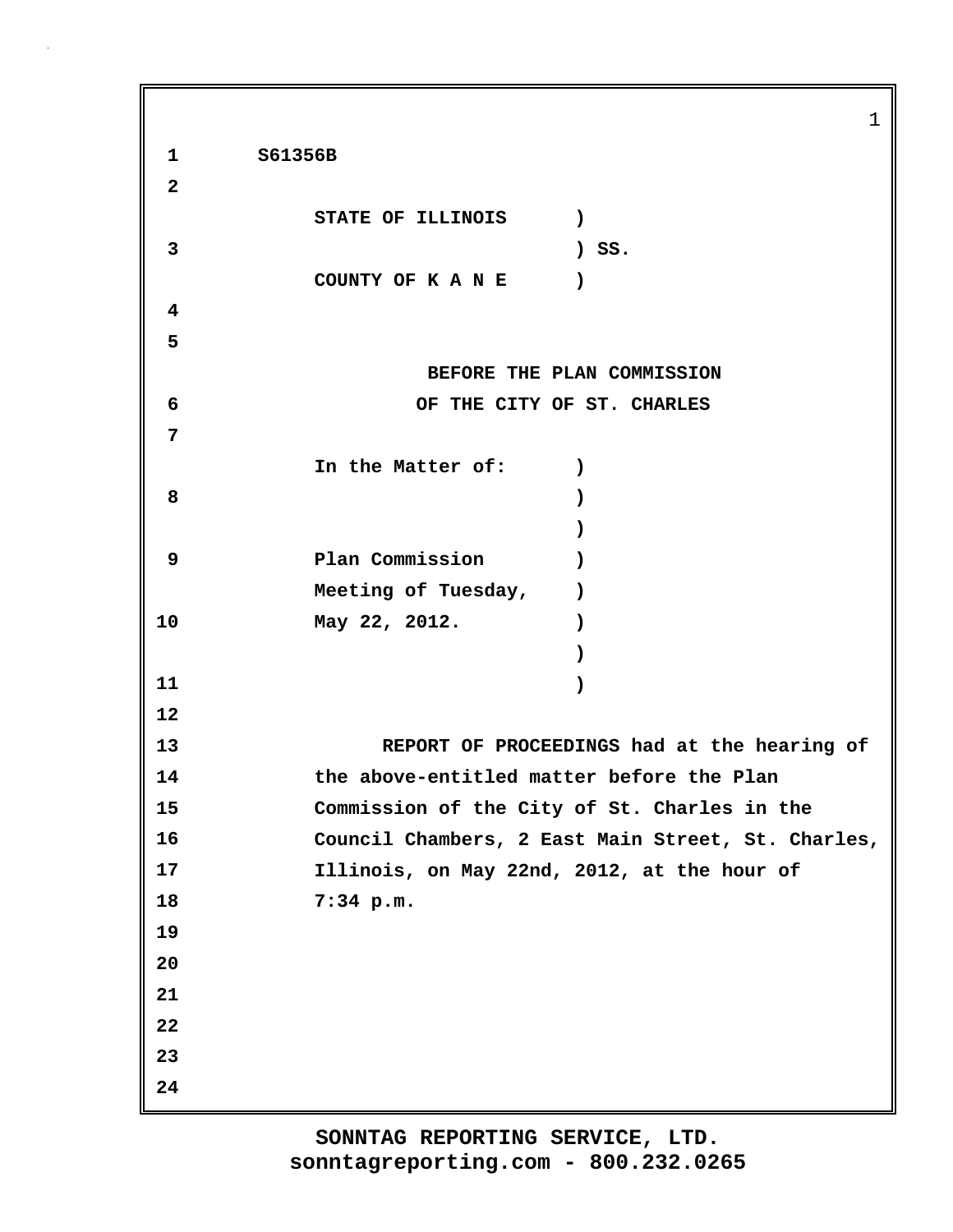**1 PRESENT:**

| $\overline{2}$          | MR. TODD WALLACE, Chairman;                    |
|-------------------------|------------------------------------------------|
| $\mathbf{3}$            | MR. TIM KESSLER, Vice Chairman;                |
| $\overline{\mathbf{4}}$ | MR. CURT HENNINGSON, Member;                   |
| 5                       | MS. SUE AMATANGELO, Member;                    |
| 6                       | MR. THOMAS PRETZ, Member; and                  |
| 7                       | MR. TOM SCHUETZ, Member.                       |
| 8                       |                                                |
| 9                       | ALSO PRESENT:                                  |
| 10                      | MR. RUSSELL COLBY, Planning Division Manager;  |
| 11                      | MR. MATTHEW O'ROURKE, Planner; and             |
| 12                      | MR. CHRISTOPHER TIEDT, Development Engineering |
|                         | Division Manager.                              |
| 13                      |                                                |
| 14                      |                                                |
| 15                      |                                                |
| 16                      |                                                |
| 17                      |                                                |
| 18                      |                                                |
| 19                      |                                                |
| 20                      |                                                |
| 21                      |                                                |
| 22                      |                                                |
| 23                      |                                                |
| 24                      |                                                |

2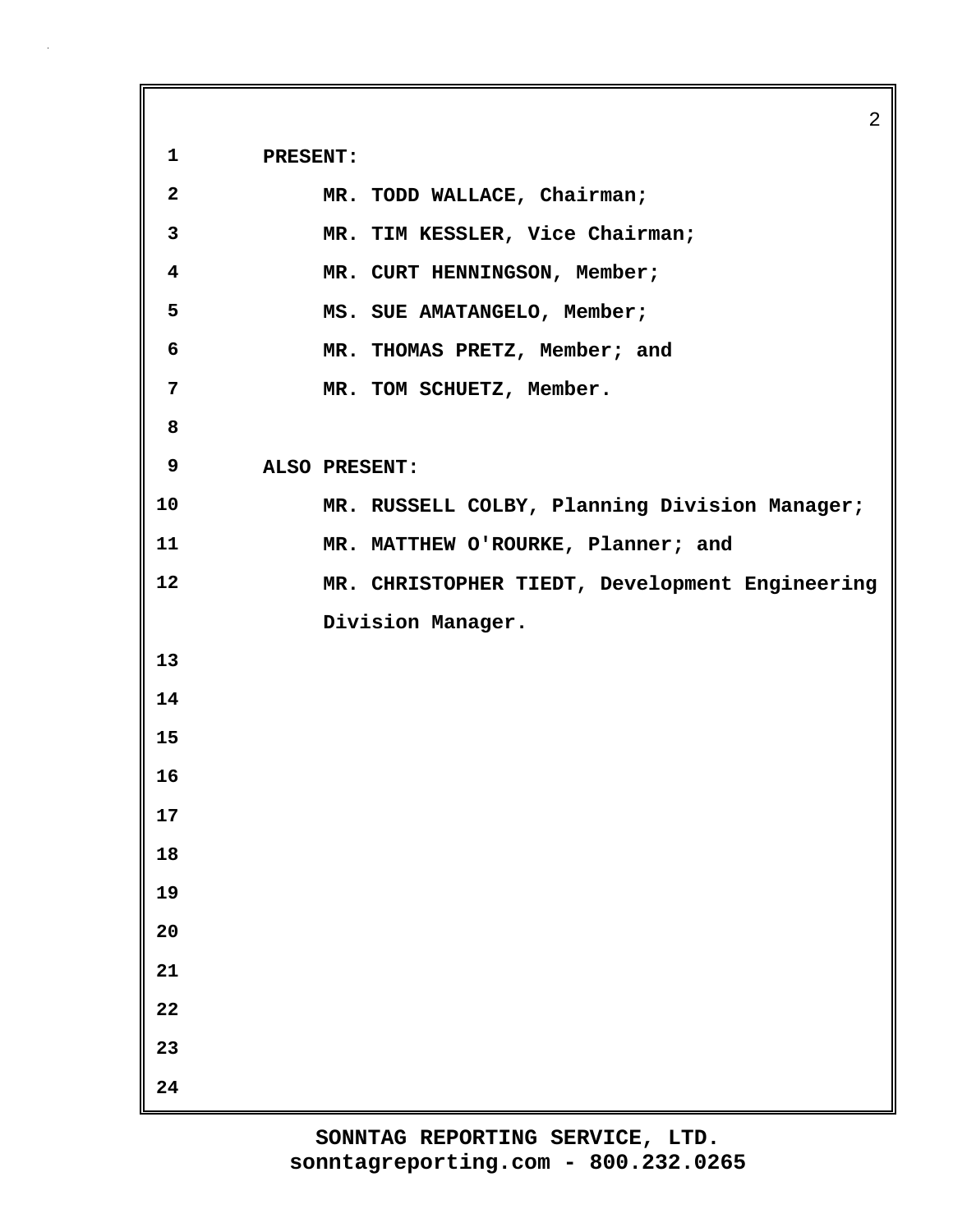3 **1 CHAIRMAN WALLACE: Now, moving onto 2 Item 5 on the agenda, comprehensive update to 3 Title 16, Subdivisions and Land Improvement. 4 Is this just a discussion that this is 5 going to be happening? 6 MR. O'ROURKE: Tonight, staff is 7 actually looking for a recommendation. 8 CHAIRMAN WALLACE: Okay. This was 9 pursuant to the public hearing. 10 MR. O'ROURKE: Staff made a formal 11 presentation regarding all the changes. It's not 12 technically a public hearing because it's not 13 Title 17. 14 This is basically -- at that time, we had 15 laid out what the major revisions would be and 16 what that would entail, and we had mentioned that 17 maybe we would get into a full draft of the 18 ordinance to review before we ask for a 19 recommendation. 20 So what you have in tonight's materials is 21 that draft. It's more detailed as to what we're 22 amending, some more specifics, so to speak, and 23 also we are asking for a recommendation tonight 24 to go to the City Council.**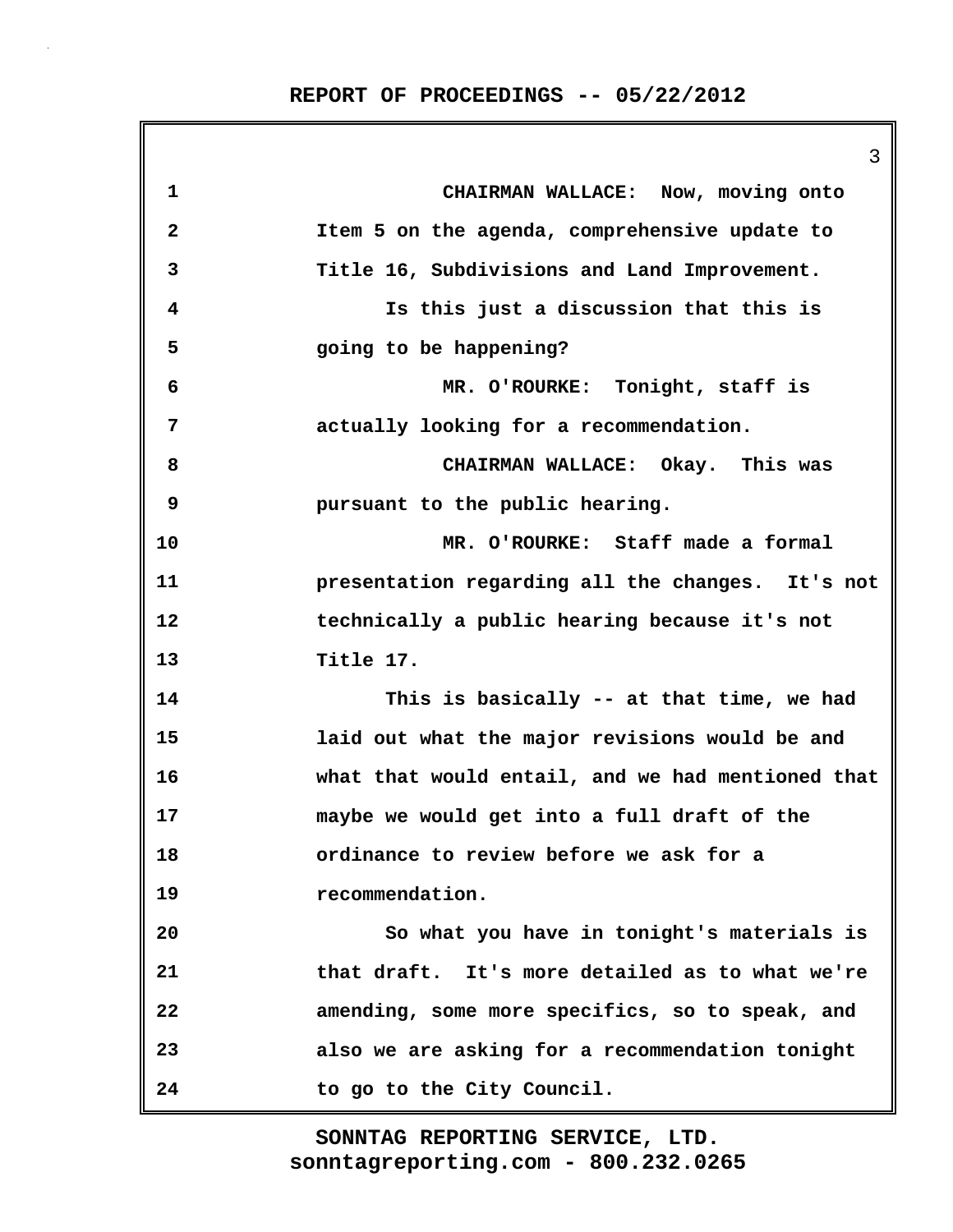|              | 4                                                 |
|--------------|---------------------------------------------------|
| 1            | CHAIRMAN WALLACE: All right. Any                  |
| $\mathbf{2}$ | discussion on this?                               |
| 3            | (No response.)                                    |
| 4            | CHAIRMAN WALLACE: If there is none,               |
| 5            | the Chair would entertain a motion.               |
| 6            | What you have here in your materials is we        |
| 7            | have the staff report outlining the changes and   |
| 8            | then the entire Chapter 16 with the changes       |
| 9            | incorporated; correct?                            |
| 10           | MR. O'ROURKE: That's correct. It's                |
| 11           | a complete draft of all the amendments.           |
| 12           | CHAIRMAN WALLACE: All right.                      |
| 13           | MR. O'ROURKE: The final will look                 |
| 14           | very similar, you know, pending some other        |
| 15           | changes, typos, corrections, that kind of thing.  |
| 16           | MEMBER KESSLER: Well, then I would                |
| 17           | recommend -- I would make the motion to recommend |
| 18           | approval of the comprehensive update to Title 16, |
| 19           | Subdivisions and Land Improvement.                |
| 20           | CHAIRMAN WALLACE: Is there a second?              |
| 21           | MEMBER SCHUETZ: Second.                           |
| 22           | CHAIRMAN WALLACE: It's been moved                 |
| 23           | and seconded.                                     |
| 24           | Discussion?                                       |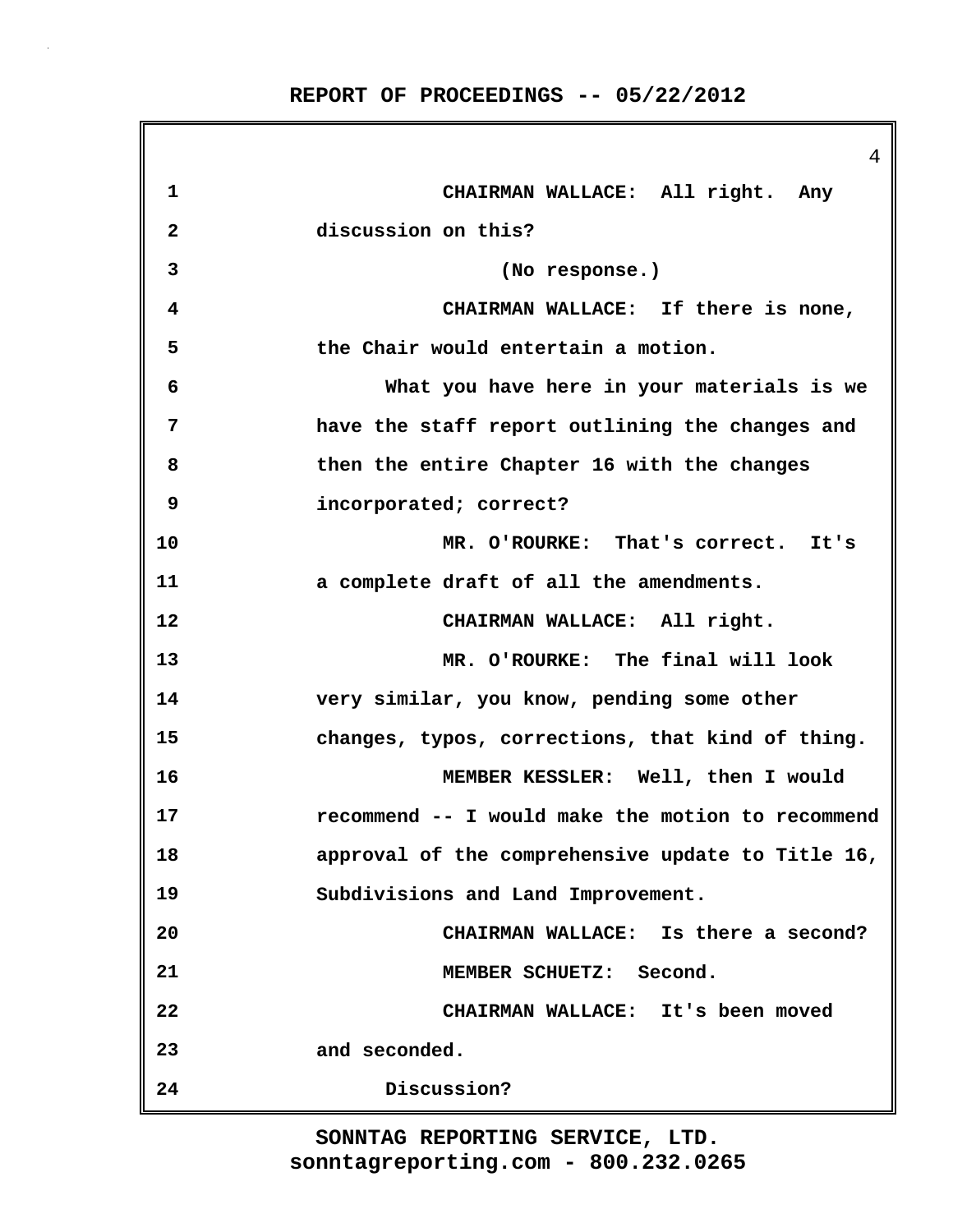5 **1 (No response.) 2 CHAIRMAN WALLACE: Tim, roll call. 3 MEMBER KESSLER: Amatangelo. 4 MEMBER AMATANGELO: Yes. 5 MEMBER KESSLER: Schuetz. 6 MEMBER SCHUETZ: Yes. 7 MEMBER KESSLER: Pretz. 8 MEMBER PRETZ: Yes. 9 MEMBER KESSLER: Henningson. 10 MEMBER HENNINGSON: Yes. 11 MEMBER KESSLER: Wallace. 12 CHAIRMAN WALLACE: Yes. 13 MEMBER KESSLER: Kessler, yes. 14 CHAIRMAN WALLACE: All right. That 15 motion passes unanimously. That concludes Item 5 16 on your agenda. 17 Item 6 is Revisions to Plan Commission 18 Rules of Procedure. 19 Russ. 20 MR. COLBY: Yes. I made some changes 21 to this document based on the discussion at the 22 last meeting about the election of officers to 23 remove the secretary position, and I also went 24 through and updated some miscellaneous things,**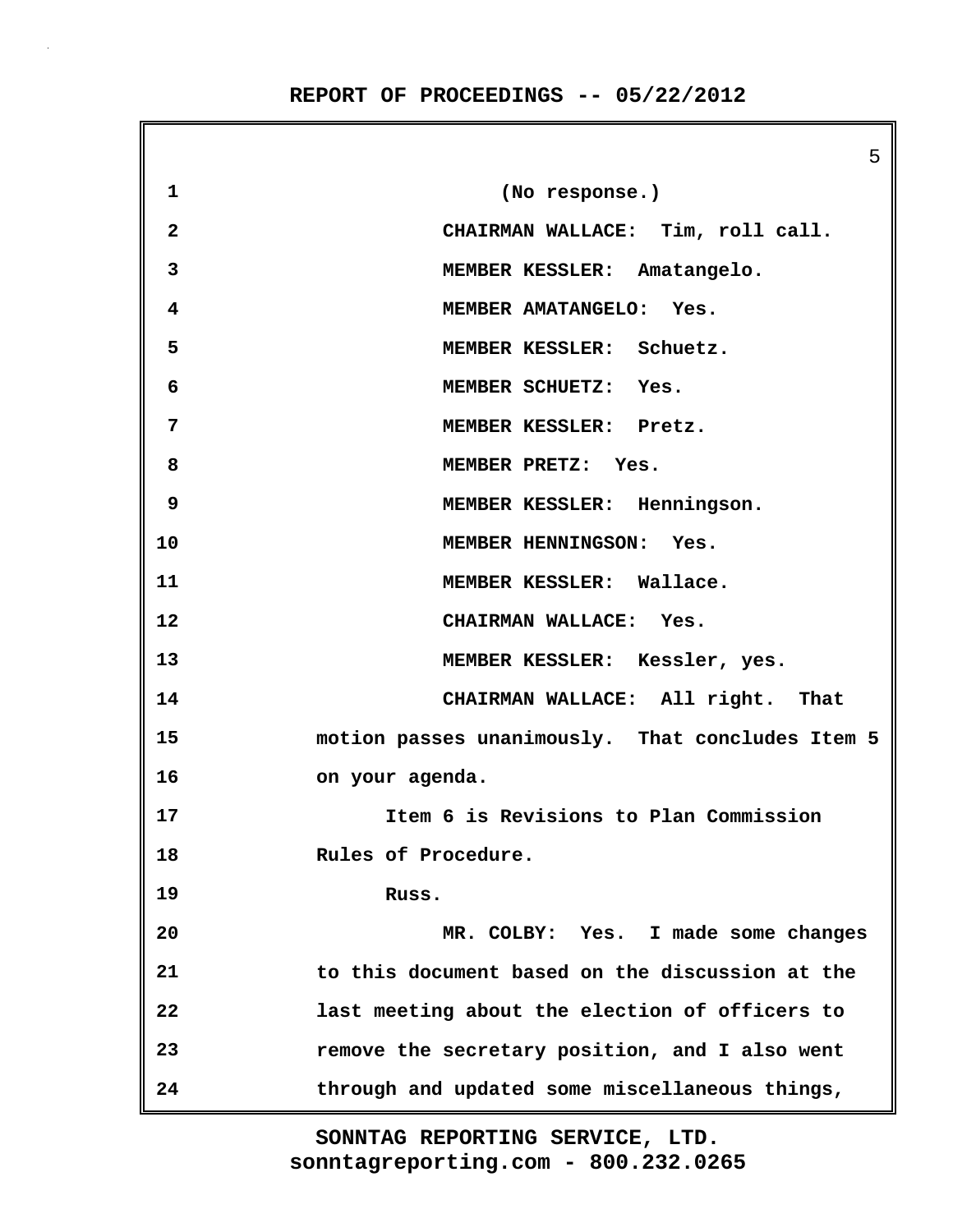6

**1 some references to ordinance section numbers and 2 deleted some language that's in the rules and 3 procedures that's now redundant because some of 4 these provisions under our current zoning 5 ordinance were not in the zoning ordinance at the 6 time. 7 This is just some minor updates. Nothing 8 really changed in terms of the process, but 9 anything else that the Plan Commission would like 10 to consider revising, we can do that at this 11 time. We're just looking for a recommendation to 12 approve these revisions. 13 CHAIRMAN WALLACE: All right. One of 14 the questions that I had which -- even though I 15 had previously -- I must be missing the last page 16 of my rules. So I know that once we amend it, 17 you'll get new rules out to everyone. 18 I looked in the rules I have in my office, 19 and I couldn't find this Article XII regarding 20 amendments. They may be made by the Commission 21 at any regular or special meeting upon the 22 affirmative vote of a majority of the members of 23 the Commission, prior to which the proposed rules 24 or amendments have been distributed to all**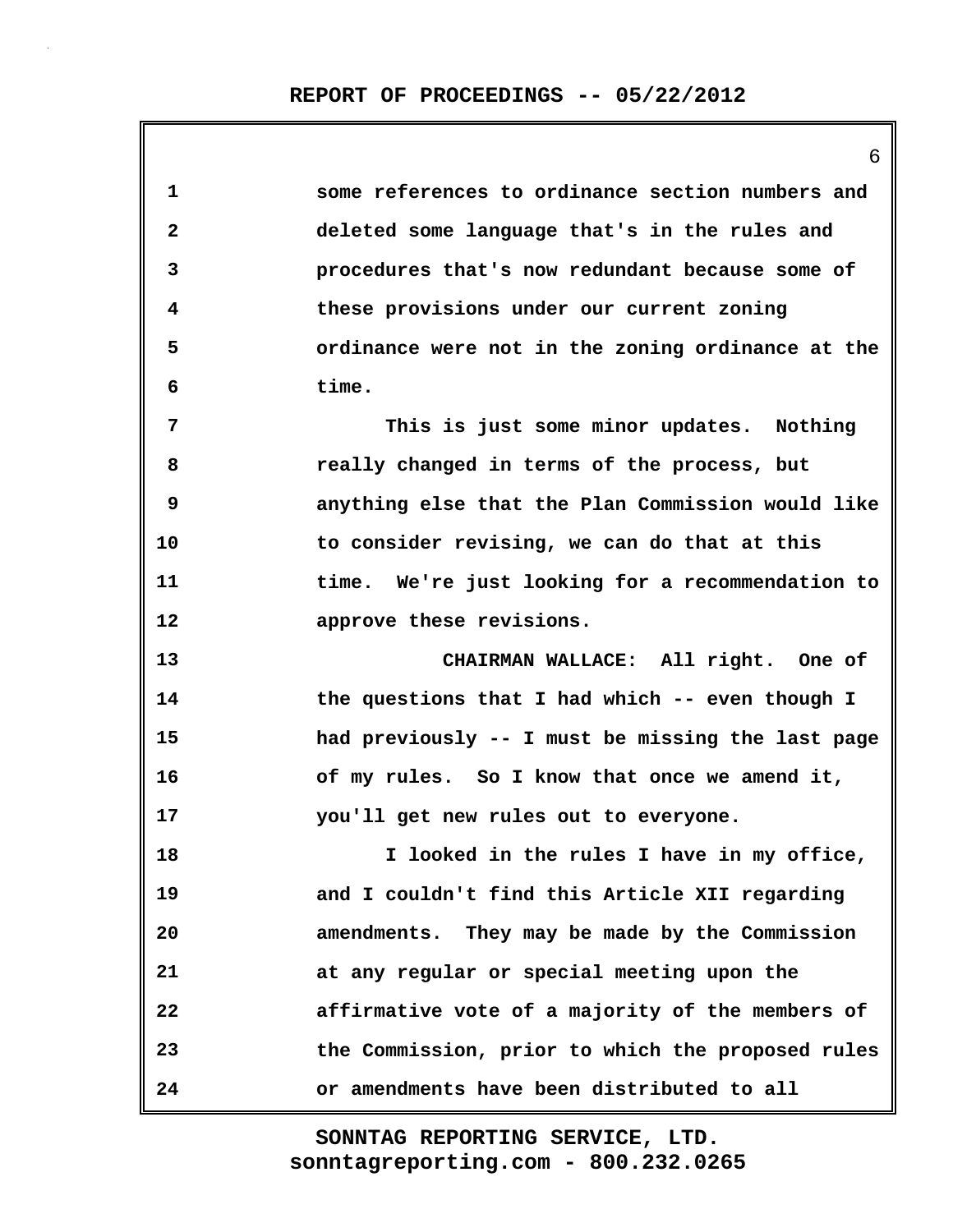7

| 1            | members of the Commission four days in advance of |
|--------------|---------------------------------------------------|
| $\mathbf{2}$ | said meeting; in any case, distribution of        |
| 3            | proposed rules or amendments with the Friday      |
| 4            | meeting agenda packet shall be deemed adequate    |
| 5            | notice.                                           |
| 6            | That was the only question I had regarding        |
| 7            | the regular procedure regarding amendments.       |
| 8            | So it sounds like we're fine with that.           |
| 9            | However, a majority of the members of the         |
| 10           | Commission, in this case since we have -- seven?  |
| 11           | We have seven seated members? So in order to      |
| 12           | affirm this revision, we would have to have at    |
| 13           | least four of the total members, which we would   |
| 14           | require anyway because that would be the majority |
| 15           | of those present.                                 |
| 16           | So any questions -- or actually, I'll             |
| 17           | entertain a motion regarding this.                |
| 18           | Is there a motion to approve the suggested        |
| 19           | revisions to the Plan Commission rules of         |
| 20           | procedure?                                        |
| 21           | MEMBER KESSLER: So moved.                         |
| 22           | CHAIRMAN WALLACE: Is there a second?              |
| 23           | MEMBER PRETZ: I'll second.                        |
| 24           | CHAIRMAN WALLACE: It's been moved                 |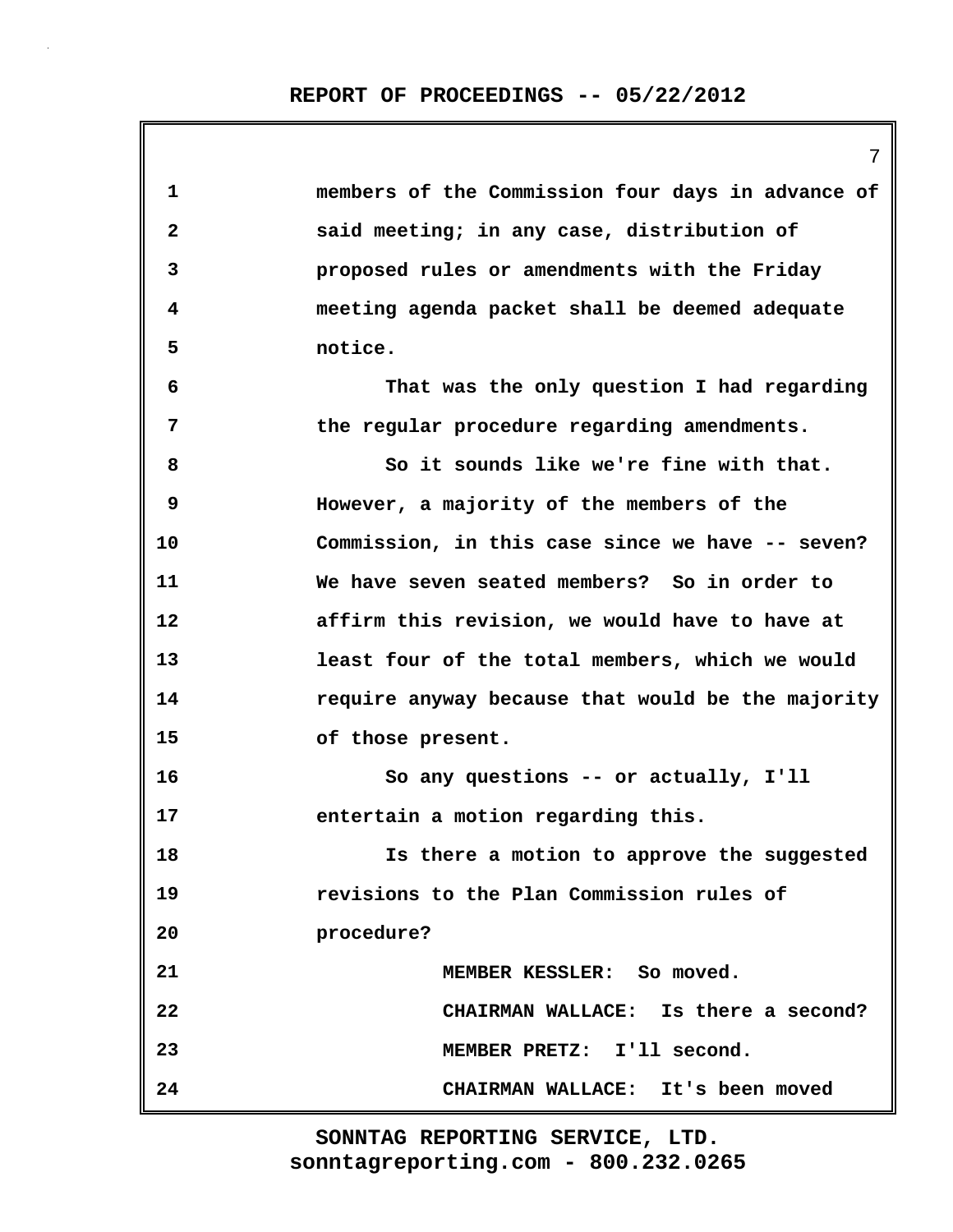|              | 8                                                 |
|--------------|---------------------------------------------------|
| 1            | and seconded.                                     |
| $\mathbf{2}$ | Any discussion on the motion?                     |
| 3            | (No response.)                                    |
| 4            | CHAIRMAN WALLACE: Now this does not               |
| 5            | go to City Council. This is internal. It          |
| 6            | doesn't have to be -- that was the only question  |
| 7            | that I had. This doesn't have to be reviewed by   |
| 8            | City Council?                                     |
| 9            | MR. COLBY: No, no, it doesn't.                    |
| 10           | CHAIRMAN WALLACE: This is our rules               |
| 11           | of procedure.                                     |
| 12           | MR. COLBY: Right.                                 |
| 13           | CHAIRMAN WALLACE: All right. Any                  |
| 14           | discussion on the motion?                         |
| 15           | (No response.)                                    |
| 16           | CHAIRMAN WALLACE: Tim.                            |
| 17           | Oh, I'm sorry. I should look when I say           |
| 18           | that.                                             |
| 19           | MEMBER AMATANGELO: That's okay.                   |
| 20           | Just a quick question because this happened       |
| 21           | last week. When a member is not present or not    |
| 22           | going to be present for a meeting that they would |
| 23           | like to vote on, how do we address that, or do we |
| 24           | need to address that?                             |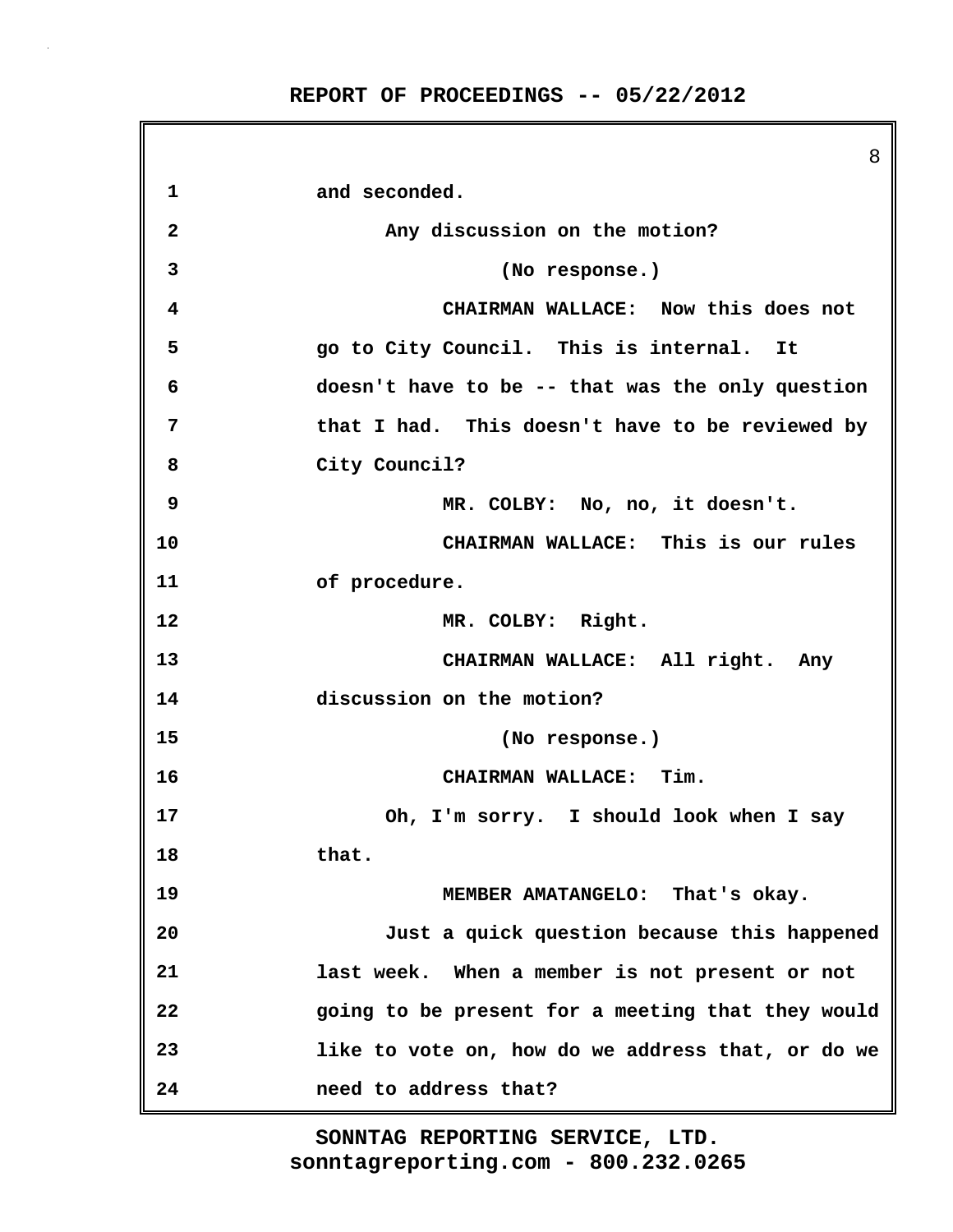|    | 9                                                 |
|----|---------------------------------------------------|
| 1  | CHAIRMAN WALLACE: I don't think that              |
| 2  | we need to address it because, you know, as long  |
| 3  | as the agenda is properly published and we follow |
| 4  | our rules of procedure, which we are here, you    |
| 5  | know, really per -- in the case of this public    |
| 6  | hearing that we didn't vote on today, it was more |
| 7  | as a courtesy to one of our members than anything |
| 8  | else. I don't think we were under any obligation  |
| 9  | to do that, so -- unless we don't have a quorum.  |
| 10 | MEMBER AMATANGELO: Now, could                     |
| 11 | someone write in and say that they -- you know,   |
| 12 | what their vote is going to be and they feel      |
| 13 | strongly --                                       |
| 14 | CHAIRMAN WALLACE: A proxy?                        |
| 15 | MEMBER AMATANGELO: Right.                         |
| 16 | CHAIRMAN WALLACE: We don't have a                 |
| 17 | provision for proxy voting in our rules of        |
| 18 | procedure. I think the issue with that,           |
| 19 | especially if we hold a public hearing -- if we   |
| 20 | hold a public hearing and then have a vote on the |
| 21 | same night, obviously, the person that's giving   |
| 22 | their proxy isn't basing their vote on the        |
| 23 | evidence that's been presented at that public     |
| 24 | hearing.                                          |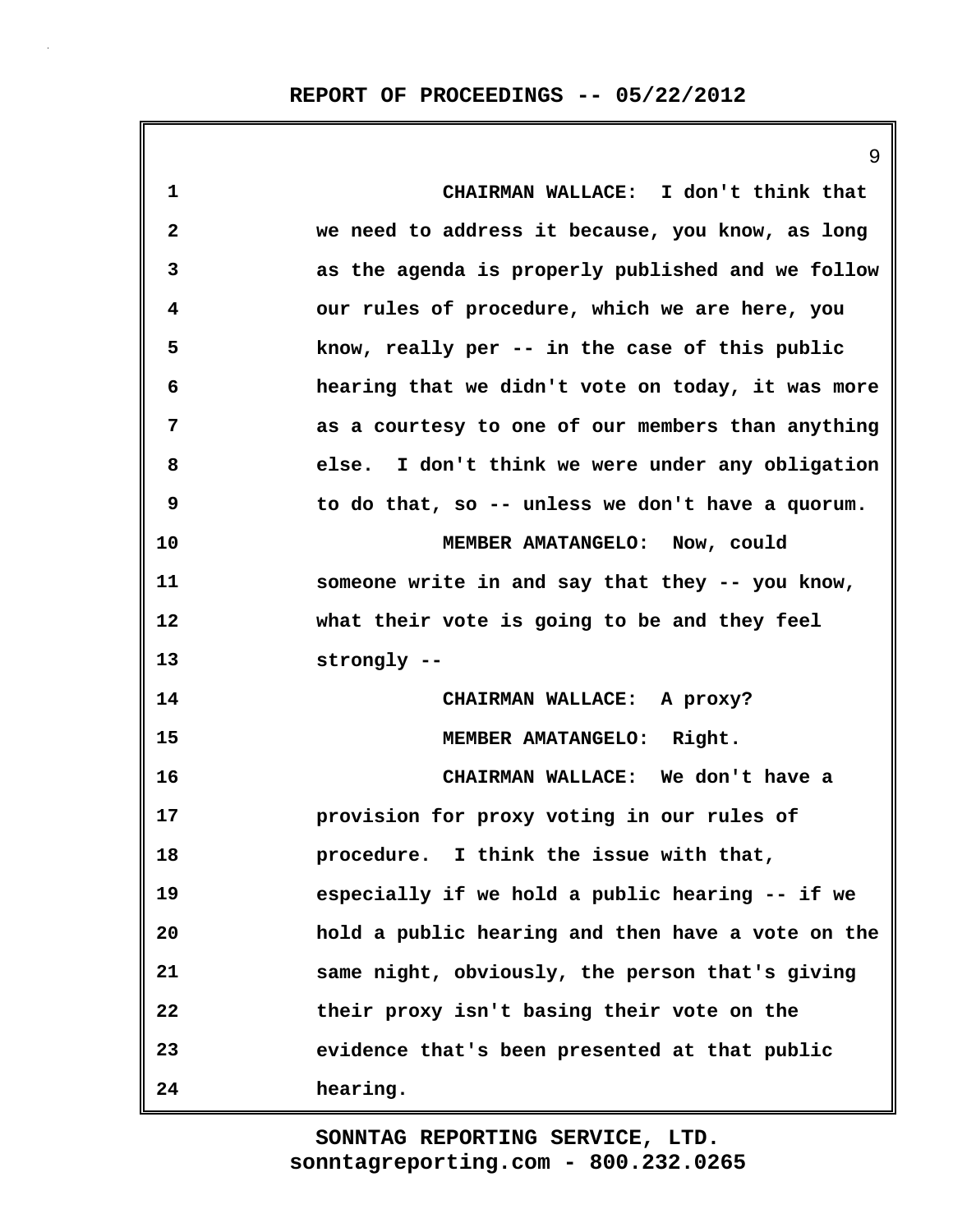|              | 10                                                |
|--------------|---------------------------------------------------|
| 1            | So I think that there would be at least --        |
| $\mathbf{2}$ | well, we'd have to ask our City attorney, but     |
| 3            | somebody could have a constitutional challenge to |
| 4            | that.                                             |
| 5            | MEMBER AMATANGELO: That's fine. I                 |
| 6            | just thought since it was brought up last week -- |
| 7            | CHAIRMAN WALLACE: Yeah.                           |
| 8            | MEMBER AMATANGELO: -- and we were                 |
| 9            | entertaining this right now.                      |
| 10           | CHAIRMAN WALLACE: Yeah.                           |
| 11           | MR. COLBY: I think that could be                  |
| 12           | problematic not even with a hearing, but just the |
| 13           | regular discussion of the recommendation based on |
| 14           | the fact that the person is not there to hear     |
| 15           | what the motion is, what the discussion is, and   |
| 16           | what the conditions are based on. I think we      |
| 17           | could run into problems with that.                |
| 18           | MEMBER AMATANGELO: That's fine.                   |
| 19           | CHAIRMAN WALLACE: But if you don't                |
| 20           | want to vote on it and wait until all of our      |
| 21           | members are here, we can vote on that.            |
| 22           | MEMBER AMATANGELO: You know, I'm                  |
| 23           | fine with it. I just happened to bring it up      |
| 24           | because it was a question that came up two weeks  |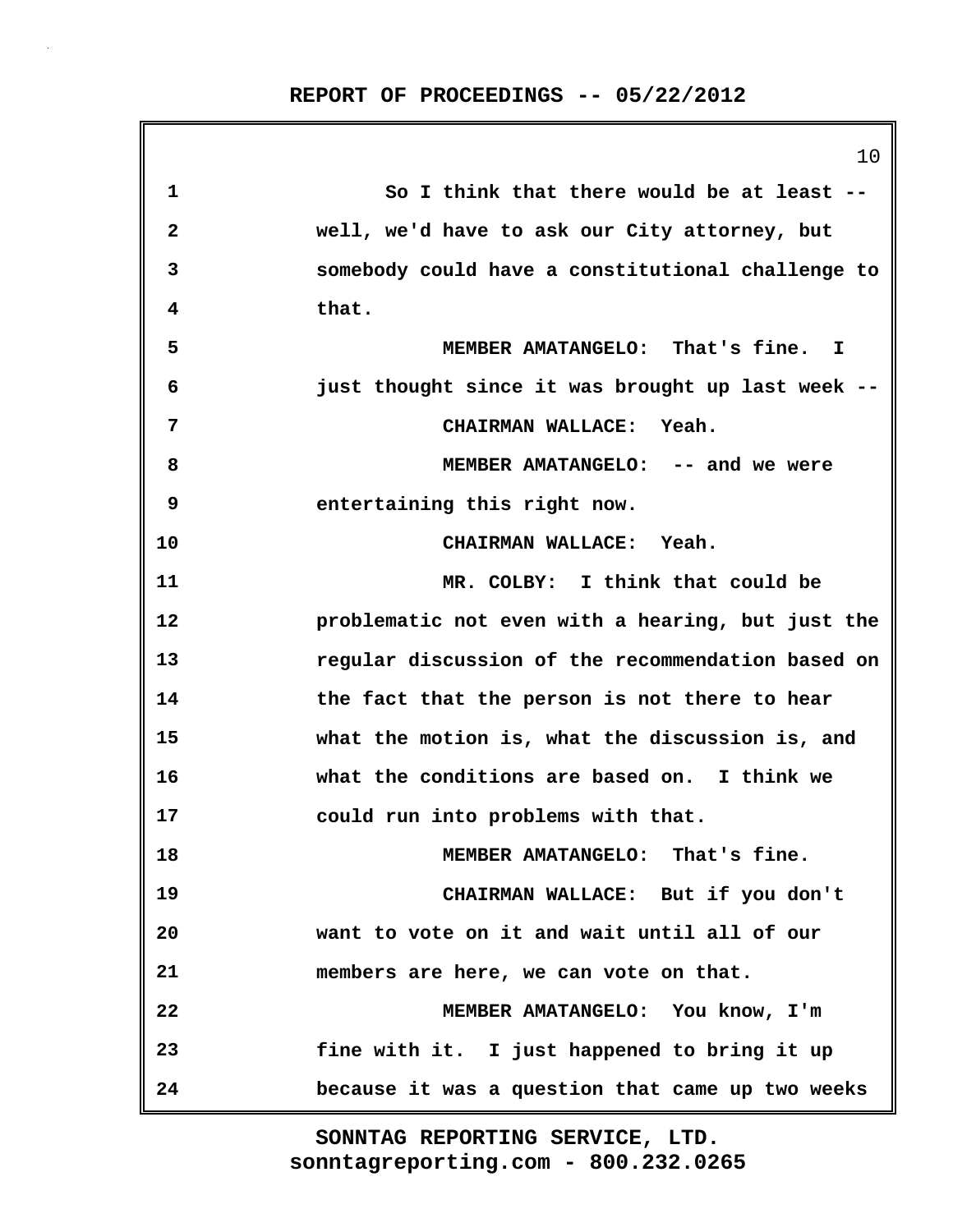11 **1 ago. 2 CHAIRMAN WALLACE: Right. All right. 3 Any other discussion on the motion? 4 (No response.) 5 CHAIRMAN WALLACE: Tim. 6 MEMBER KESSLER: Amatangelo. 7 MEMBER AMATANGELO: Yes. 8 MEMBER KESSLER: Schuetz. 9 MEMBER SCHUETZ: Yes. 10 MEMBER KESSLER: Pretz. 11 MEMBER PRETZ: Yes. 12 MEMBER KESSLER: Henningson. 13 MEMBER HENNINGSON: Yes. 14 MEMBER KESSLER: Wallace. 15 CHAIRMAN WALLACE: Yes. 16 MEMBER KESSLER: Kessler, yes. 17 CHAIRMAN WALLACE: All right. That 18 motion passes unanimously. That concludes Item 6 19 on your agenda. 20 7 is update on the comprehensive plan 21 project. We have a meeting coming up. 22 MR. COLBY: Yeah. There's a task 23 force meeting on Thursday, and I just wanted to 24 generally update the Commission on the**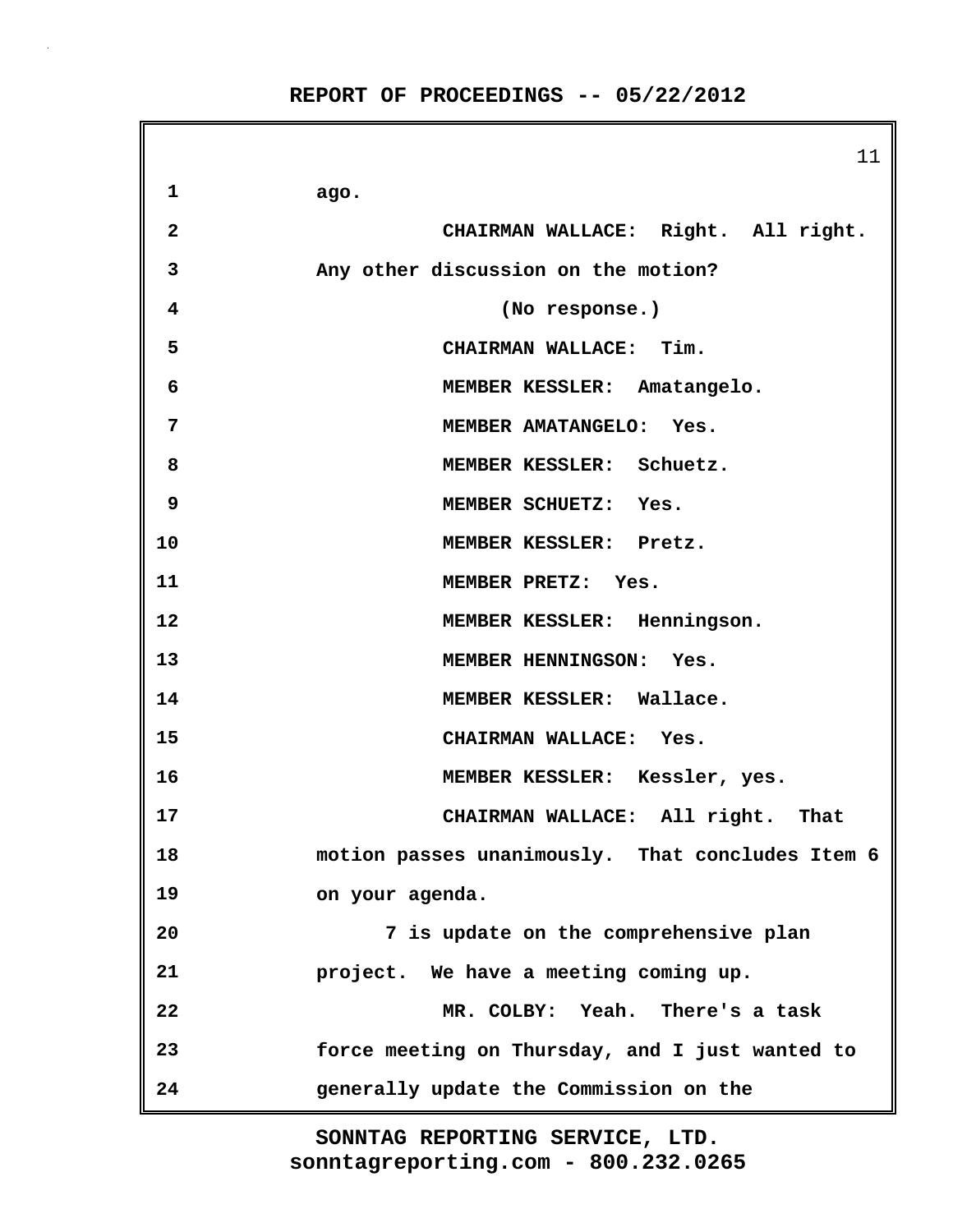**1 comprehensive plan project. 2 Last fall we had a number of workshops 3 where we were gathering input and sort of 4 compiling information from people's comments. 5 Now the project is in the phase where there's 6 going to be a draft of information being 7 produced, and those are being reviewed first by 8 the comprehensive plan task force and then 9 presented more publicly in a workshop format to** 10 get feedback. **11 So the activity is going to be picking up 12 over the summer, and the goal is to have a 13 complete draft that is presented to the Plan 14 Commission probably in the early fall or late 15 summer because we're hoping to have it sent to 16 the committee towards October and November so 17 that the City Council can adopt it. So you're 18 aware, we're going to be moving fast with the 19 document. 20 We want to keep the Plan Commission members 21 involved with the meeting dates. We certainly 22 want you to -- you know, to the extent you can 23 involve yourselves with how this document is 24 developing and what those discussions are that**

> **sonntagreporting.com - 800.232.0265 SONNTAG REPORTING SERVICE, LTD.**

12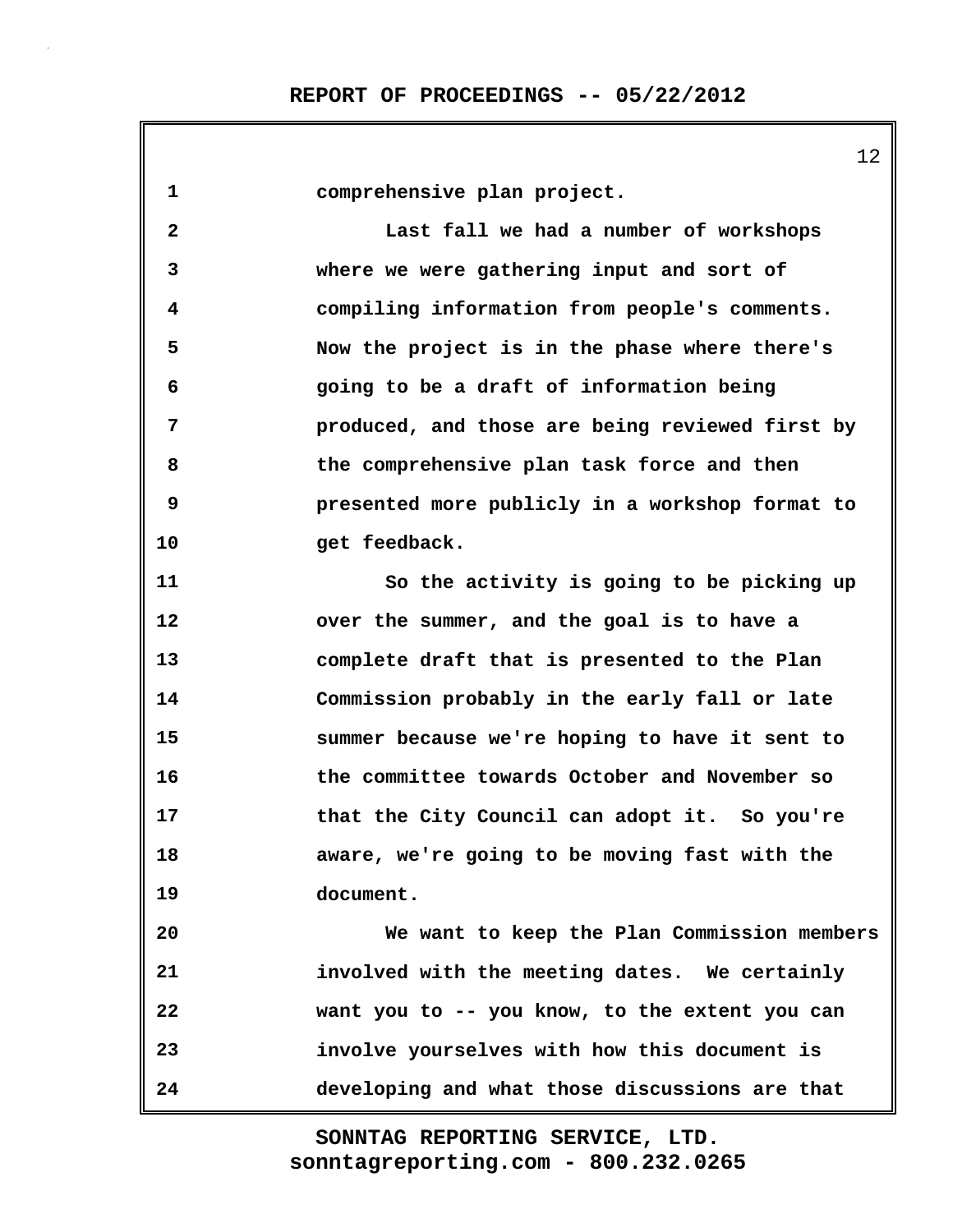|              | 13                                                |
|--------------|---------------------------------------------------|
| $\mathbf{1}$ | are taking place and sort of formulating a plan.  |
| $\mathbf{2}$ | It's ultimately going to come before you in       |
| 3            | sort of more of a polished draft format, and it   |
| 4            | sort of has a little background of how we arrived |
| 5            | at that. So I just wanted to remind the Plan      |
| 6            | Commission about that.                            |
| 7            | Also you may have seen there was some             |
| 8            | coverage in the newspaper about Charlestowne Mall |
| 9            | and what the City is considering with             |
| 10           | Charlestowne Mall. Right now it's just a          |
| 11           | marketing study that is being undertaken to look  |
| 12           | at what potential there is for reuse of the mall  |
| 13           | building or any type of land use.                 |
| 14           | And the results of that market analysis are       |
| 15           | going to be used for another workshop that was    |
| 16           | scheduled, basically a visioning workshop         |
| 17           | focusing on how the mall properties can be        |
| 18           | developed. So based on the results of that        |
| 19           | study, we'll look at those different options and  |
| 20           | involve the community, sort of an interactive     |
| 21           | workshop about what they'd like to see happen     |
| 22           | there.                                            |
| 23           | We're expecting that to come together in          |
| 24           | late June or possibly early July. That's sort of  |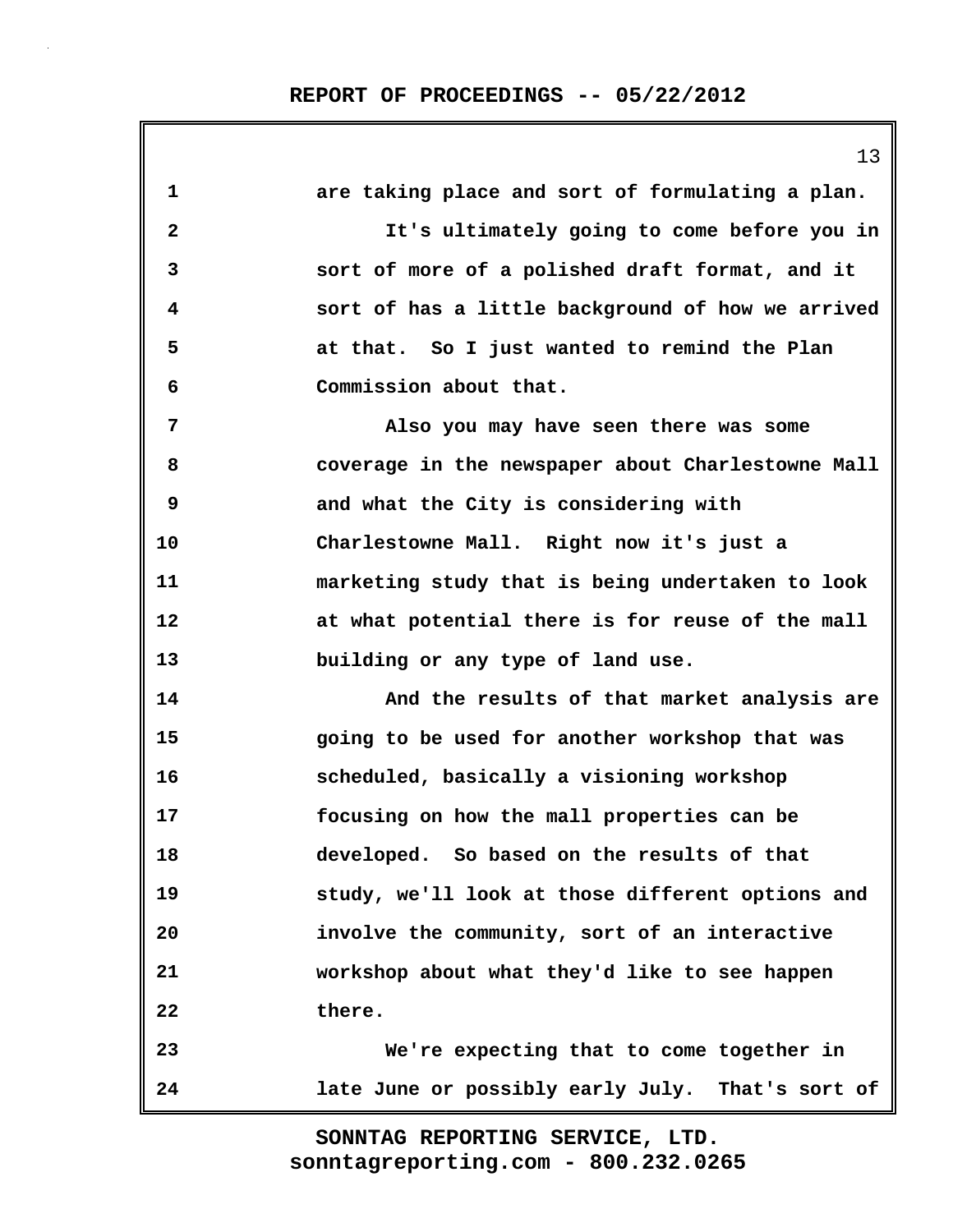|              | 14                                                |
|--------------|---------------------------------------------------|
| 1            | another component that we weren't planning that   |
| $\mathbf{2}$ | was decided. The City Council had that added      |
| 3            | into the project, sort of pulled that into the    |
| 4            | comprehensive plan project.                       |
| 5            | CHAIRMAN WALLACE: Is this something               |
| 6            | that's being undertaken independently by the      |
| 7            | City, or is it in partnership with the mall       |
| 8            | owner?                                            |
| 9            | MR. COLBY: No. It is independently                |
| 10           | by the City.                                      |
| 11           | CHAIRMAN WALLACE: Okay.                           |
| 12           | MR. COLBY: The purpose really in                  |
| 13           | doing it now was to take an objective look at     |
| 14           | that property in particular in relation to the    |
| 15           | comprehensive plan recommendations for all of the |
| 16           | east gateway commercial area, sort of see how     |
| 17           | that fits in.                                     |
| 18           | The City decided to undertake that on their       |
| 19           | Basically, You know, given the fact that<br>own.  |
| 20           | through the comprehensive plan process, we're     |
| 21           | looking at all properties in town for future land |
| 22           | uses and we're not necessarily following all      |
| 23           | those, and it sort of seemed like an appropriate  |
| 24           | time to sort of put that in.                      |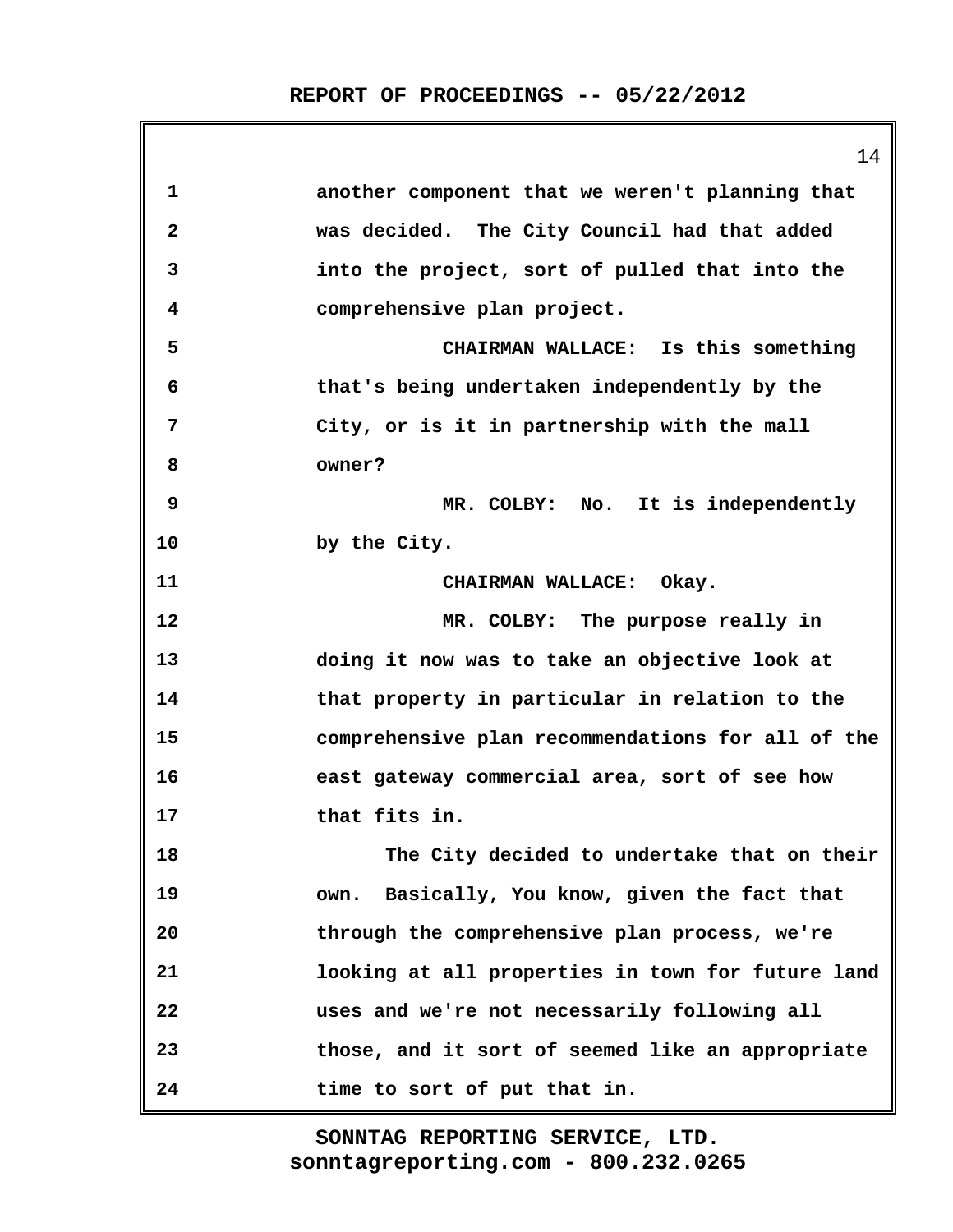|              | 15                                                 |
|--------------|----------------------------------------------------|
| 1            | MEMBER SCHUETZ: Russ, how will you                 |
| $\mathbf{2}$ | notify the public about these various meetings     |
| 3            | besides the Web site?                              |
| 4            | MR. COLBY: Yes. The workshops --                   |
| 5            | there's going to be a lot of information sent out  |
| 6            | to the newspapers and press releases and, you      |
| 7            | know, trying to get people's attention any way we  |
| 8            | can for the workshops.                             |
| 9            | These task force meetings that are going           |
| 10           | on, the one coming up on Thursday, the focus of    |
| 11           | those meetings primarily is to get the task force  |
| 12           | members to review the documents and respond to     |
| 13           | what they're seeing and sort of give the           |
| 14           | consultant an idea of whether or not they believe  |
| 15           | what's being presented represents the feedback     |
| 16           | that was presented and whether or not they, you    |
| 17           | know, considered all the information and           |
| 18           | presented reasonable recommendations. So it's      |
| 19           | really more of a working session for the task      |
| 20           | force versus a workshop.                           |
| 21           | When we have the workshops, there will be          |
| 22           | more publicity, similar to what we did last year,  |
| 23           | and we had a pretty good turnout for most of the   |
| 24           | meetings given that we had so many of them.<br>You |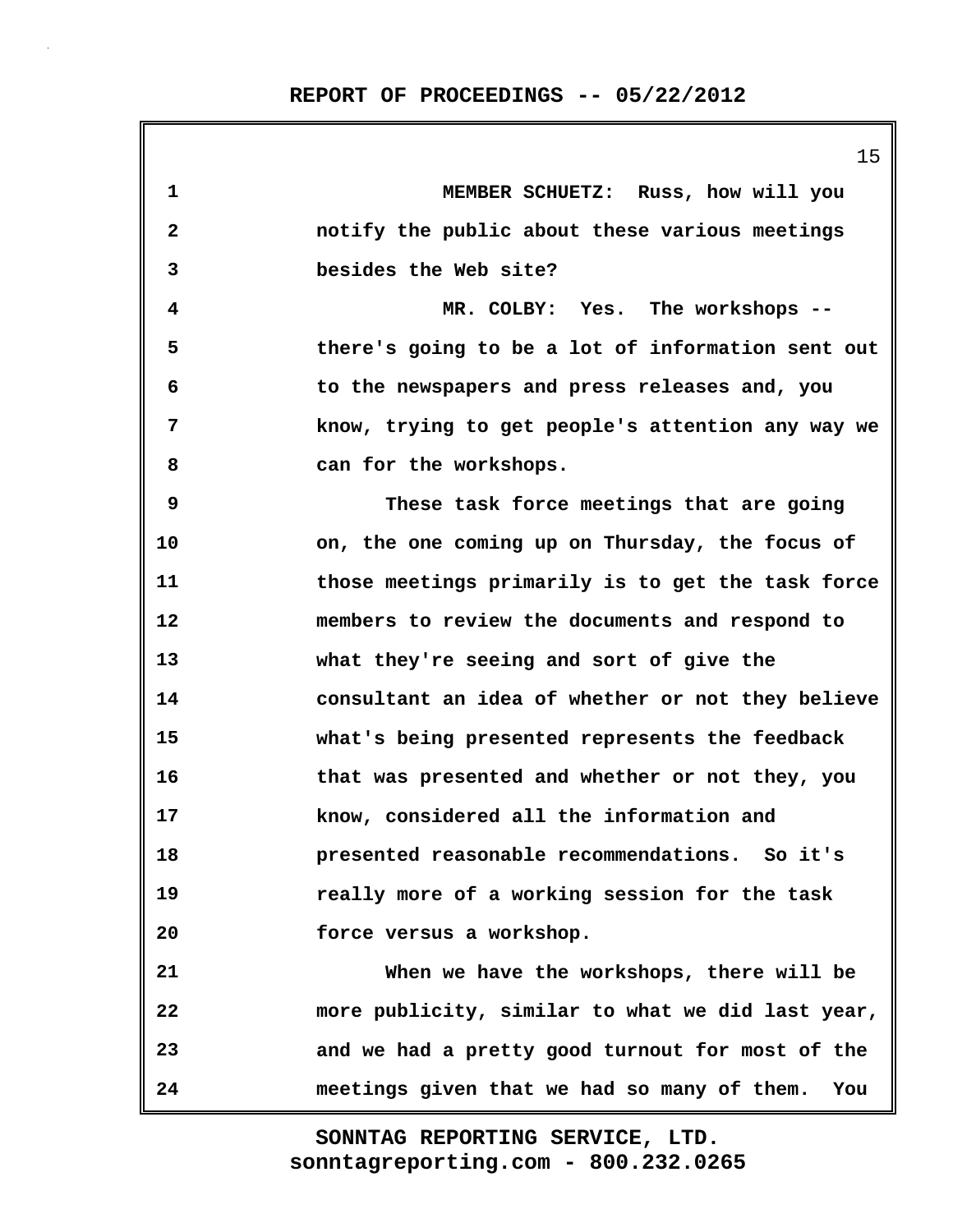|              | 16                                               |
|--------------|--------------------------------------------------|
| 1            | know, it's hard for people to show up multiple   |
| $\mathbf{2}$ | times, and I think we were pretty satisfied with |
| 3            | the participation that was involved.             |
| 4            | MEMBER SCHUETZ: Will you be sending              |
| 5            | e-mail to all of us to let us know?              |
| 6            | MR. COLBY: Yes.                                  |
| 7            | MEMBER SCHUETZ: All right. In case               |
| 8            | we miss the paper or something.                  |
| 9            | CHAIRMAN WALLACE: All right.                     |
| 10           | MR. COLBY: That's all.                           |
| 11           | CHAIRMAN WALLACE: Meeting                        |
| 12           | announcements, June 5th, June 19th, July 3rd.    |
| 13           | MR. COLBY: Yes. July 3rd --                      |
| 14           | MEMBER KESSLER: That's a tough one.              |
| 15           | MR. COLBY: Yeah. We're assuming                  |
| 16           | that we probably would have difficulty with a    |
| 17           | quorum that night. We probably don't want to     |
| 18           | meet that night anyway.                          |
| 19           | So the suggestion is if the Plan Commission      |
| 20           | wants to just cancel that meeting, we can go     |
| 21           | ahead and do that now. We're not intending to    |
| 22           | schedule anything for it at this point.          |
| 23           | CHAIRMAN WALLACE: When does our City             |
| 24           | do fireworks? On the 4th?                        |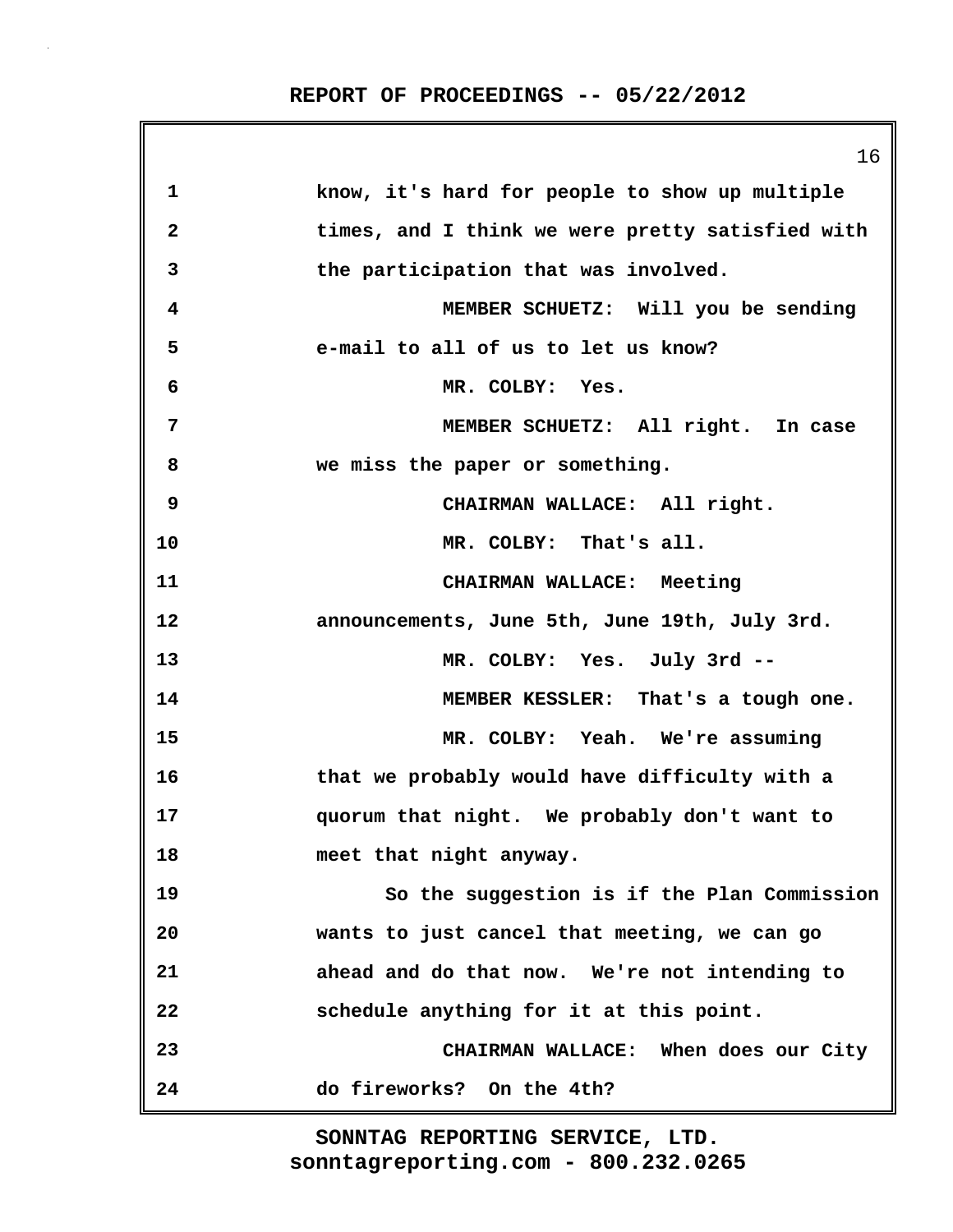|              | 17                                               |
|--------------|--------------------------------------------------|
| 1            | MEMBER SCHUETZ: I think last year                |
| $\mathbf{2}$ | was the 3rd.                                     |
| 3            | CHAIRMAN WALLACE: It was the 3rd,                |
| 4            | wasn't it? Yeah.                                 |
| 5            | I would think it would be difficult to get       |
| 6            | to a meeting anyway on July 3rd, physically.     |
| 7            | All right. So do you need a vote for us to       |
| 8            | do that?                                         |
| 9            | MR. COLBY: I don't think so, no, if              |
| 10           | everyone is in agreement to cancel the meeting.  |
| 11           | CHAIRMAN WALLACE: Does anybody                   |
| 12           | really want to be here?                          |
| 13           | All right. Any additional business for           |
| 14           | Plan Commission members?                         |
| 15           | (No response.)                                   |
| 16           | CHAIRMAN WALLACE: All right. We                  |
| 17           | have a guest in our audience, Ms. O'Hara, who is |
| 18           | a transplant from the United Kingdom. She is     |
| 19           | experiencing our form of government. I'm sure    |
| 20           | it's quaint and colonial to her since we don't   |
| 21           | have anyone sitting on the throne.               |
| 22           | Everyone welcome her. She now calls              |
| 23           | St. Charles her home.                            |
| 24           | MEMBER SCHUETZ: Good choice.                     |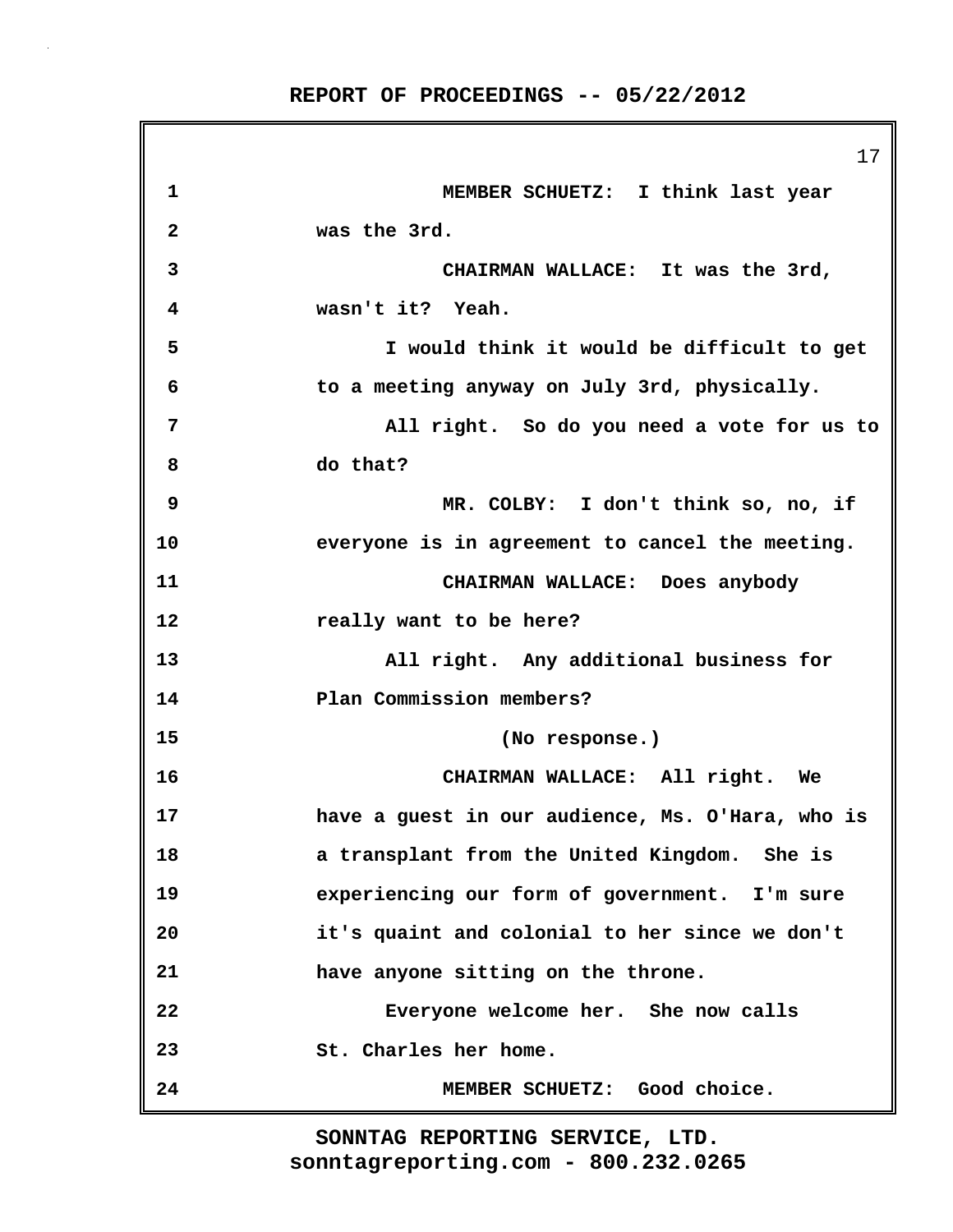|                | 18                                          |
|----------------|---------------------------------------------|
| $\mathbf{1}$   | MS. O'HARA: Thanks so much.                 |
| $\overline{a}$ | CHAIRMAN WALLACE: Anything else from        |
| 3              | staff?                                      |
| 4              | All right. Other citizens?                  |
| 5              | All right. Anything else?                   |
| 6              | Is there a motion to adjourn?               |
| 7              | MEMBER KESSLER: So moved.                   |
| 8              | MEMBER AMATANGELO: Second.                  |
| 9              | MEMBER PRETZ: Aye.                          |
| 10             | CHAIRMAN WALLACE: All in favor.             |
| 11             | (The ayes were thereupon heard.)            |
| 12             | CHAIRMAN WALLACE: Opposed.                  |
| 13             | (No response.)                              |
| 14             | CHAIRMAN WALLACE: The City of               |
| 15             | St. Charles Plan Commission is adjourned at |
| 16             | 7:48 p.m.                                   |
| 17             | (Which were all the proceedings             |
| 18             | had in the above-entitled matter            |
| 19             | ending at the hour of $7:48$ p.m.)          |
| 20             |                                             |
| 21             |                                             |
| 22             |                                             |
| 23             |                                             |
| 24             |                                             |